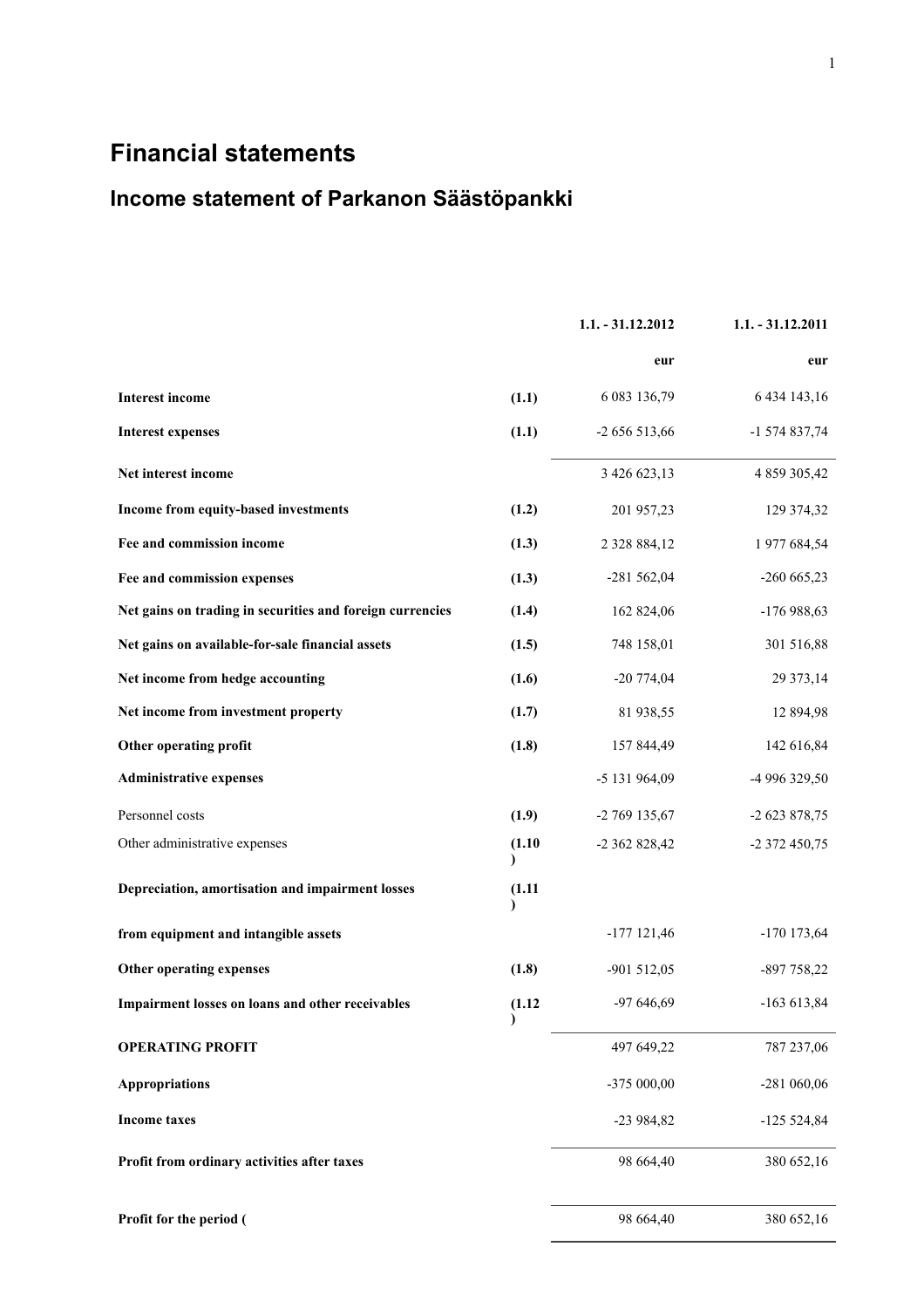# **Balance sheet of Parkanon Säästöpankki**

# **ASSETS**

|                                                                      |        | 31.12.2012                     | 31.12.2011                     |
|----------------------------------------------------------------------|--------|--------------------------------|--------------------------------|
|                                                                      |        | eur                            | eur                            |
| Cash and cash equivalents                                            |        | 1 460 311,54                   | 1 338 386,35                   |
| Debt securities eligible for refinancing with central banks          |        | 3 975 112,00                   | 2 2 3 1 8 7 7 , 5 0            |
| Loans and advances to credit institutions                            | (2.1)  | 12 871 415,81                  | 18 515 244,94                  |
| Loans and advances to the public and general government              | (2.2)  | 216 790 315,93                 | 198 328 511,01                 |
| <b>Debt securities</b><br>From others                                | (2.3)  | 11 442 530,39 11 442<br>530,39 | 17 589 745,50<br>17 589 745,50 |
| <b>Shares and interests</b>                                          | (2.4)  | 19 049 132,94                  | 17 904 267,30                  |
| <b>Derivative contracts</b>                                          | (2.5)  | 3 792 156,17                   | 2 031 930,60                   |
| <b>Immaterial goods</b>                                              | (2.7)  | 68 933,13                      | 55 297,42                      |
| <b>Material goods</b>                                                |        | 3 251 084,05                   | 1 967 814,90                   |
| Investment real estates, real estate shares and book entries         | (2.8)  | 1 172 194,45                   | 463 738,91                     |
| Other real estates and real estate community shares and book entries | (2.8)  | 1 818 394,72                   | 1 142 111,69                   |
| Other tangible assets                                                |        | 260 494,88                     | 361 964,30                     |
| <b>Other assets</b>                                                  | (2.10) | 36 980,63                      | 51 966,28                      |
| <b>Accrued income and prepayments</b>                                | (2.11) | 1 290 190,32                   | 1 947 290,59                   |
| <b>Deferred tax assets</b>                                           | (2.17) | 177 609,04                     | 248 859,22                     |
| <b>TOTAL ASSETS</b>                                                  |        | 274 205 771,95                 | 262 211 191,61                 |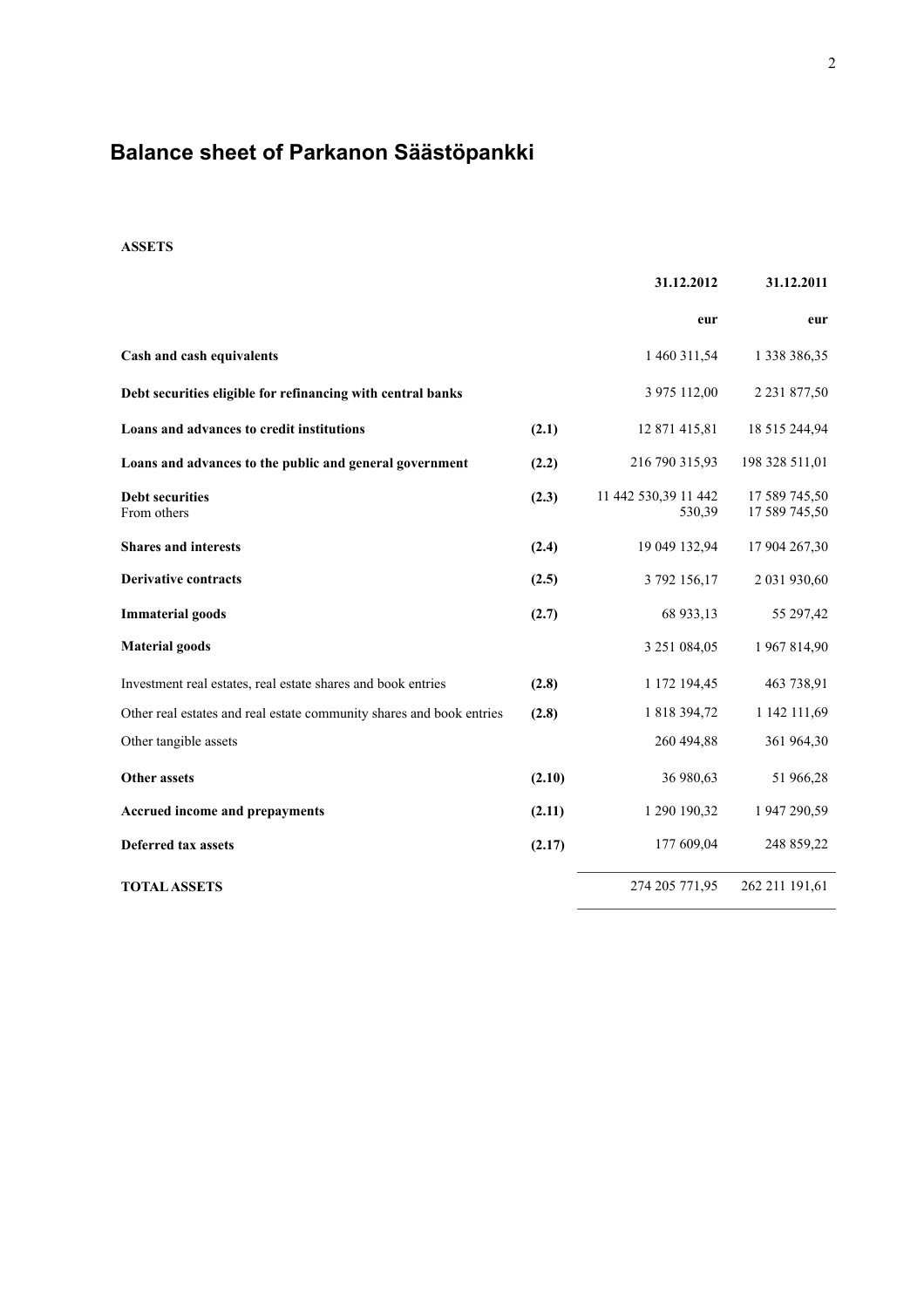# **LIABILITIES**

|                                                               |                        | 31.12.2012          | 31.12.2011      |
|---------------------------------------------------------------|------------------------|---------------------|-----------------|
| <b>LIABILITIES</b>                                            |                        | eur                 | eur             |
| Liabilities to credit institutions                            | (2.12)                 | 11 642 601,09       | 12 379 722,54   |
| Liabilities to the public and general government              | (2.13)                 | 225 647 907,78      | 215 155 375,75  |
| Deposits                                                      |                        | 225 213 438,18      | 214 503 778,90  |
| Other liabilities                                             |                        | 434 469,60          | 651 596,85      |
| Derivative instruments and other liabilities held for trading | (2.5)                  | 19 025,00           | $-19743,00$     |
| <b>Other liabilities</b>                                      | (2.14)                 | 2 419 888,08        | 2 025 860,97    |
| Accrued expenses and deferred income                          | (2.15)                 | 1 629 391,40        | 1 630 698,66    |
| <b>Subordinated liabilities</b>                               | (2.16)<br><sup>1</sup> | 7 900 000,00        | 7 000 000,00    |
| <b>Deferred tax liabilities</b>                               | (2.17)<br>$\lambda$    | 229 434,57          | 164 644,18      |
| <b>TOTAL LIABILITIES</b>                                      |                        | 249 488 247,92      | 238 336 559,10  |
| <b>Appropriations</b>                                         |                        |                     |                 |
| <b>Voluntary provisions</b>                                   |                        | 9 312 727,28        | 8 9 37 7 27, 28 |
| <b>Total appropriations</b>                                   |                        | 9 312 727,28        | 8 9 37 7 27, 28 |
| <b>EQUITY</b>                                                 | (2.21)<br>$\lambda$    |                     |                 |
| Savings bank basic capital                                    |                        | 3,02                | 3,02            |
| Other restricted reserves                                     |                        | 2 416 054,09        | 1 996 826,97    |
| Legal reserve                                                 |                        | 2 2 5 6 3 4 6 , 7 9 | 2 256 346,79    |
| Fair value reserve                                            |                        | 159 707,30          | -259 519,82     |
| <b>Free reserves</b>                                          |                        | 169 712,64          | 169 712,64      |
| Other reserves                                                |                        | 169 712,64          | 169 712,64      |
| <b>Retained earnings</b>                                      |                        | 12 720 362,60       | 12 389 710,44   |
| Profit for the period                                         |                        | 98 664,40           | 380 652,16      |
| <b>TOTAL EQUITY</b>                                           |                        | 15 404 796,75       | 14 936 905,23   |
| <b>TOTAL LIABILITIES</b>                                      |                        | 274 205 771,95      | 262 211 191,61  |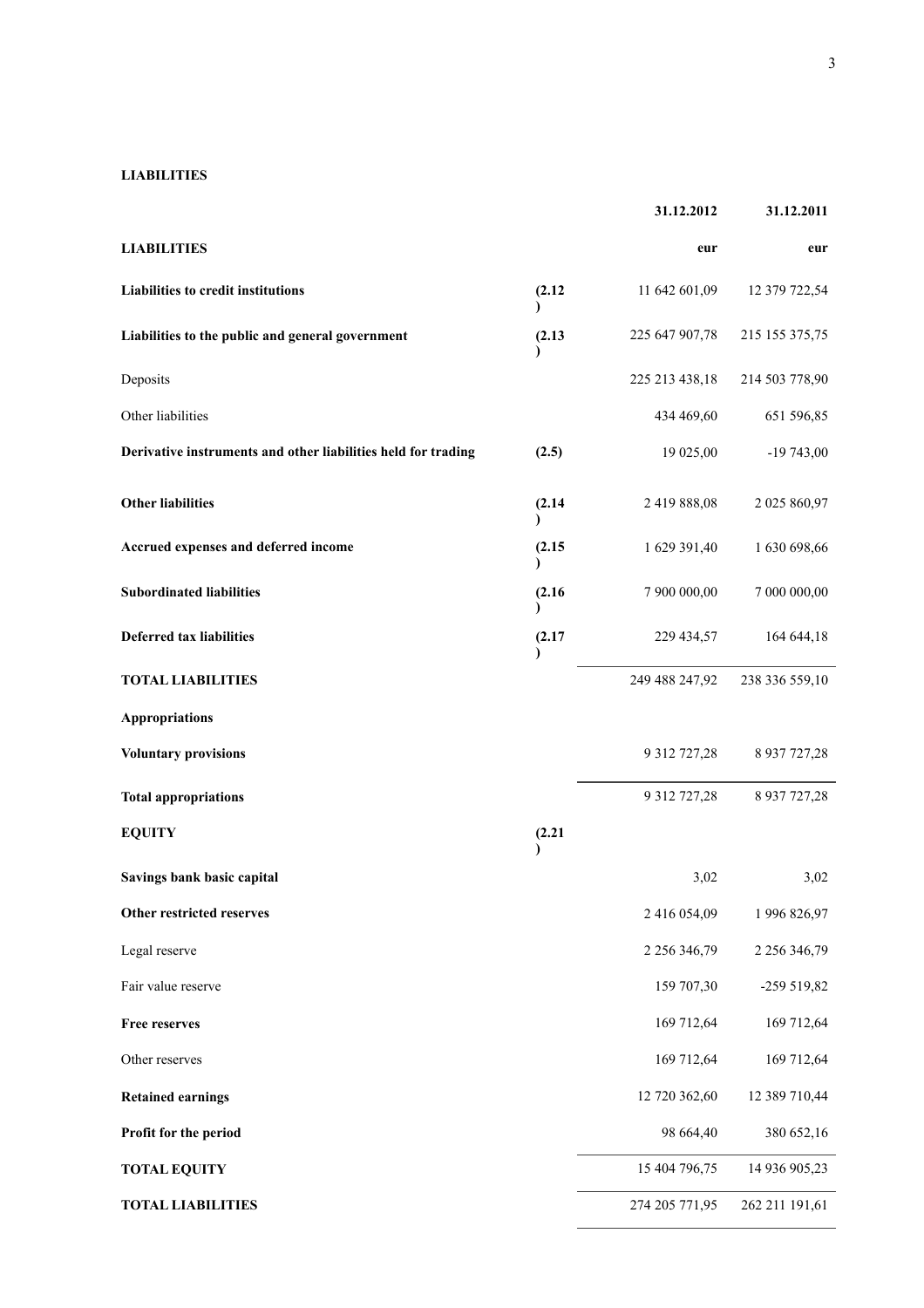# **OFF-BALANCE SHEET COMMITMENTS**

|                                                        | 31.12.2012   | 31.12.2011   |  |
|--------------------------------------------------------|--------------|--------------|--|
|                                                        | eur          | eur          |  |
| Commitments given to third party on behalf of customer | 6 180 566,78 | 5 879 492,96 |  |
| guarantees and pledges                                 | 4 930 244.63 | 4 879 670,81 |  |
| Others                                                 | 1 250 322,15 | 999 822,15   |  |
| Irrevocable commitments given in favour of customer    | 7 009 796,45 | 8 603 999,58 |  |
| Others                                                 | 7 009 796.45 | 8 603 999,58 |  |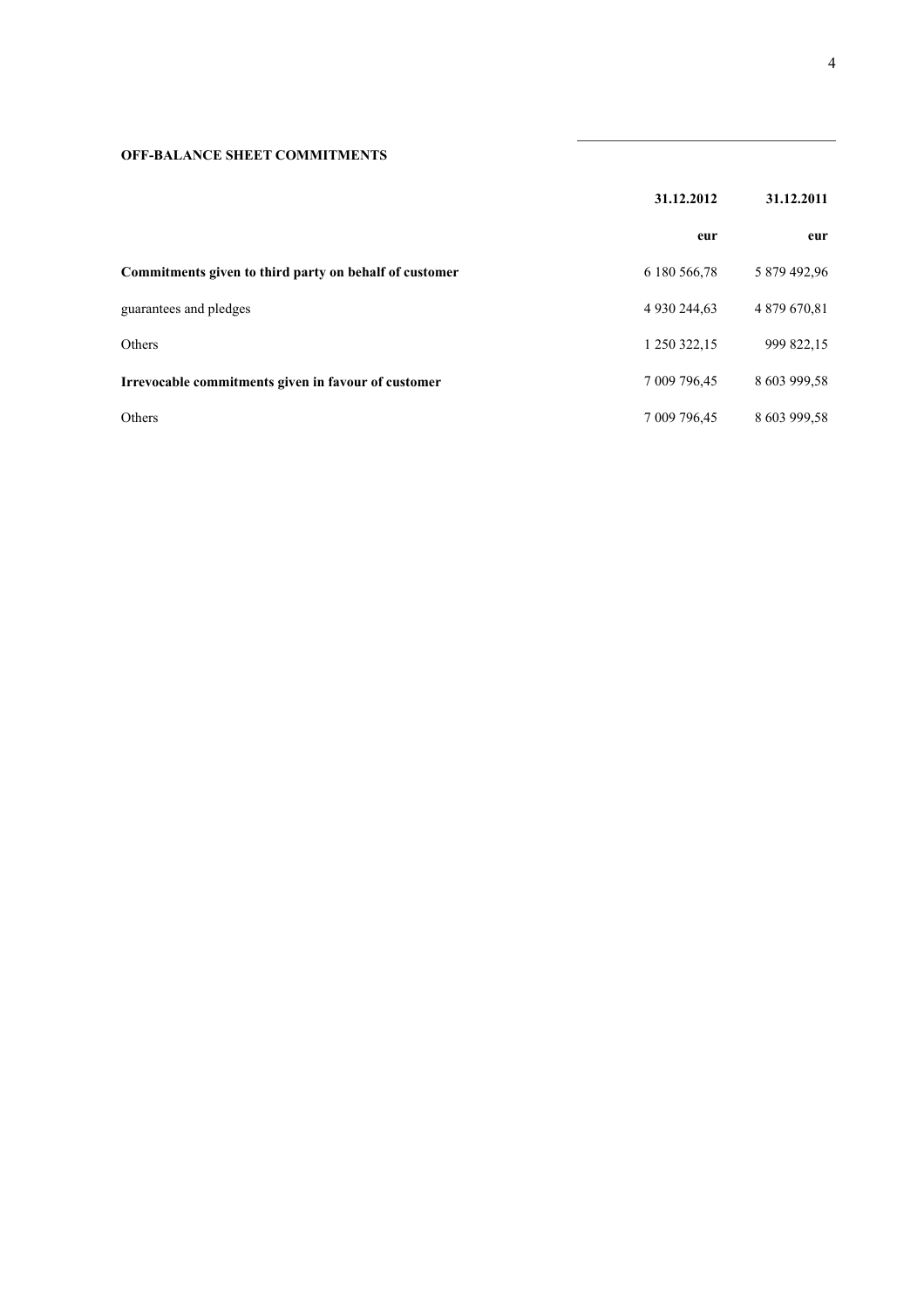# **Cash flow statement of Parkanon Säästöpankki**

|                                                                        | 1.1.-31.12.2012 | 1.1.-31.12.2011 |
|------------------------------------------------------------------------|-----------------|-----------------|
|                                                                        | eur             | eur             |
| <b>Cash flow from operations</b>                                       |                 |                 |
| Post-tax profit from ordinary activities                               | 98 664,40       | 380 652,16      |
| Rectifications for the accounting period                               | 636 745,21      | 531 676,74      |
| Increase $(+)$ or decrease $(-)$ of assets                             | $-12269864,62$  | -19 670 895,03  |
| Debt securities                                                        | 4 745 213,72    | $-4953331,10$   |
| Loans and advances to credit institutions                              | 1 641 770,00    | $-2038544,00$   |
| Loans to the public and general government                             | $-18461804,92$  | $-6647021,42$   |
| Shares and interests                                                   | $-832854,62$    | -6 158 282,37   |
| Other assets                                                           | 637 811,20      | 126 283,86      |
| Increase (+) or decrease (-) of liabilities                            | 8 365 543,91    | 21 098 453,48   |
| Liabilities to credit institutions                                     | $-737121,45$    | 4 786 484,83    |
| Liabilities to the public and general government                       | 8 709 945,51    | 15 382 605,93   |
| Other liabilities                                                      | 392 719,85      | 929 362,72      |
| Paid income taxes                                                      | 10 289,90       | 145 187,62      |
| <b>Operating cash flow total</b>                                       | -3 158 621,20   | 2 485 074,97    |
| <b>Cash flow from investments</b>                                      |                 |                 |
| Increase of investments on shares and interests                        | $-97976,44$     | $-341844,00$    |
| Investments on material and immaterial goods                           | $-1501756,30$   | $-164591,30$    |
| Assignments of material and immaterial goods                           | 28 220,00       | 36 624,00       |
| <b>Investment cash flow total</b>                                      | $-1571512,74$   | -469 811,30     |
| <b>Cash flow from financing</b>                                        |                 |                 |
| Increase of subordinated liabilities                                   | 3 000 000,00    | 3 000 000,00    |
| Decrease of subordinated liabilities                                   | $-2$ 100 000,00 | $-1900000000$   |
| Paid dividends and other allotment of profit                           | $-5000000$      | 0,00            |
| Financing cash flow total                                              | 850 000,00      | 1 100 000,00    |
| Net change of cash and cash equivalents                                | -3 880 133,94   | 3 115 263,67    |
| Financial assets at the beginning of the accounting period             | 12 029 744,29   | 8 914 480,62    |
| Financial assets at the end of the accounting period                   | 8 149 610,35    | 12 029 744,29   |
| Financial assets are composed of the following balance<br>sheet items: |                 |                 |
| Cash assets                                                            | 1 460 311,54    | 1 338 386,35    |
| Loans and advances to credit institutions repayable on demand          | 6 689 298,81    | 10 691 357,94   |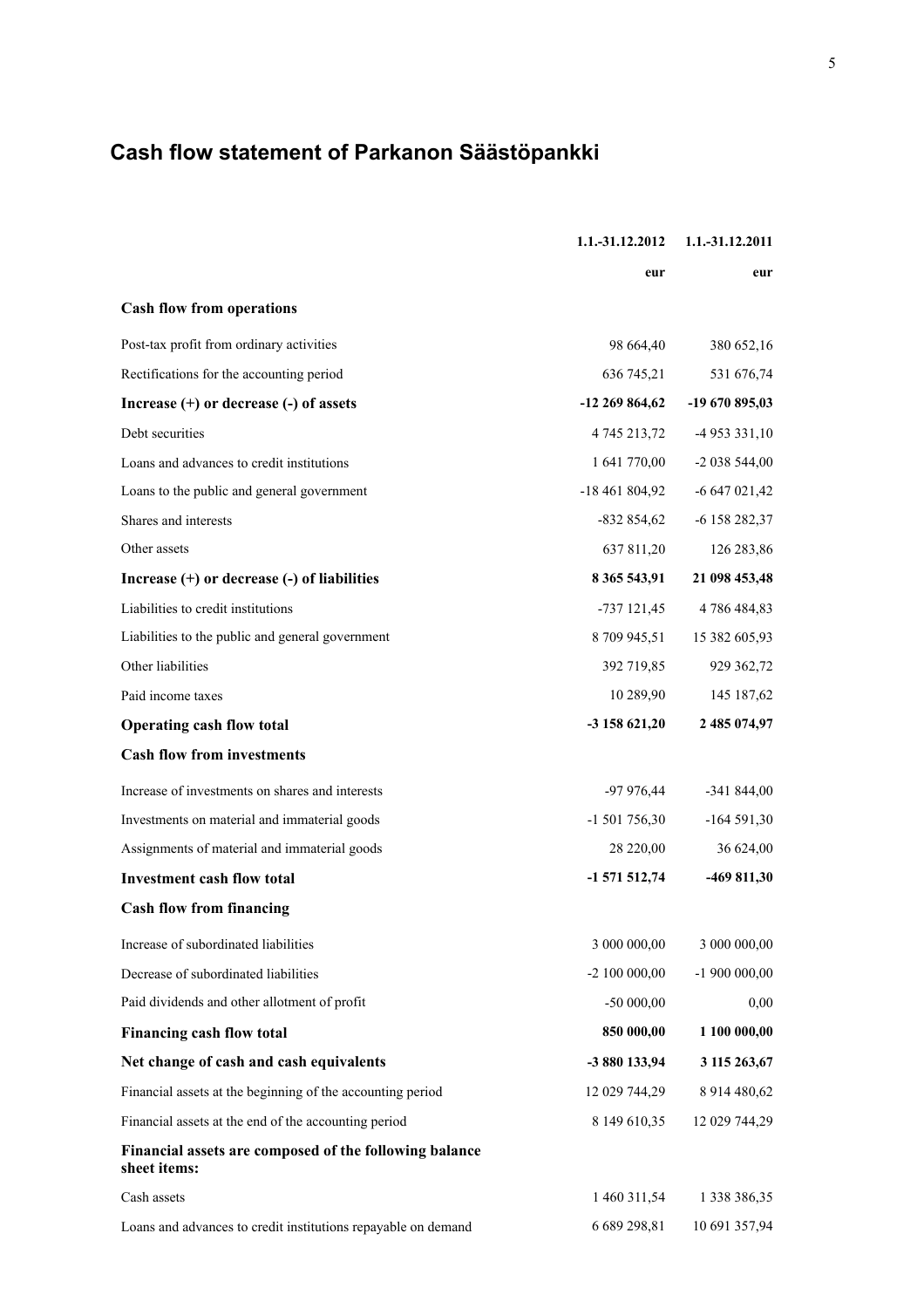| <b>Total</b>                                                                          | 8 149 610,35 | 12 029 744,29     |
|---------------------------------------------------------------------------------------|--------------|-------------------|
| Additional information on the cash flow statement                                     |              |                   |
| Received interest                                                                     | 6 737 436,09 | 6 6 5 3 3 2 8 8 8 |
| Paid interest                                                                         | 2 658 531,17 | 1 191 148,08      |
| Received dividends                                                                    | 201 957,23   | 129 374,32        |
| Rectifications for the accounting period:                                             |              |                   |
| Appropriations                                                                        | 375 000,00   | 281 060,06        |
| Income statement taxes                                                                | 23 984,82    | 125 524,84        |
| Impairments of financial assets                                                       | 0,00         | 0,00              |
| Changes in market value                                                               | 20 774,04    | $-29373,14$       |
| Depreciation, amortisation and impairment losses on tangible and<br>intangible assets | 187 725,74   | 181 122,98        |
| Other rectifications                                                                  | 29 260,61    | $-26658,00$       |
| Total                                                                                 | 636 745,21   | 531 676,74        |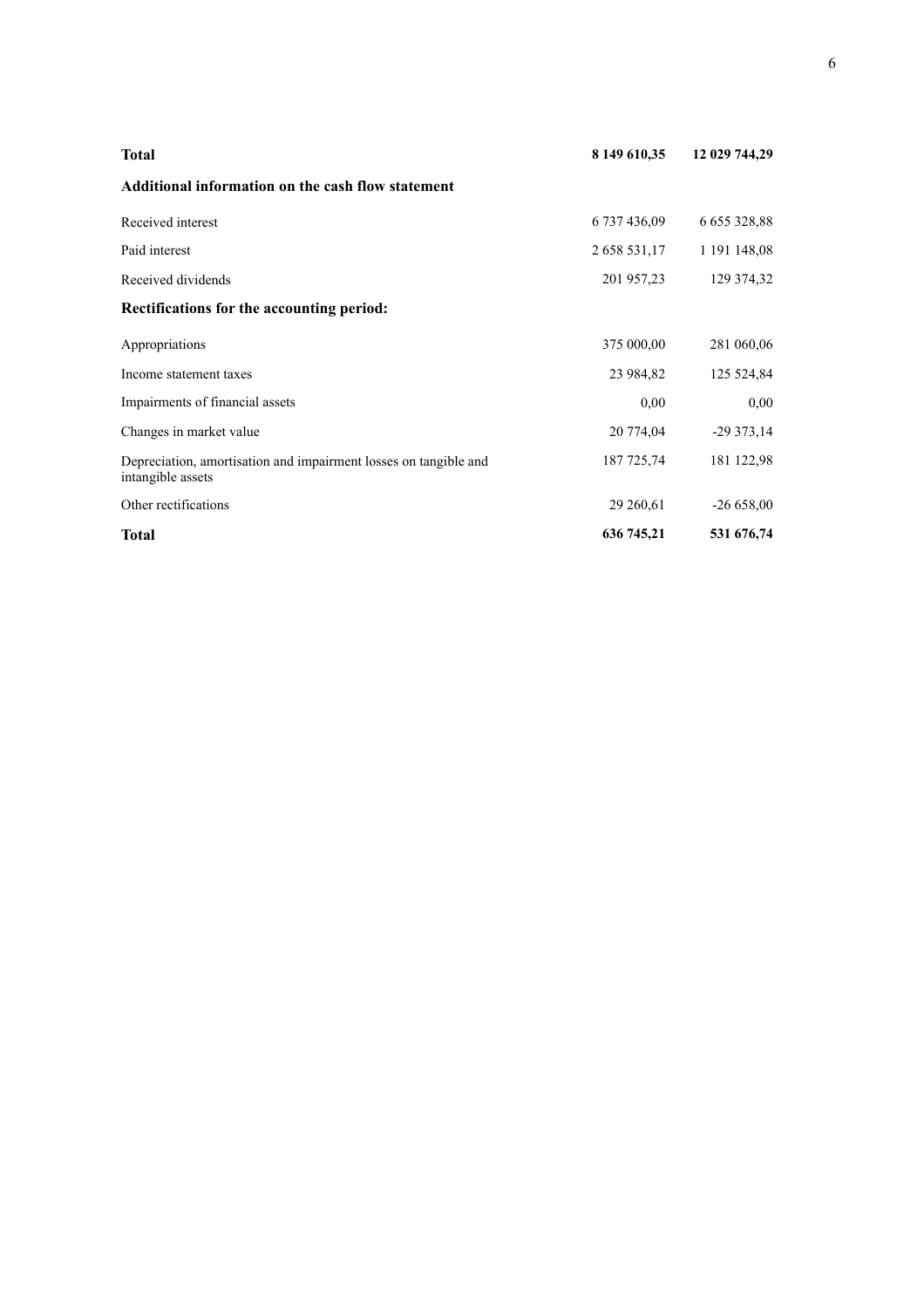# **Notes**

# **Accounting principles**

The financial statements of the bank are made in accordance with the regulations on bookkeeping and credit institution law, statute (150/2007) on financial statements and consolidated financial statements issued by the Ministry of Finance, as well as standard 3.1 of the Financing Supervisory Authority.

## **Consolidated financial statements**

The subsidiaries of the bank are real estate companies and the bank does not have any associates or joint ventures. According to section 155 of the credit institution law, subsidiaries, holding companies and joint ventures whose balance value is less than 1 per cent of the parent bank value and less than 10 million euros can be excluded from the consolidated financial statements. The subsidiaries do not have a significant impact on the Group's result and balance sheet, which is why the financial statements of the bank provide a correct and adequate picture of the operative result and economic state of the Group.

## **Foreign currency entries**

Assets and liabilities bound to foreign currencies outside the EU are transferred to euros in accordance with the medium rate quoted by the European Central Bank on the day of closing the accounts.

The differences in currency rates emerged from valuation are entered in the income statement in Net gains (losses) on trading in foreign currencies.

### **Financial instruments**

# **Classification**

Financial assets are classified in the financial statements in four valuation categories in accordance with standard 3.1 of the Financing Supervisory Authority.

- Financial assets entered to fair value with impact on the income
- Available-for-sale financial assets
- Investment assets to be kept till due date
- Loans and other assets

The financial assets recorded at fair value through profit and loss consist of compound instruments which contain an embedded derivative that has not been separated from the main contract and other financial assets recorded at fair value through profit and loss In addition, derivatives which have been made for the purpose of hedging but to which hedge accounting is not applied have been classified in this class.

The bank does not possess investment assets to be retained till the due date.

The category of loans and other assets contains assets with fixed or definable payments that are not quoted on the market.

Available-for-sale financial assets contain assets that have not been classified in the valuation categories mentioned above.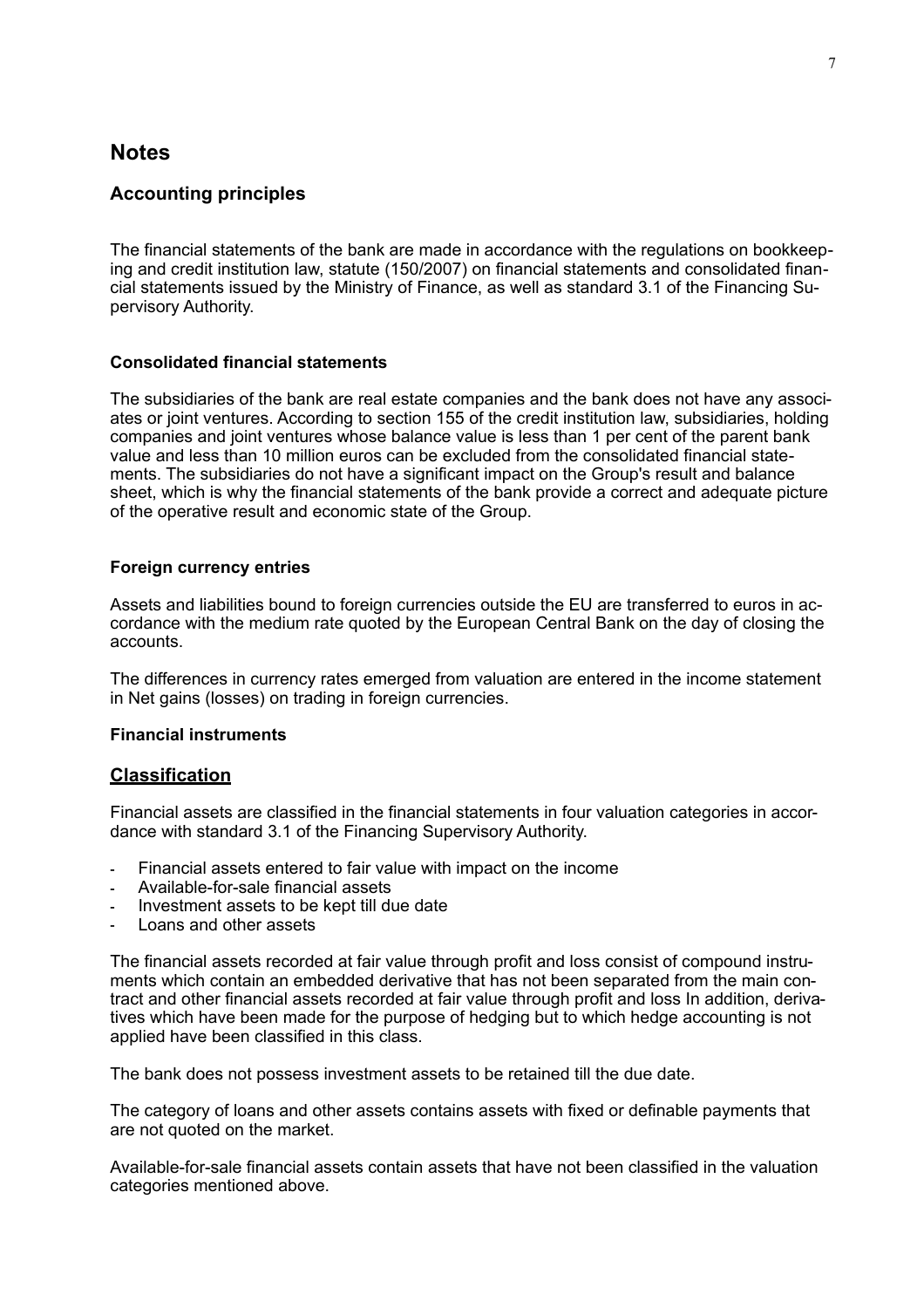Acquisition and sales of financial assets have been entered in the bookkeeping in accordance with the spot date, and are contained in the balance units-based debt securities, shares and **interests** 

Financial liabilities are divided into two valuation categories:

- Liabilities held for transactions
- Other financial liabilities

Derivative contracts to which hedge accounting is not applied and the fair value of which is negative are classified in available-for-sale financial liabilities. The bank does not possess liabilities held for transactions. All financial liabilities are thus classified under other financial liabilities.

#### Valuation

Financial assets are entered in the balance sheet either to their fair value or periodic acquisition cost. With the exception of derivative instruments, financial liabilities are carried at amortised cost.

Changes in the fair value of financial assets entered to fair value with impact on income are entered in the financial statement unit Net gains (losses) on trading in securities.

Available-for-sale financial assets are appraised to their fair value. The changes to their fair value adjusted with taxes are recorded in the fair value reserve under equity. Currency gains and losses originating from foreign currency based units are not entered in the fair value reserve but directly to earnings instead. The change of value accrued in the fair value reserve is entered in the earnings when a property unit belonging to available-for-sale financial assets is sold or otherwise written out of the balance sheet.

The year's final buying rate has been considered to be the fair value of quoted shares. Their acquisition cost has been regarded as the fair value for other than quoted shares when there are no reliable means to define the fair value. If the claim certificate has a quotation, the year's final buying rate has been considered to be the fair value of the claim or, when missing, the current value of the claim discounted by the market interest rate of the capital or interest flow, or a value calculated by using some other publicly approved valuation model or method.

The shares and interest of subsidiary and holding companies are entered in the acquisition cost or acquisition cost deducted by value depreciation loss in the event that the depreciation is considered significant or long-term.

#### **Derivative contracts and hedge accounting**

Derivative contracts in the financial statements are appraised at their fair value, and changes in the value are entered in the balance sheet and income statement.

The bank hedges its interest risk from changes in the fair value and applies fair value hedging to it. The hedging is applied to fixed-rate borrowing. The change in the fair value of derivatives protecting the fair value is entered in the income statement unit of Net income from the hedge accounting. In protecting the fair value, the subject of protection is also appraised to the fair value for the protected period, even if otherwise appraised at the periodical acquisition cost. The change in the fair value of the subject of protection is entered in the balance sheet as an adjustment of the item in question and in the income statement in Net income from the hedge accounting. The hedging derivative interest is presented as adjustment of interest expenses.

The bank also uses derivatives to operatively hedge its interest risk but does not apply hedge accounting to it. In accounting, these derivatives are treated as derivatives held for sale, and the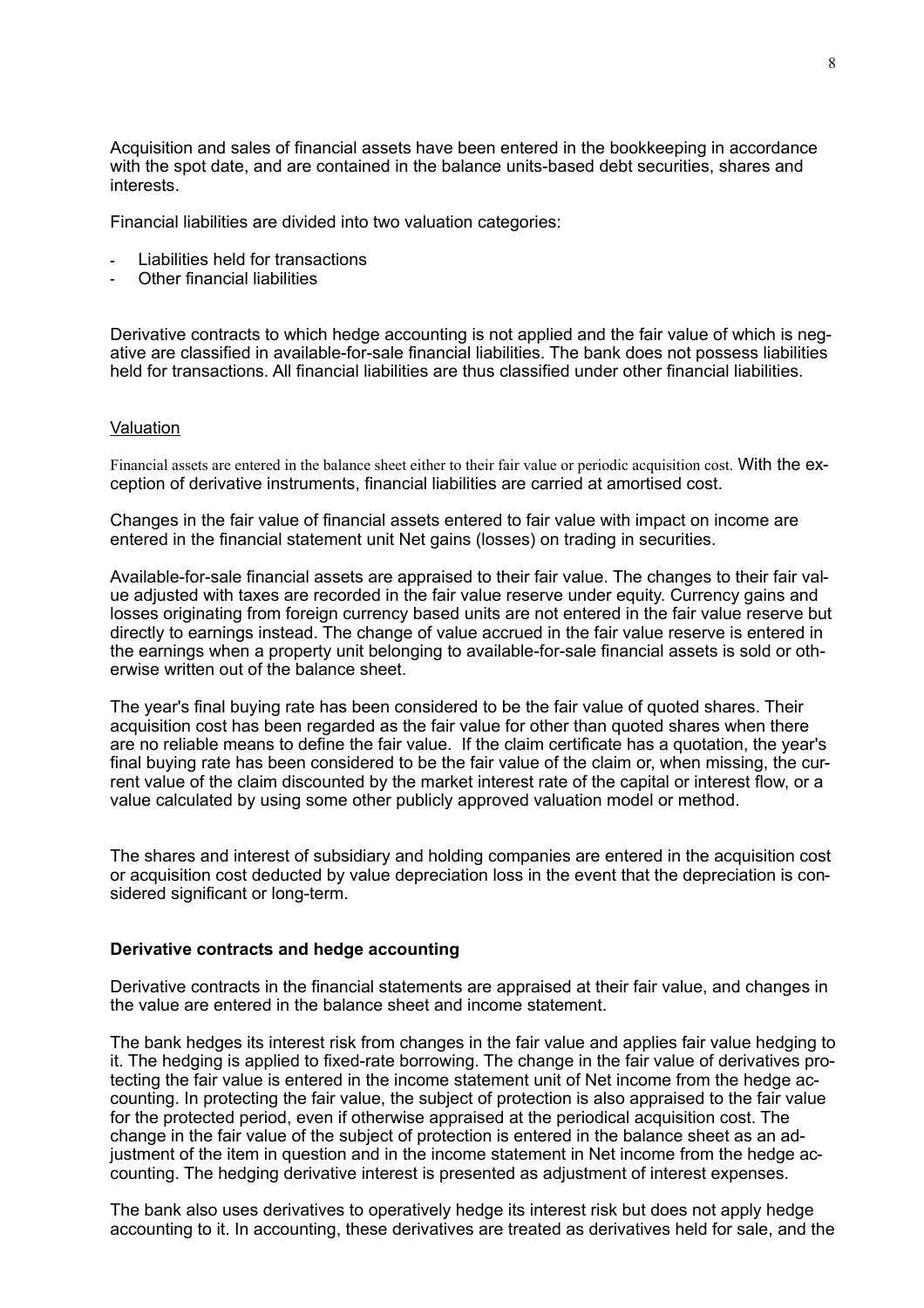change in their fair value is entered directly to the item Net gains (losses) on trading in securities of the income statement. Interest is recorded in interest income.

#### **Material and immaterial goods**

Properties and their shares are divided on the basis of their purpose into real estate in own use and investment property. The division is based on the square metres used.

Properties are entered in the balance sheet with acquisition cost deducted by planned depreciation write-off. The shares and interest of real estate communities are entered in the balance sheet in acquisition cost. The bank does not apply the possibility defined in section 153 of the Credit Institution Act to evaluate the investment property to fair value.

The balance values of properties in own use and shares and interest of real estate communities are based on the value of the goods in relation to the income expectations in relation to the actual operations.

The difference between the book value of investment property and the shares of real estate communities and the permanently lower likely assignment price is, in case it is significant, entered in value depreciation loss as an expense in the net income from investment property. Potential cancellations of value depreciations are entered as adjustments of the same unit.

The bank's key investment property items are evaluated using the purchase price method for each property together with a local expert. The fair values of investment property are presented in Note 2.8.

In earlier years, revaluation has been applied to some real estates and investment property shares on the basis of experts' opinions and the approval of the Financial Supervisory Authority. In the event that the value of the property with increased value has dropped below the booking value, or if the property or part of it has been assigned or destroyed, the revaluation is cancelled accordingly. No depreciation write-off is made from revaluations. No imputable tax debt is entered from revaluations. If the imputable tax debt is significant, it is reported in the notes.

# **Appropriations**

### Voluntary provisions

The bank uses voluntary provisions such as bad debt credit loss provisions when planning taxation and the financial statements. This being the case, the amount or change of voluntary provisions do not characterise the risks of the bank.

In the bank's financial statements, the appropriations are presented without deducting the related tax debt.

## **Engagements outside the balance sheet**

Engagements outside the balance sheet comprise commitments given to a third party on behalf of a customer and irrevocable commitments given in favour of a customer.

Commitments given to a third party on behalf of a customer contain, for example, guarantees or similar guarantee engagements. The engagements are presented in the amount that the guarantee or guarantee engagement corresponds to at the moment of closing the accounts.

Irrevocable commitments given in favour of a customer are, for example, binding credit engagements, granted loans not drawn yet and unused credit limits. The engagements are presented in the amount that may result in payments at the moment of closing the accounts.

# **Interest income and expenses**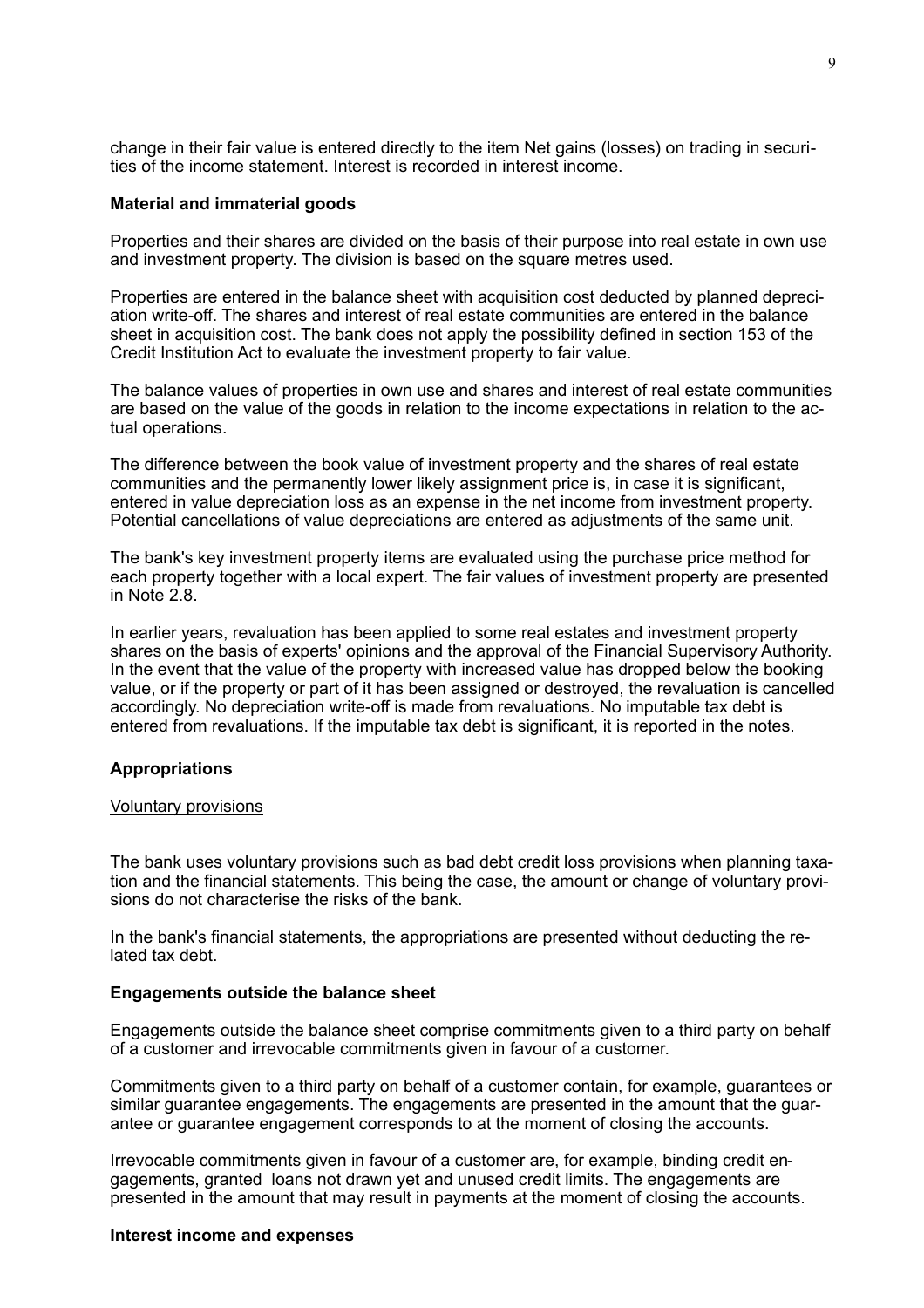Interest income and expenses contain entries of all income and expenses resulting from interest-bearing assets and liabilities. Interests are entered on an accrual basis except for penalty interests, which are entered after receiving the payment. Interests are deferred by using the method of effective interests.

Interest income and expenses also contain the difference between the acquisition price and nominal value of claims and debts, which is amortised to the running period of the claim or debt using the effective interest method. A counter unit is entered as a change in a claim or debt.

Interest yield is also accrued in the bookings of claims with decreased value to the remaining value using the original effective interest rate of the contract.

## **Impairment losses of financial assets**

#### Loans and other assets

Impairment losses contain entries from the impairment of loans and other assets, when there has been objective proof that payment is lacking from the capital or interest of the loan or other asset as well as when the guarantee does not suffice to cover the amount. Estimation of the objective proof is based on estimating the insolvency of a customer and sufficiency of the guarantee. When impairments are entered, the guarantee is evaluated to the amount that is expected to be gained at the moment of realization. The amount of impairment losses is defined as the difference between the book value of the claim and the estimated current value of the accruable incoming cash flow, by taking into account the fair value of the guarantee. The original effective interest has been used as the discount interest of a claim.

### Investment assets to be kept till due date

In the event that, on closing the accounts, objective proof has been shown that the value of a debt security classified in investments held until the due date may have declined, the debt security must undergo an impairment analysis.

If the analysis shows an impairment, for example that the credit risk of the issuer has increased, the impairment is recorded through profit and loss to the item Impairment losses on other financial assets. The amount of the impairment loss is defined as the difference between the book value of the claim and the estimated current value of the accruable future cash flows. The original effective interest has been used as the discount interest of a claim.

### Available-for-sale financial assets

In the event that, at the closing of accounts, objective proof has been shown that the value of securities classified in available-for-sale financial assets may have declined, the securities must undergo an impairment analysis. If the analysis shows impairment – e.g. the credit risk of the issuer has increased or the value of a share has decreased significantly or below the long-term acquisition cost, and the bank estimates that it cannot return the investment – the loss accrued in the fair value reserve is entered with impact on the income to the unit Net income from available-for-sale financial assets.

As comes to claim certificates, the amount of impairment loss is defined as the difference between the book value of the claim and the estimated current value of the accruable incoming cash flow. The original effective interest has been used as the discount interest of a claim. The cancellation of the impairment losses of claim certificates are entered with impact on the income. The amount of the impairment losses of shares and interest is estimated as the difference between their book value and the value that the bank estimates not to receive. The impairment losses of shares cannot be cancelled with impact on the income, and the change in the value is entered in the fair value reserve.

# **Depreciation principles**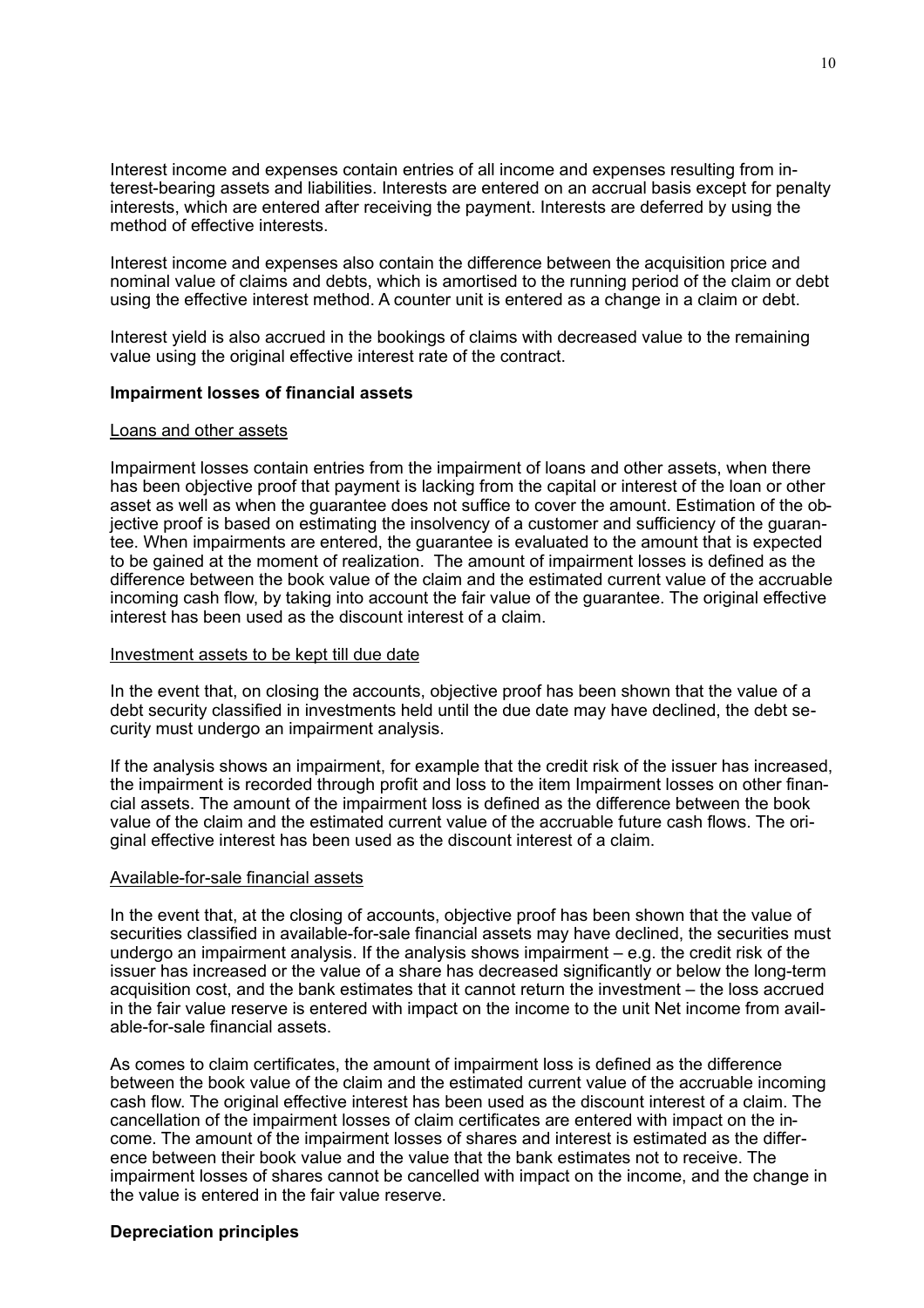The acquisition cost of buildings and other material and immaterial goods is depreciated on the basis of the economic holding period, in accordance with the depreciation plan as straight-line depreciations. Depreciation periods range from 16 to 30 years for buildings and their parts, and 3 to 8 years for machinery and equipment. Land areas are not subject to depreciation.

The development costs of software programs and licences are activated in Immaterial Rights and depreciated in 3 to 5 years. Long-term expenses are depreciated over their useful lives, which is 5 to 10 years.

# **Income and expenses other than those from ordinary activities and statutory provisions**

The bank and the group have not recorded any statutory provisions or income and expenses other than those from ordinary activities.

#### **Taxes**

Income taxes are entered in the bank's financial statements on the basis of taxable income. Of a positive change in the value contained in the fair value reserve, the imputable tax debt is entered on the balance sheet. Of a negative change in the value, the imputable tax claim is entered. In addition, an imputable tax claim has been recorded on the negative value change transferred from the fair value reserve to income. Other deferred taxes have not been recorded.

## **Cash and cash equivalents**

The cash and cash equivalents of the funds statement comprise cash in hand and receivables from credit institutions paid on demand. The funds statement has been prepared using the indirect method.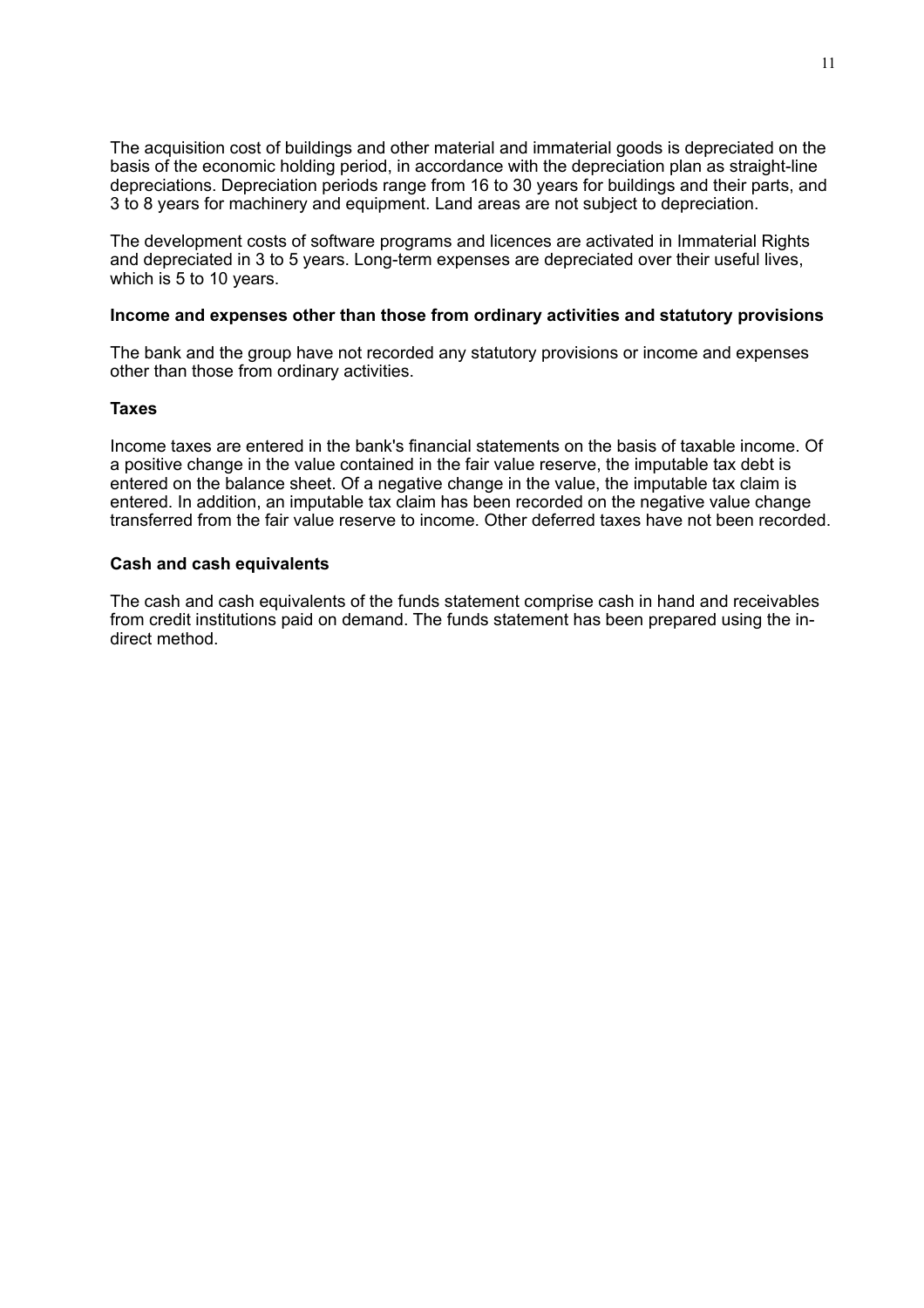# **NOTES ON THE FINANCIAL STATEMENTS**

### **1.1 Interest income and expenses**

|                                                                          | 2012          | 2011          |
|--------------------------------------------------------------------------|---------------|---------------|
| Interest income                                                          |               |               |
| On claims from credit institutions                                       | 136 131,99    | 107 980,90    |
| From loans and advances to the<br>public and general government          | 5483091,50    | 5 812 723,48  |
| From claim certificates                                                  | 460 371,00    | 512 795,42    |
| Other interest income                                                    | 3 542,30      | 643,36        |
| Total                                                                    | 6 083 136,79  | 6 434 143,16  |
| Interest income on impairment of<br>credits and other assets             | 29 887,98     | 30 023,21     |
| <b>Interest expenses</b>                                                 |               |               |
| From liabilities to credit institutions                                  | -331 141,79   | -237 290,95   |
| Liabilities to the public and general<br>government                      | -2 616 589,16 | -2 278 780,58 |
| From derivative contracts and other<br>liabilities held for transactions | 554 783,02    | 1 160 367,81  |
| From subordinated liabilities                                            | -241 712,63   | -218 244,30   |
| Other interest expenses                                                  | $-21853,10$   | $-889,72$     |
| Total                                                                    | -2 656 513,66 | -1 574 837,74 |
| 1.2 Income from equity-based investments                                 |               |               |
|                                                                          | 2012          | 2011          |
| From available-for-sale financial<br>assets                              | 201 957,23    | 129 374,32    |
| Total                                                                    | 201 957,23    | 129 374,32    |
| 1.3 Fee and commission in-<br>come and expenses                          |               |               |
|                                                                          | 2012          | 2011          |
| Fee and commission income                                                |               |               |
| From credits                                                             | 585 920,38    | 450 588,43    |
| From deposits                                                            | 32 590,05     | 31 246,41     |
| From payment transactions                                                | 911 785,31    | 797 429,48    |
| From asset management                                                    | 224 111,96    | 222 781,43    |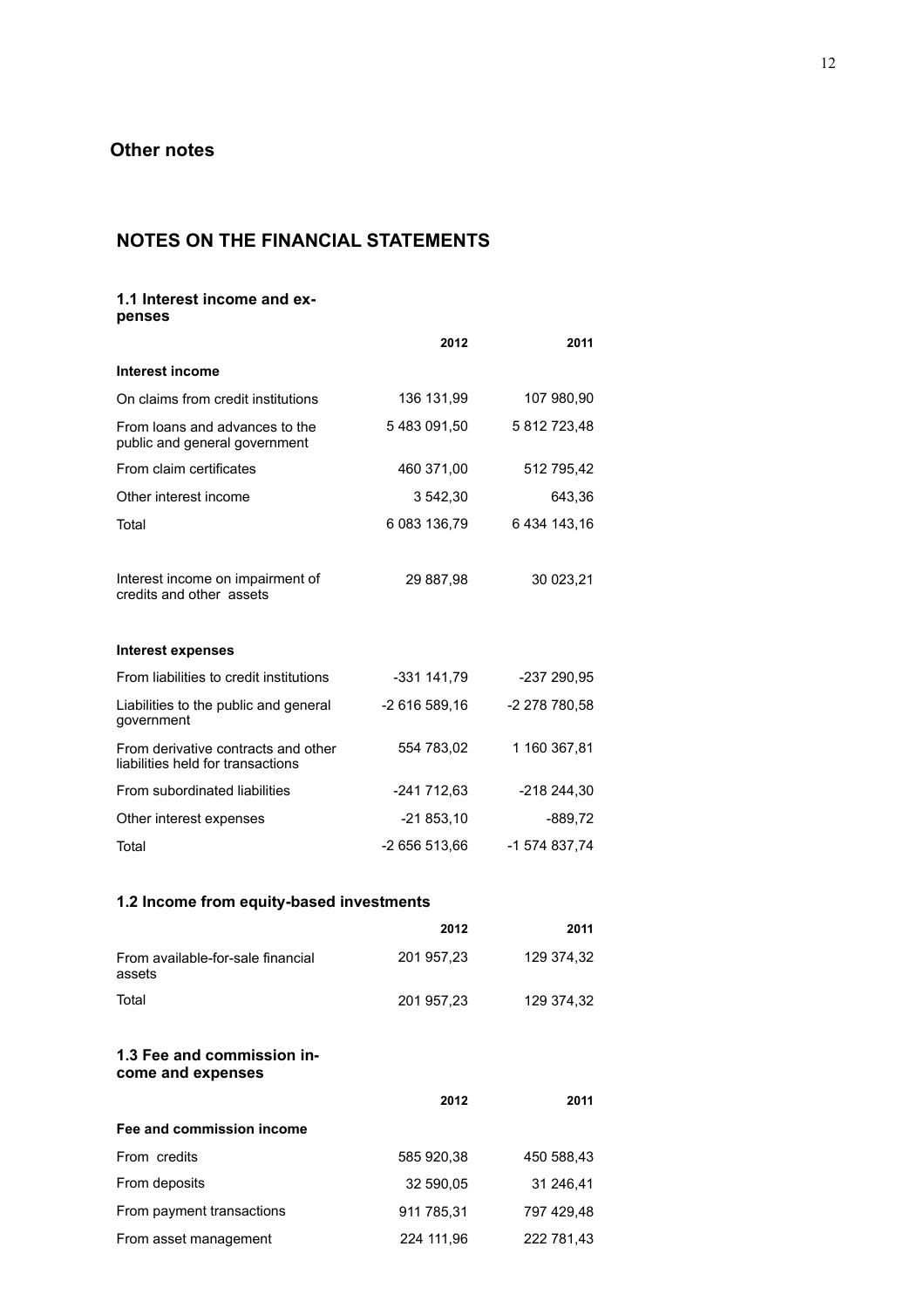| From intermediary operations    | 515 649,23   | 425 171.51  |
|---------------------------------|--------------|-------------|
| From granting of guarantees     | 40 764.40    | 33 794,91   |
| Other fee and commission income | 18 062,79    | 16 672,37   |
| Total                           | 2 328 884.12 | 1977684.54  |
|                                 |              |             |
| Fee and commission expenses     |              |             |
| Paid commissions                | $-24837.06$  | $-23550,01$ |
| <b>Others</b>                   | -256 724.98  | -237 115.22 |
| Total                           | -281 562.04  | -260 665.23 |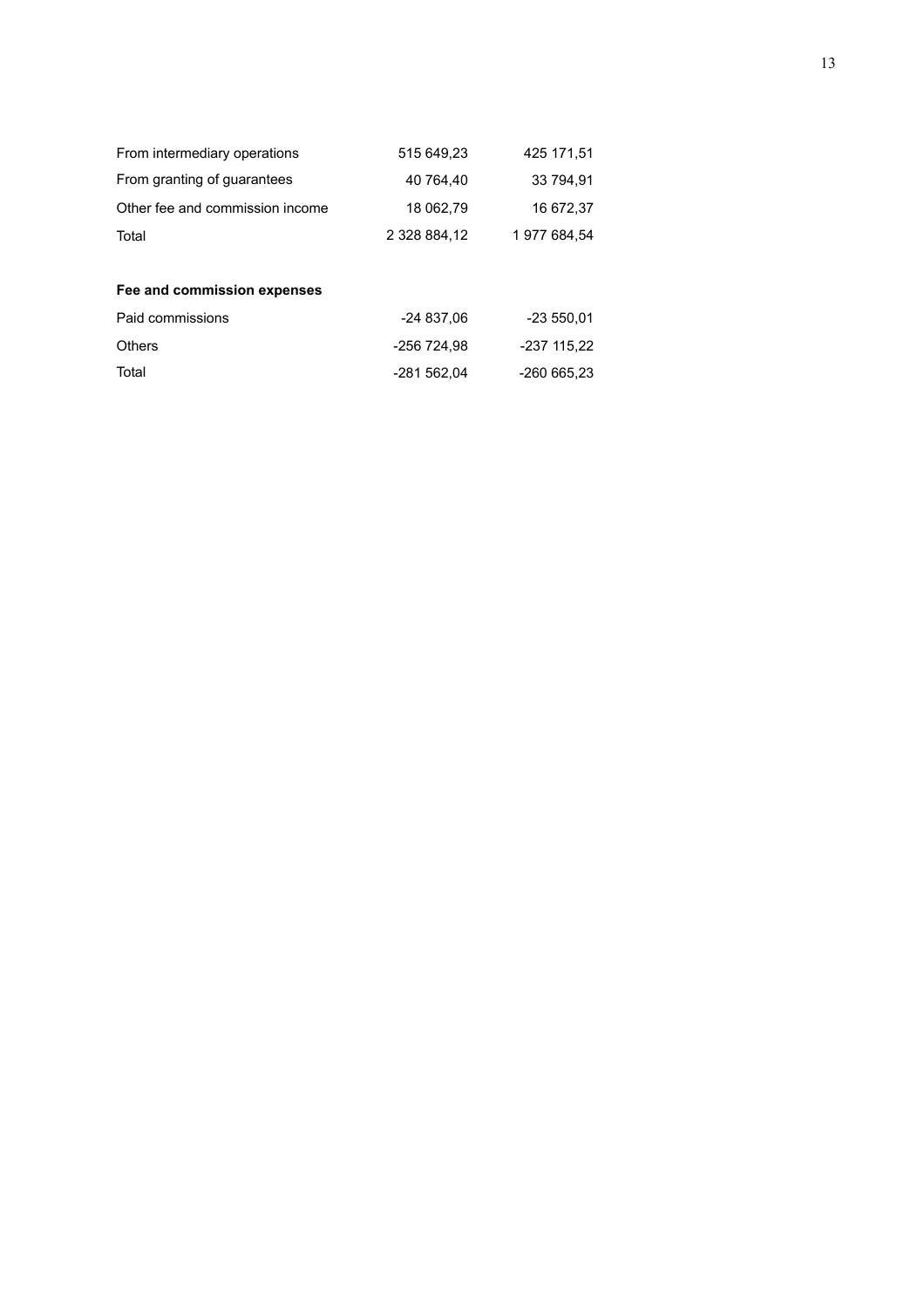# **1.4 Net gains on trading in securities and foreign currencies**

|                                                 | Gains and losses<br>on sales (net) | <b>Changes in market</b><br>value (net) | <b>Total</b> |  |
|-------------------------------------------------|------------------------------------|-----------------------------------------|--------------|--|
| From claim certificates                         | 0,00                               | 145 755.66                              | 145 755.66   |  |
| From others                                     | 0,00                               | 17 068.43                               | 17 068.43    |  |
| Total net gains on trading in securi-<br>ties   | 0.00                               | 162 824.09                              | 162 824.09   |  |
| Net gains on trading in foreign cur-<br>rencies | $-0.03$                            | 0.00                                    | $-0.03$      |  |
| Total of the income statement unit              | $-0.03$                            | 162 824.09                              | 162 824.06   |  |

# **Net gains on trading in securities and foreign currencies**

|                                               | 2011                               |                                         |              |  |
|-----------------------------------------------|------------------------------------|-----------------------------------------|--------------|--|
|                                               | Gains and losses<br>on sales (net) | <b>Changes in market</b><br>value (net) | <b>Total</b> |  |
| From claim certificates                       | 0,00                               | -210 538,66                             | -210 538,66  |  |
| From others                                   | 0.00                               | 33 550,00                               | 33 550,00    |  |
| Total net gains on trading in securi-<br>ties | 0,00                               | -176 988.66                             | -176 988.66  |  |
| Total of the income statement unit            | 0.03                               | -176 988,66                             | -176 988,63  |  |

# **1.5 Net gains on available-for-sale financial assets**

|                           | 2012                               |                    |                                                   |            |
|---------------------------|------------------------------------|--------------------|---------------------------------------------------|------------|
|                           | Gains and losses<br>on sales (net) | <b>Impairments</b> | <b>Transactions</b><br>from<br>fair value reserve | Total      |
| From claim certificates   | 840.00                             | 0.00               | 29 358.79                                         | 30 198,79  |
| From shares and interests | 104 089,00                         | 0.00               | 613 870,22                                        | 717 959,22 |
| Total                     | 104 929,00                         | 0.00               | 643 229.01                                        | 748 158,01 |

# **Net gains on available-for-sale financial assets**

|                           | <b>Gains and losses</b><br>on sales (net) | Impairments | Transactions<br>from<br>fair value reserve | Total      |
|---------------------------|-------------------------------------------|-------------|--------------------------------------------|------------|
| From claim certificates   | 200.50                                    | 0.00        | 1 353.52                                   | 1 554.02   |
| From shares and interests | $-92451,44$                               | 0.00        | 392 414.30                                 | 299 962,86 |
| Total                     | $-92250.94$                               | 0.00        | 393 767,82                                 | 301 516,88 |

**2011**

# **1.6 Net income from hedge accounting**

|                                                             | 2012       | 2011         |
|-------------------------------------------------------------|------------|--------------|
| Change (net) in the fair value of<br>protective derivatives | 1852893.59 | 1 386 416.23 |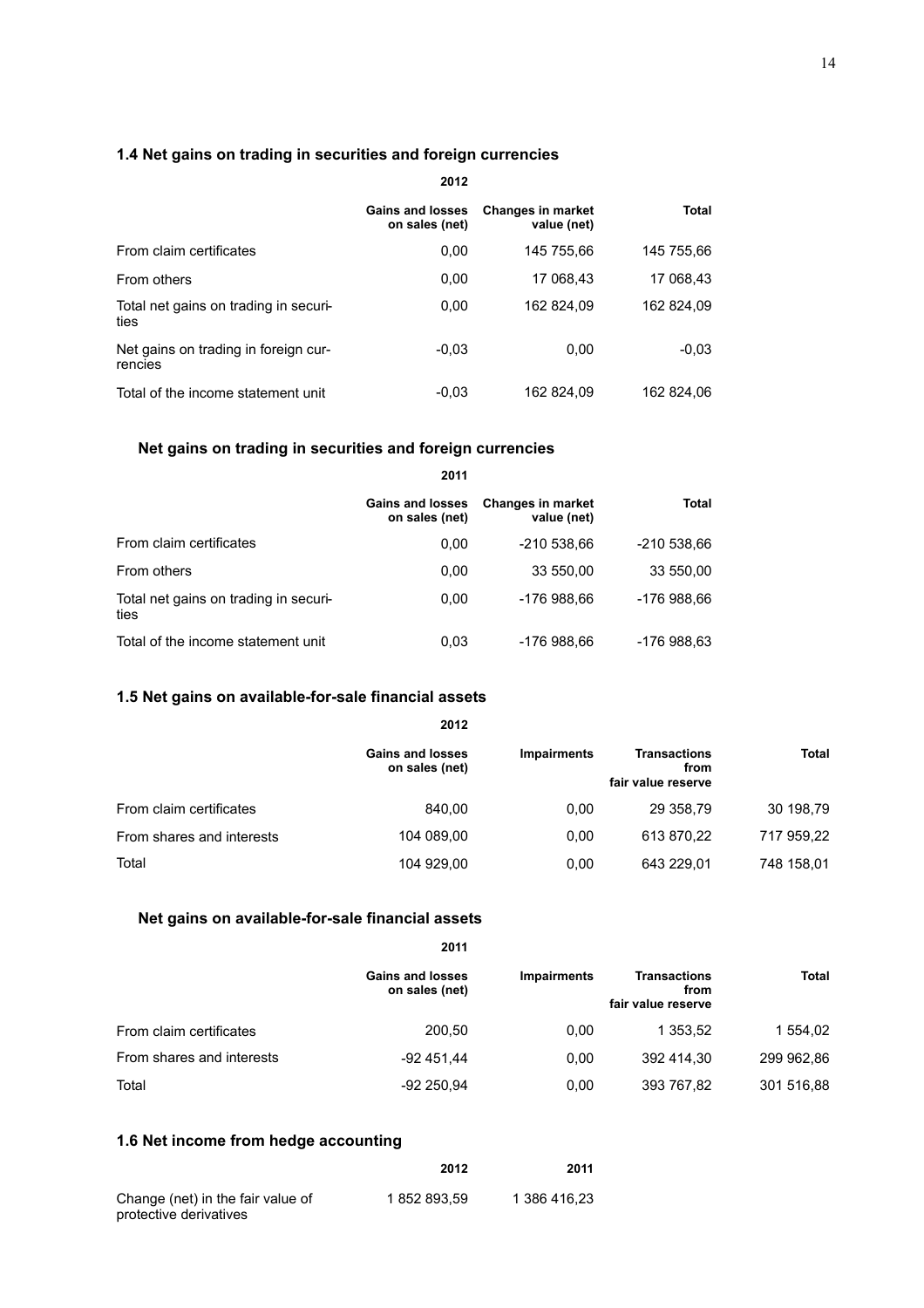| Change (net) in the fair value of<br>investment objects to be protected | -1 873 667.63 | -1 357 043.09 |
|-------------------------------------------------------------------------|---------------|---------------|
| Total                                                                   | -20 774.04    | 29 373.14     |

# **1.7 income from investment property**

|                                 | 2012        | 2011        |
|---------------------------------|-------------|-------------|
| Rent income                     | 126 534,00  | 62 610,99   |
| Planned depreciation write-off  | $-10604,28$ | $-10949,34$ |
| Gains and losses on sales (net) | 11 094,30   | 8 349,39    |
| Other income                    | 1483.91     | 1 644.28    |
| Other expenses                  | -46 569.38  | -48 760,34  |
| Total                           | 81 938,55   | 12 894,98   |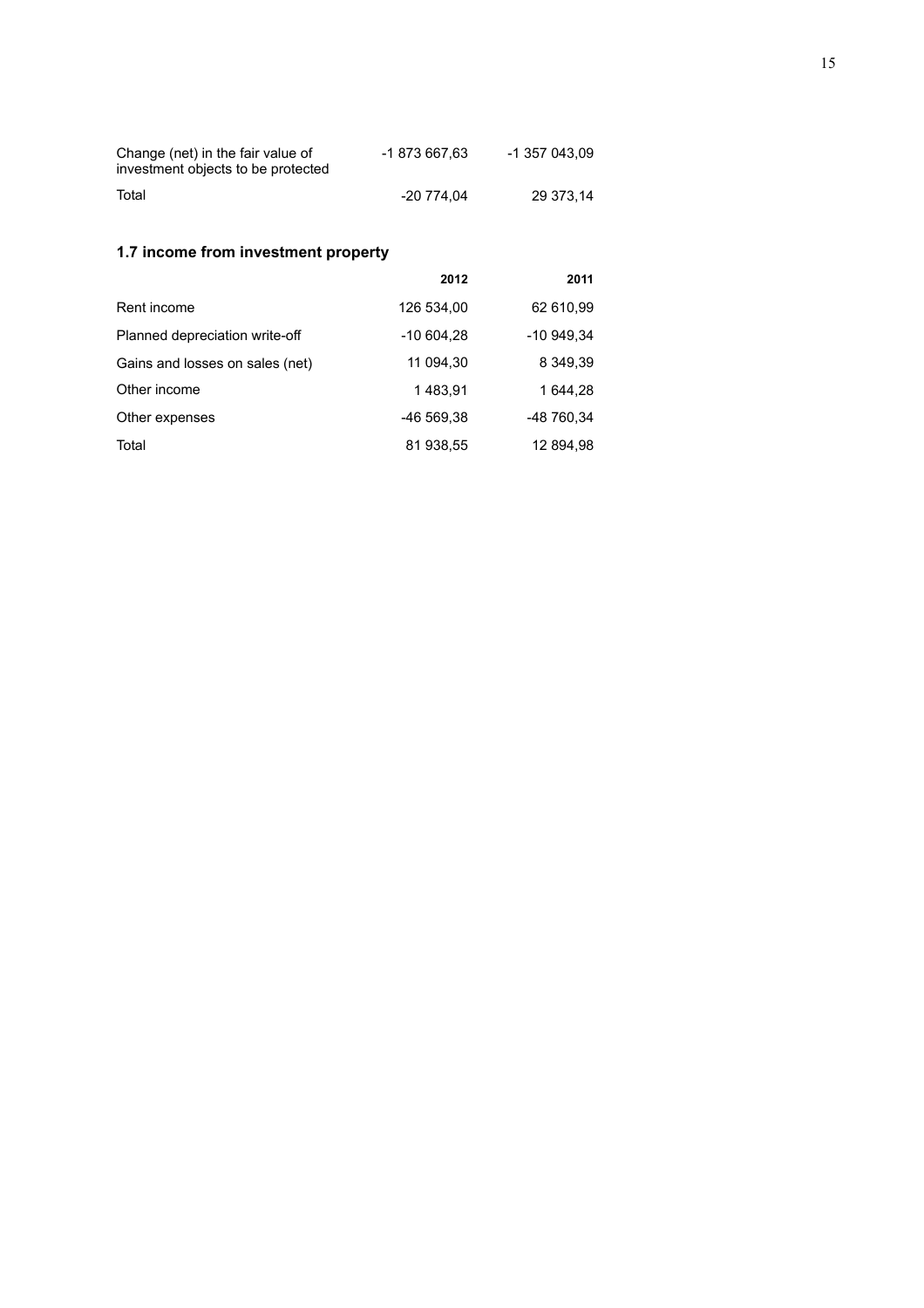# **Other operating profit and expenses**

| Other operating profit                     | 2012        | 2011          |
|--------------------------------------------|-------------|---------------|
| Rent income from real estate in own<br>use | 5 587,00    | 4 4 3 5 , 0 0 |
| Other income                               | 152 257,49  | 138 181,84    |
| Total                                      | 157 844.49  | 142 616,84    |
|                                            |             |               |
| <b>Other operating expenses</b>            | 2012        | 2011          |
| Rent expenses                              | -197 099,67 | -230 489.40   |
| Expenses from real estate in own<br>use    | -224 936,85 | -201 472,64   |
| Other expenses                             | -479 475,53 | -465 796,18   |
|                                            |             |               |

# **1.9 Personnel expenses**

|                          | 2012          | 2011          |
|--------------------------|---------------|---------------|
| Wages and fees           | -2 226 821,01 | -2 131 743,90 |
| Long-term benefits       | -542 314.66   | -492 134.85   |
| Pension expenses         | -458 060.21   | -408 963.17   |
| Other long-term benefits | -84 254.45    | $-83$ 171.68  |
| Total                    | -2 769 135,67 | -2 623 878,75 |

### **1.10 Other administrative expenses**

|                                         | 2012          | 2011          |
|-----------------------------------------|---------------|---------------|
| Other personnel expenses                | -215 276,07   | -275 492,09   |
| Office expenses                         | -340 544.58   | -371 782,62   |
| IT expenses                             | -1 199 249.32 | -1 072 247,45 |
| Communications expenses                 | -163 729.70   | -184 711.04   |
| Promotional and marketing expens-<br>es | -444 028,75   | -468 217,55   |
| Total                                   | -2 362 828.42 | -2 372 450.75 |

#### **1.11 Depreciation, amortisation and impairment losses on property, plant and equipment and intangible assets**

|                                       | 2012        | 2011        |
|---------------------------------------|-------------|-------------|
| <b>Planned depreciation write-off</b> | -177 121,46 | -170 173,64 |
| Material goods                        | -145 792,07 | -144 908,30 |
| Immaterial goods                      | $-31329.39$ | -25 265,34  |
| Total                                 | -177 121.46 | -170 173,64 |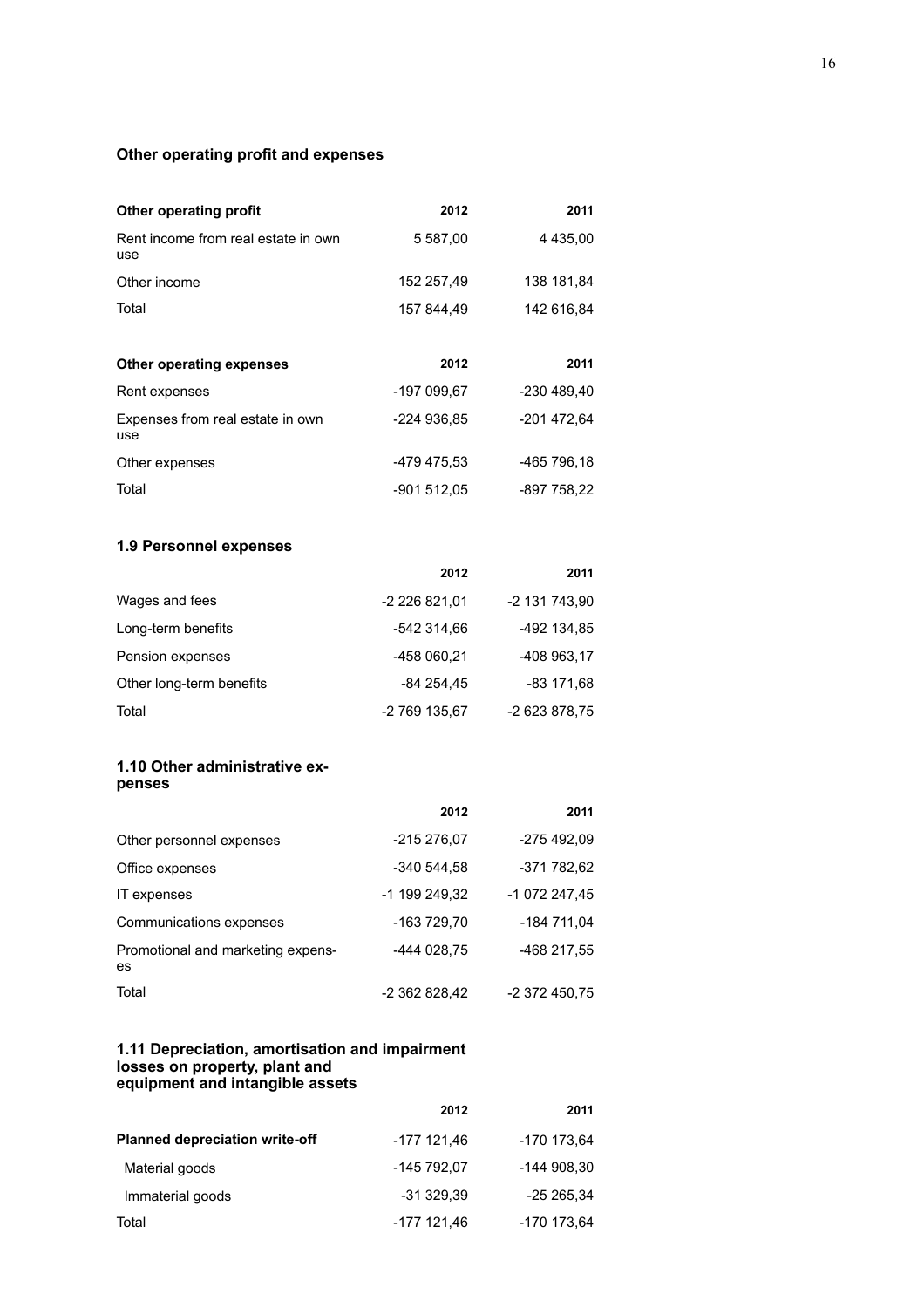#### **1.12 Impairment losses on loans and other receivables as well as other financial assets**

| Impairment losses on loans and<br>other receivables             | 2012        | 2011        |
|-----------------------------------------------------------------|-------------|-------------|
| From loans and advances to the<br>public and general government | -108 646,69 | -152 613,84 |
| Contractually based impairment<br>losses                        | -127 762,56 | -214 649,28 |
| Cancellations and returns (-) on<br>impairments                 | 19 115,87   | 62 035.44   |
| From guarantees and other units<br>outside the balance sheet    | 11 000,00   | $-11000,00$ |
| Contractually based impairment<br>losses                        | 0,00        | $-11000,00$ |
| Cancellations and returns (-) on<br>impairments                 | 11 000,00   | 0,00        |
| Total impairment losses on loans<br>and other receivables       | $-97646.69$ | -163 613,84 |
| Total impairment losses on finan-<br>cial assets                | -97 646,69  | -163 613,84 |

# **Income by operating and market area**

|                                | 2012         | 2011         |
|--------------------------------|--------------|--------------|
| Income from banking operations | 7 087 455.55 | 7 275 777.49 |

Distribution of gains, operating profit, assets and liabilities by operating area have not been reported due to lack of significance.

The bank operates only in Finland.

The gains are presented as noneliminated.

# **NOTES ON THE BAL-ANCE SHEET**

#### **2.1. Loans and advances to credit institutions**

|                                   | 2012         | 2011          |
|-----------------------------------|--------------|---------------|
| Repayable on demand               | 6 689 298.81 | 10 691 357,94 |
| From domestic credit institutions | 6 689 298.81 | 10 691 357,94 |
| <b>Others</b>                     | 6 182 117.00 | 7 823 887.00  |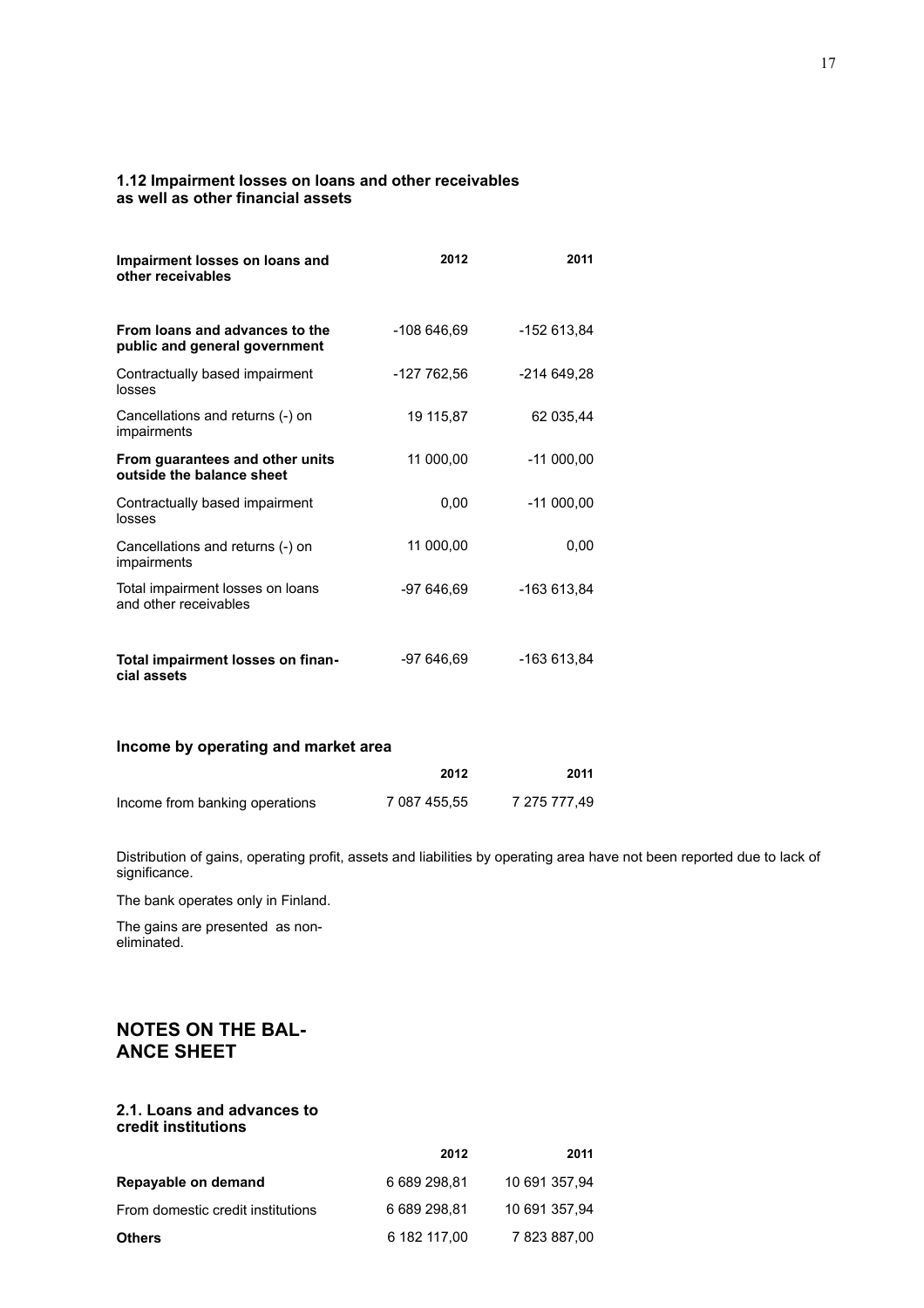| From domestic credit institutions | 6 182 117.00  | 7 823 887.00  |
|-----------------------------------|---------------|---------------|
| Total                             | 12 871 415.81 | 18 515 244.94 |

The item Others comprises a non-current unsecured senior credit issued to Aktia Real Estate Mortgage Bank plc.

by then bank concerning refinancing of relayed mortgage credits.

#### **2.2 Loans to the public and general government**

|                                                                                  | 2012           | 2011           |
|----------------------------------------------------------------------------------|----------------|----------------|
| Enterprises and housing communi-<br>ties                                         | 47 523 020,81  | 44 959 905,43  |
| Financing and insurance institutions                                             | 907 733,55     | 965 773,72     |
| General government                                                               | 130 900,00     | 299 600,00     |
| Households                                                                       | 167 199 247,60 | 150 087 723,25 |
| Non-profit communities serving<br>households                                     | 995 800,74     | 1894 025,76    |
| Foreign                                                                          | 33 613,23      | 121 482,85     |
| Total                                                                            | 216 790 315,93 | 198 328 511,01 |
| - of which subordinated liabilities                                              |                |                |
| Impairment losses recorded dur-<br>ing the accounting period                     |                |                |
|                                                                                  | 2012           | 2011           |
| Impairment losses at the beginning<br>of the accounting period                   | 499 772,75     | 333 697,00     |
| + claim-specific impairment losses<br>recorded during the accounting pe-<br>riod | 127 762,56     | 225 649,28     |
| - claim-specific impairment losses<br>cancelled during the accounting<br>period  | -29 913,62     | -59 573,53     |
| - credit losses realized during the<br>accounting period formerly                |                |                |
| recorded with a claim-specific im-<br>pairment loss                              | -30 768,78     | 0,00           |
| Impairment losses at the end of the<br>accounting period                         | 566 852,91     | 499 772,75     |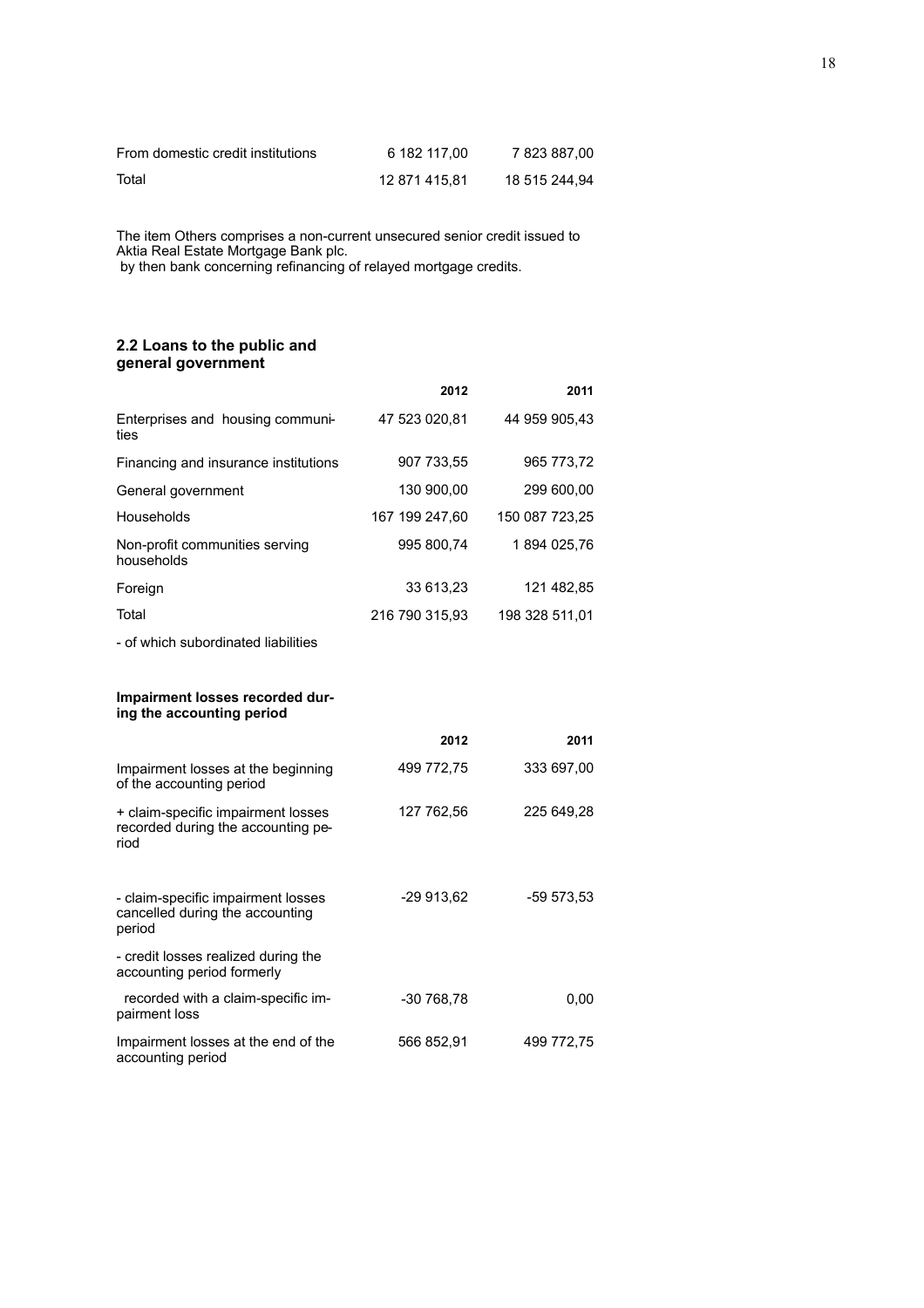# **2.3 Debt securities**

|                                               | 2012             | 2011                                                                             |                      |                                                                                  |
|-----------------------------------------------|------------------|----------------------------------------------------------------------------------|----------------------|----------------------------------------------------------------------------------|
|                                               | Total            | Of which<br>debt securities<br>eligible for<br>refinancing with<br>central banks | Total                | Of which<br>debt securities<br>eligible for<br>refinancing with<br>central banks |
| <b>Liabilities held for transactions</b>      | 1824 692,00      | 0,00                                                                             | 1 019 036,34         | 0,00                                                                             |
| Quoted                                        | 1 011 112,00     | 0,00                                                                             | 843 436,34           | 0,00                                                                             |
| Others                                        | 813 580,00       | 0,00                                                                             | 175 600,00           | 0,00                                                                             |
| <b>Available-for-sale debt securities</b>     | 13 592 950,39    | 3 975 112,00                                                                     | 18 802 586,66        | 2 2 3 1 8 7 7,50                                                                 |
| Quoted                                        | 11 355 745,50    | 3 975 112,00                                                                     | 8 287 021,25         | 2 2 3 1 8 7 7 , 5 0                                                              |
| <b>Others</b>                                 | 2 237 204,89     | 0,00                                                                             | 10 515 565,41        | 0,00                                                                             |
| Total                                         | 15 417 642,39    | 3 975 112,00                                                                     | 19 821 623,00        | 2 2 3 1 8 7 7 , 5 0                                                              |
| - of which subordinated liabilities           | 1 613 944,00     | 0,00                                                                             | 881 617,50           | 0,00                                                                             |
|                                               | 2012             |                                                                                  | 2011                 |                                                                                  |
| 2.4 Shares and interests                      |                  |                                                                                  |                      |                                                                                  |
|                                               | 2012             | 2011                                                                             |                      |                                                                                  |
| Available-for-sale shares and in-<br>terests  | 19 049 132,94    | 17 904 267,30                                                                    |                      |                                                                                  |
| Quoted                                        | 15 137 062,50    | 14 090 173,30                                                                    |                      |                                                                                  |
| Others                                        | 3 912 070,44     | 3 814 094,00                                                                     |                      |                                                                                  |
| Total shares and interests                    | 19 049 132,94    | 17 904 267,30                                                                    |                      |                                                                                  |
| - of which in credit institutions             | 3 152 515,42     | 3 386 712,35                                                                     |                      |                                                                                  |
| <b>2.5 Derivative contracts</b>               |                  |                                                                                  |                      |                                                                                  |
| <b>Nominal values of derivative contracts</b> |                  |                                                                                  |                      |                                                                                  |
| Remaining maturity                            | less than 1 year | 1 to 5 years                                                                     | more than 5<br>years | <b>Total</b>                                                                     |
| Protective derivatives                        | 0,00             | 0,00                                                                             | 30 000 000,00        | 30 000 000,00                                                                    |
| Interest derivatives                          | 0,00             | 0,00                                                                             | 30 000 000,00        | 30 000 000,00                                                                    |

| Interest rate swaps     | 0,00 | 0.00 | 30 000 000,00 | 30 000 000,00 |
|-------------------------|------|------|---------------|---------------|
| Non-hedging derivatives | 0.00 | 0.00 | 5 000 000.00  | 5 000 000,00  |
| Interest derivatives    | 0,00 | 0.00 | 5 000 000.00  | 5 000 000,00  |
| Option contracts        | 0,00 | 0.00 | 5 000 000,00  | 5 000 000,00  |
| Set                     | 0.00 | 0.00 | 5 000 000.00  | 5 000 000,00  |
|                         |      |      |               |               |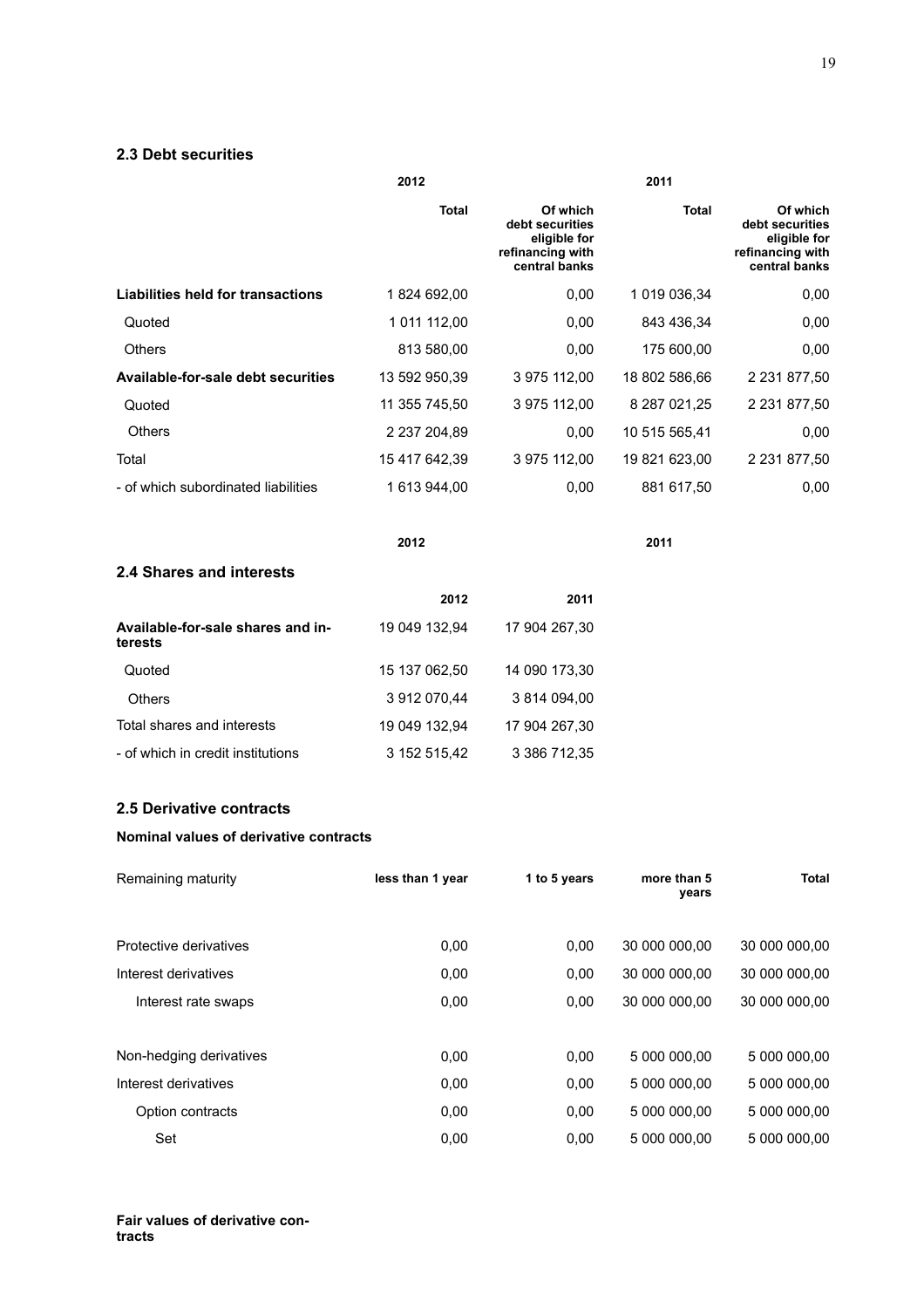|                         | 2012          |              |               |              |
|-------------------------|---------------|--------------|---------------|--------------|
|                         | <b>Assets</b> | <b>Debts</b> | <b>Claims</b> | <b>Debts</b> |
|                         |               |              |               |              |
| Protective derivatives  | 3792156,17    | 0,00         | 2 031 930,60  | 0,00         |
| Interest derivatives    | 3792156,17    | 0,00         | 2 031 930,60  | 0,00         |
| Interest rate swaps     | 3792156,17    | 0,00         | 2 031 930,60  | 0,00         |
|                         |               |              |               |              |
| Non-hedging derivatives | 0,00          | 19 025,00    | 0,00          | $-19743,00$  |
| Interest derivatives    | 0,00          | 19 025,00    | 0,00          | $-19743,00$  |
| Option contracts        | 0,00          | 19 025,00    | 0,00          | $-19743,00$  |
| Set                     | 0,00          | 19 025,00    | 0,00          | $-19743,00$  |
| Total                   | 3792156,17    | 19 025,00    | 2 031 930.60  | -19 743,00   |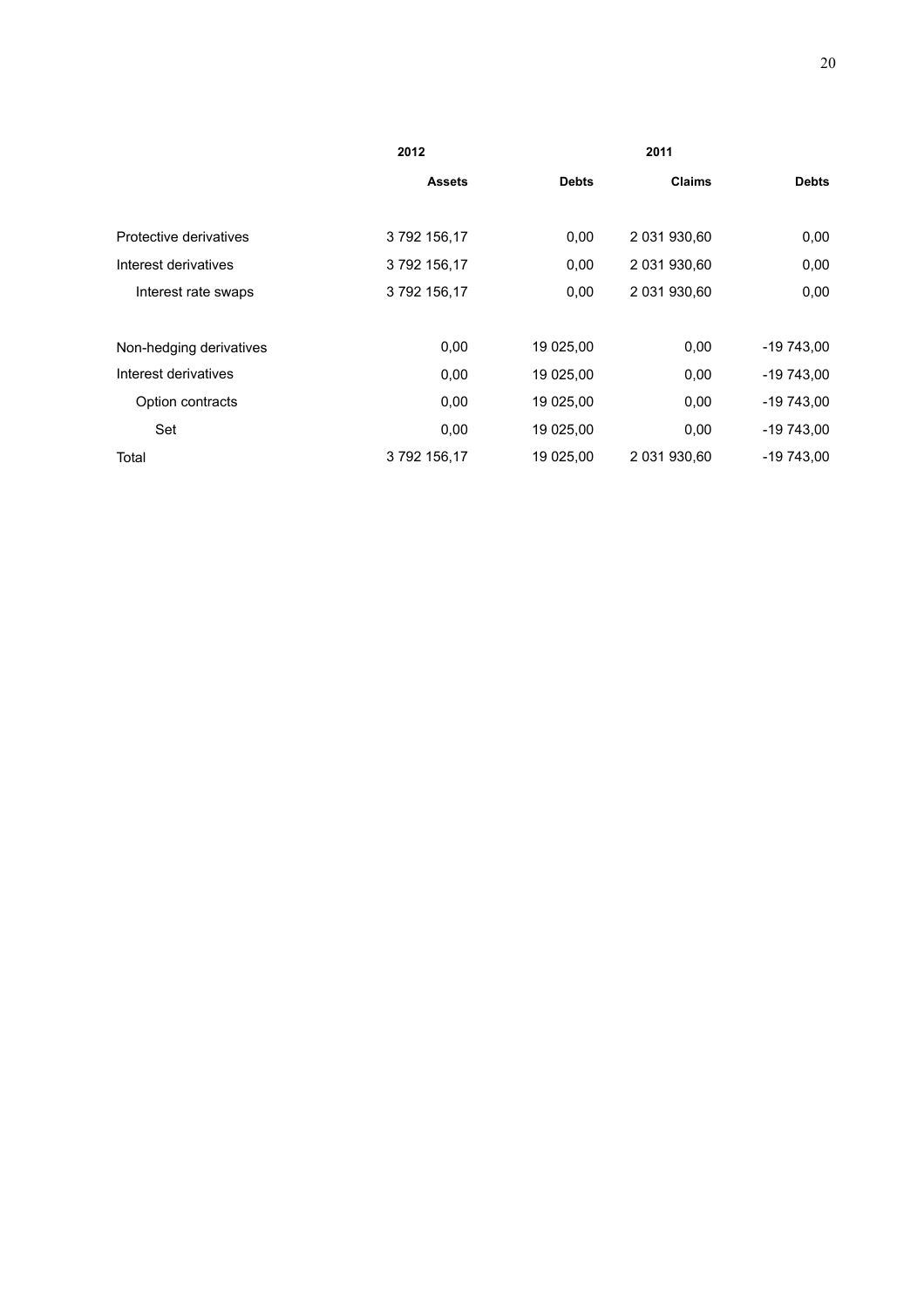#### **2.6 Notes on associated parties**

Notes on associated parties are presented in connection with notes on personnel and management. Note 4.4.

# **2.7 Immaterial goods**

|                                                                 | 2012         | 2011              |
|-----------------------------------------------------------------|--------------|-------------------|
| Other immaterial goods                                          | 68 933,13    | 55 297,42         |
| Total                                                           | 68 933,13    | 55 297,42         |
| 2.8 Material goods                                              |              |                   |
|                                                                 | Book value   | <b>Fair value</b> |
| Land and water areas                                            |              |                   |
| In own use                                                      | 17 070,84    |                   |
| Total                                                           | 17 070,84    |                   |
| <b>Buildings</b>                                                |              |                   |
| In own use                                                      | 76 163,61    |                   |
| Invested                                                        | 25 388,11    | 25 388,11         |
| Total                                                           | 101 551,72   |                   |
| Shares and book entries of real-<br>estate communities          |              |                   |
| In own use                                                      | 1725 160,27  |                   |
| Invested                                                        | 1 146 806,34 | 1 145 467,97      |
| Total                                                           | 2871966,61   |                   |
| Other material goods                                            | 260 494,88   |                   |
| <b>Total material goods</b>                                     | 3 251 084,05 |                   |
| Real estate investments are ap-<br>praised at acquisition cost. |              |                   |
| 2.9 Changes in immaterial and<br>material goods                 |              |                   |
| during the accounting period                                    |              |                   |
| Immaterial goods                                                | 2012         |                   |
| Acquisition cost 1 Jan                                          | 668 611,41   |                   |

```
+ additions of the accounting period 44 965,10
```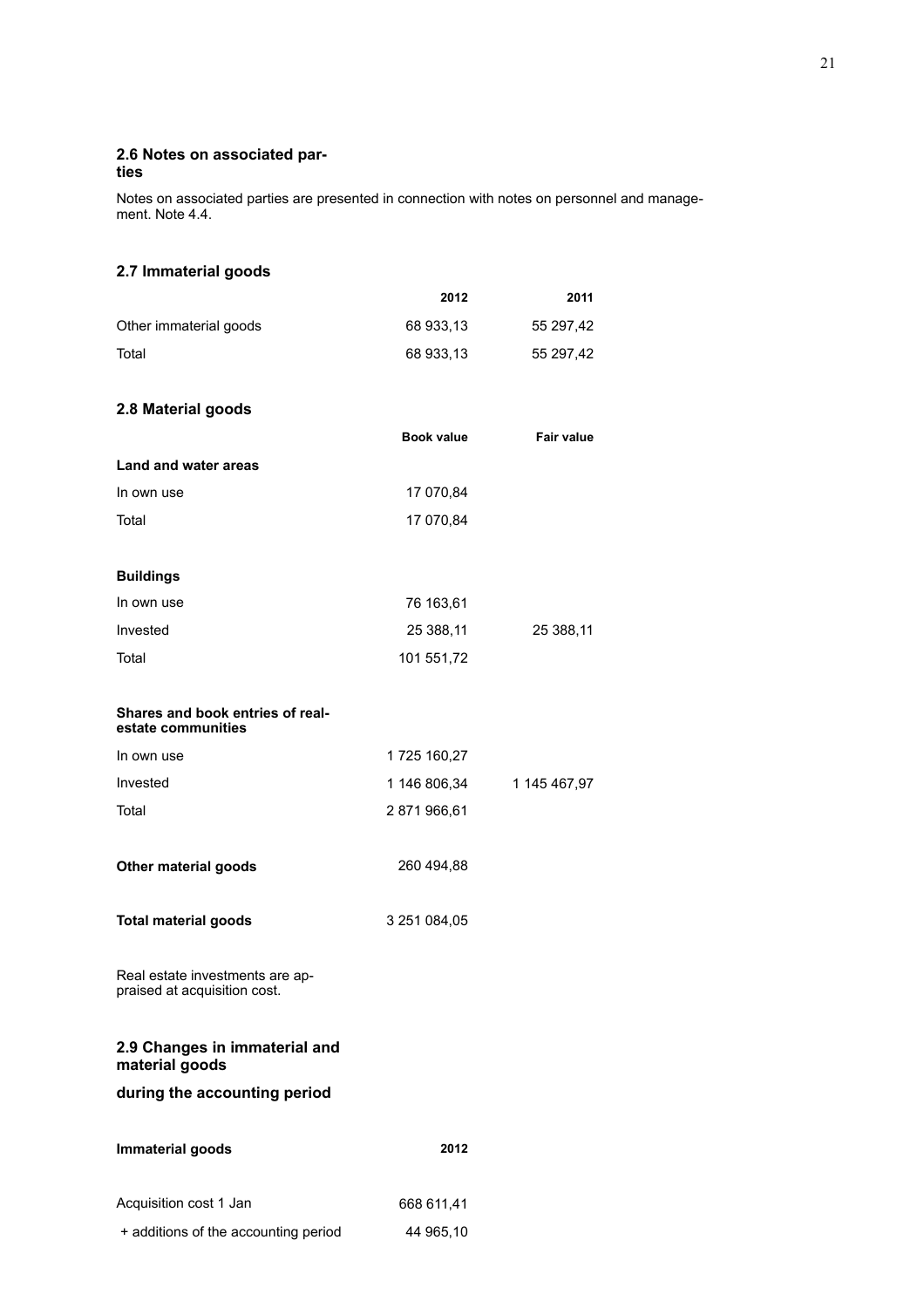| Acquisition cost 31 Dec                                            | 713 576,51  |
|--------------------------------------------------------------------|-------------|
| Accrued depreciation, amortisation<br>and impairment losses 1 Jan  | -613 313,99 |
| - depreciation write-off of the ac-<br>counting period             | $-31329.39$ |
| Accrued depreciation, amortisation<br>and impairment losses 31 Dec | -644 643.38 |
| Book value 31 Dec                                                  | 68 933.13   |
| Book value 1 Jan                                                   | 55 297,42   |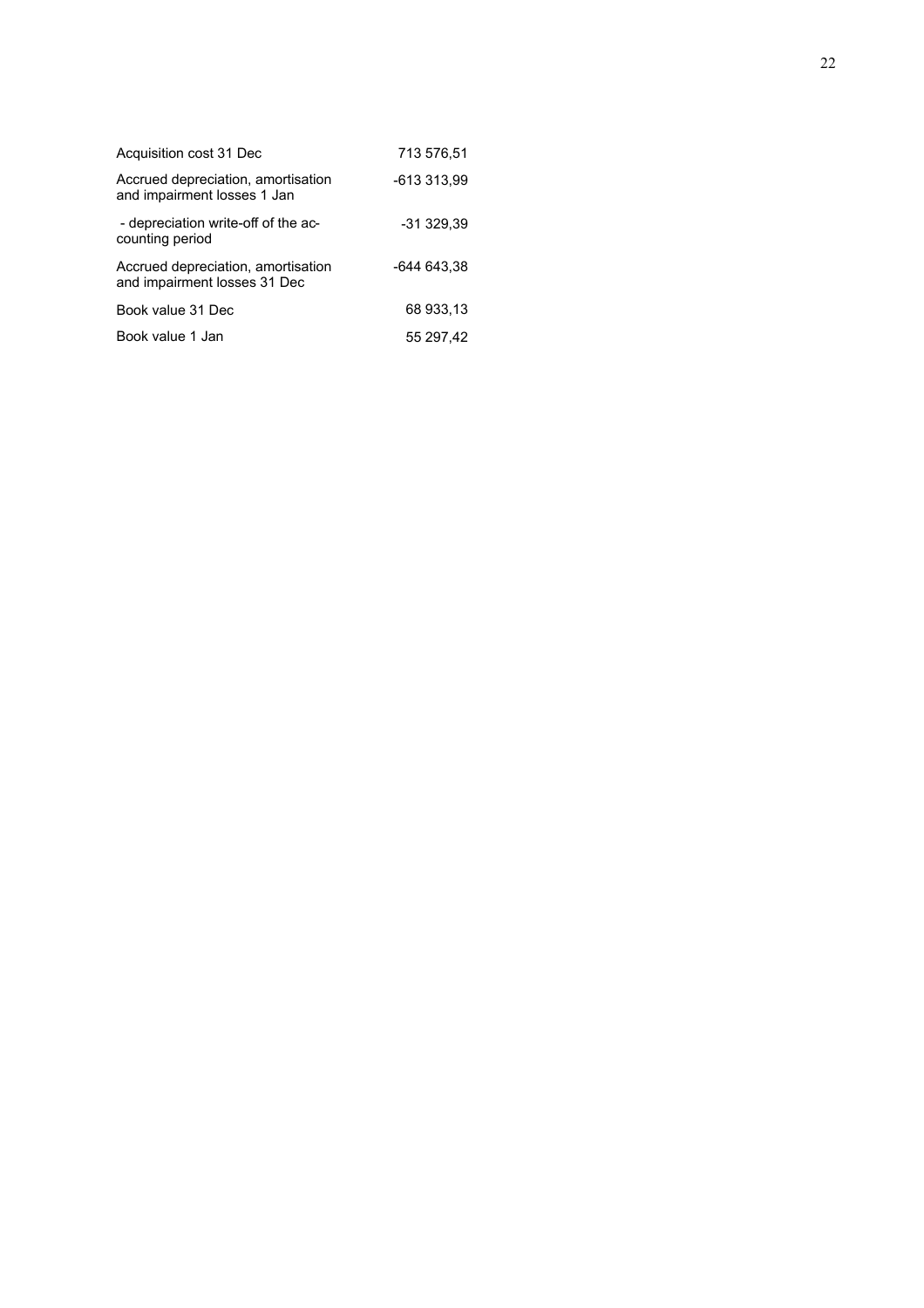# **Material goods**

|                                                                    | Investment proper-<br>ty and<br>shares in<br>investment proper-<br>ty | Other property and<br>shares in property | <b>Other material</b><br>goods | Total         |
|--------------------------------------------------------------------|-----------------------------------------------------------------------|------------------------------------------|--------------------------------|---------------|
| Acquisition cost 1 Jan                                             | 511 209,11                                                            | 2 029 790,39                             | 1 332 808,70                   | 3 873 808,20  |
| + additions of the accounting period                               | 736 185,52                                                            | 699 147,83                               | 21 457,85                      | 1456 791,20   |
| - deductions of the accounting peri-<br>od                         | $-17$ 125,70                                                          | 0,00                                     | 0,00                           | $-17$ 125,70  |
| Acquisition cost 31 Dec                                            | 1 230 268,93                                                          | 2 728 938,22                             | 1 354 266,55                   | 5 313 473,70  |
| Accrued depreciation, amortisation<br>and impairment losses 1 Jan  | $-62775.30$                                                           | -898 779,10                              | -970 844,40                    | -1 932 398,80 |
| - depreciation write-off of the ac-<br>counting period             | $-10604,28$                                                           | -22 864,80                               | -122 927,27                    | -156 396,35   |
| Accrued depreciation, amortisation<br>and impairment losses 31 Dec | -73 379,58                                                            | -921 643,90                              | -1 093 771,67                  | -2 088 795,15 |
| Accrued revaluations 1 Jan                                         | 15 305,10                                                             | 11 100,40                                | 0,00                           | 26 405,50     |
| Accrued revaluations 31 Dec                                        | 15 305,10                                                             | 11 100,40                                | 0,00                           | 26 405,50     |
| Book value 31 Dec                                                  | 1 172 194,45                                                          | 1818 394,72                              | 260 494,88                     | 3 251 084,05  |
| Book value 1 Jan                                                   | 463 738,91                                                            | 1 142 112                                | 361 964,30                     | 1967814,90    |

**2012**

# **2.10 Other assets**

|                             | 2012      | 2011      |
|-----------------------------|-----------|-----------|
| Payment transmission claims | 1 742.31  | 77.59     |
| <b>Others</b>               | 35 238.32 | 51 888,69 |
| Total                       | 36 980,63 | 51 966,28 |

# **2.11 Accrued income and prepayments**

|               | 2012         | 2011         |
|---------------|--------------|--------------|
| Interests     | 1 083 122,23 | 1 737 421,53 |
| <b>Others</b> | 207 068.09   | 209 869,06   |
| Total         | 1 290 190,32 | 1 947 290,59 |

#### **2.12 Liabilities to credit institutions**

|                        | 2012          | 2011          |
|------------------------|---------------|---------------|
| To credit institutions | 11 642 601,09 | 12 379 722,54 |
| Repayable on demand    | 93 521.77     | 157 851,71    |
| <b>Others</b>          | 11 549 079.32 | 12 221 870.83 |
| Total                  | 11 642 601,09 | 12 379 722,54 |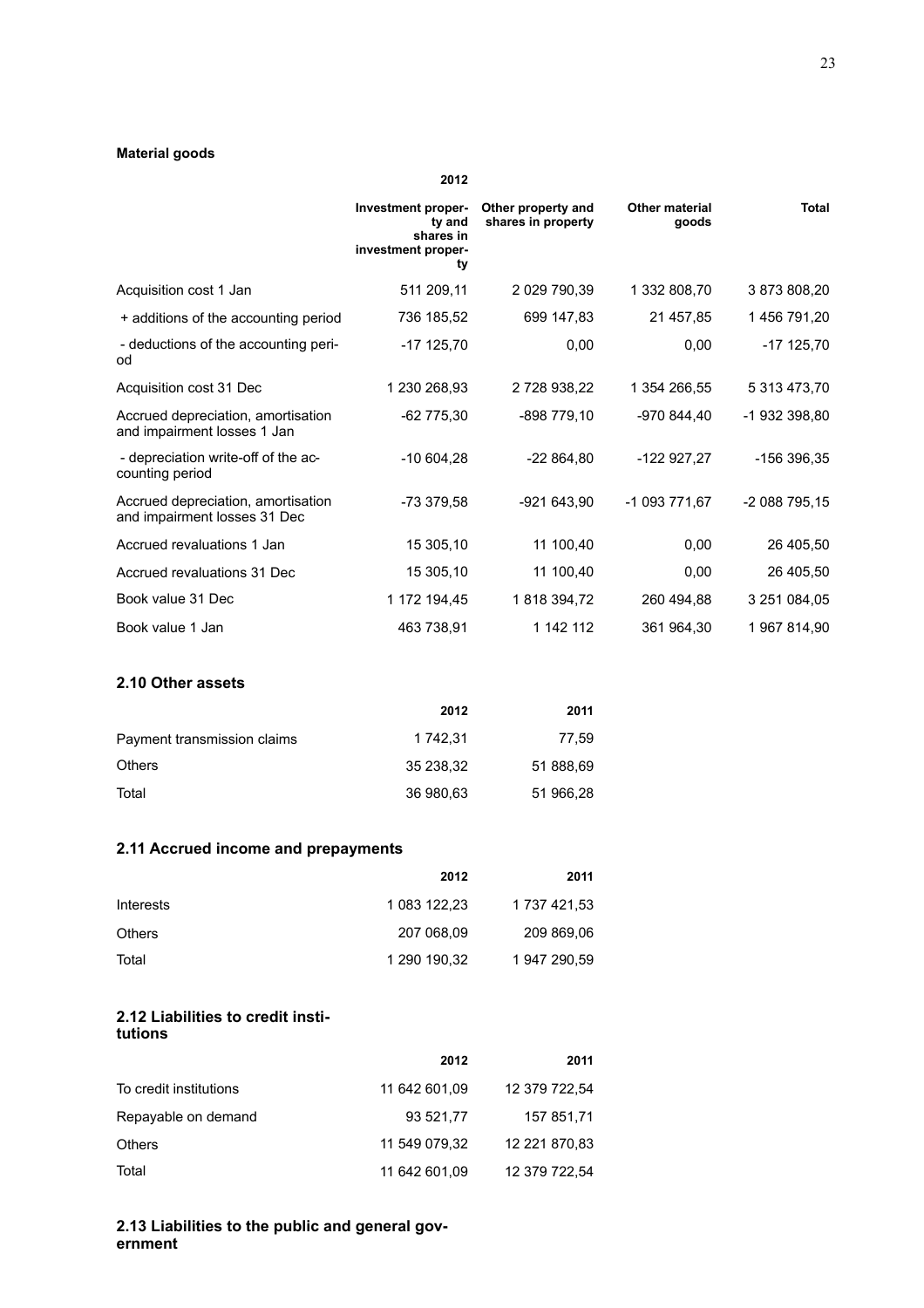|                          | 2012           | 2011           |
|--------------------------|----------------|----------------|
| Deposits                 | 225 213 438,18 | 214 503 778,90 |
| Repayable on demand      | 129 655 639,34 | 119 695 692,61 |
| <b>Others</b>            | 95 557 798.84  | 94 808 086.29  |
| <b>Other liabilities</b> | 434 469.60     | 651 596.85     |
| <b>Others</b>            | 434 469,60     | 651 596,85     |
| Total                    | 225 647 907,78 | 215 155 375,75 |

# **2.14 Other liabilities**

|                                 | 2012         | 2011         |
|---------------------------------|--------------|--------------|
| Liabilities on payment transfer | 2 387 968.06 | 1979 694.80  |
| <b>Others</b>                   | 31 920.02    | 46 166.17    |
| Total                           | 2419888.08   | 2 025 860,97 |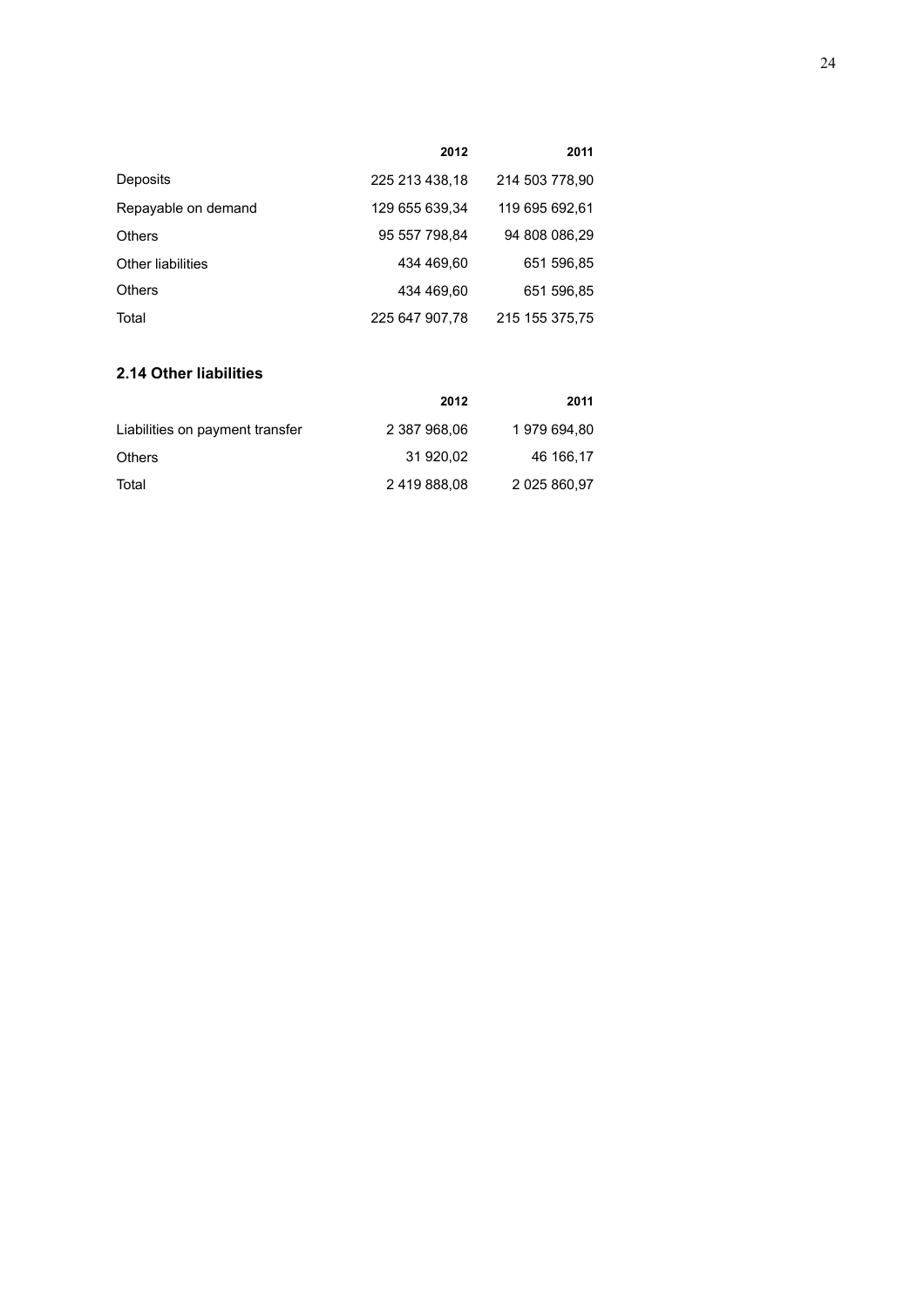#### **2.15 Accrued expenses and deferred income**

|                  | 2012         | 2011         |
|------------------|--------------|--------------|
| <b>Interests</b> | 1 130 616.55 | 1 132 735.93 |
| <b>Others</b>    | 498 774.85   | 497 962.73   |
| Total            | 1 629 391.40 | 1 630 698,66 |

# **2.16 Subordinated liabilities**

#### **1) Subordinated liabilities**

**whose book value exceeds 10% of the total value of liabilities**

| Identification data of the liabilities | <b>Book value</b> | Interest % | Due date    |
|----------------------------------------|-------------------|------------|-------------|
| S.b.deb. 1/2010                        | 1 500 000,00      | 3.25       | 18 May 2015 |
| S.b.deb. 1/2011                        | 2 400 000.00      | 3.50       | 16 May 2016 |
| S.b.deb.I / 2012                       | 3 000 000,00      | 2,85       | 7.5.2017    |
| S.b.debll /2009                        | 800 000.00        | 3,00       | 18 May 2014 |
| Total                                  | 7 700 000,00      |            |             |

#### **Amount counted among own assets**

| S.b.deb. 1/2010  | 1 500 000,00 |
|------------------|--------------|
| S.b.deb. 1/2011  | 2 400 000,00 |
| S.b.deb.I / 2012 | 3 000 000,00 |
| S.b.deb.II /2009 | 800 000.00   |
| Total            | 7 700 000.00 |

All liabilities are reported as euros. The reported liabilities are counted among

solvency calculations as lower secondary credit institution-respective assets.

#### Terms of prepayment:

The bank reserves the right of redemption with regard to all loans wholly or partially, prior to the due date. However, prepayment is possible only on permission from the Finnish Financial Supervisory Authority, except for minor redemptions which the bank resells within a short period from redemption.

Regulations concerning subordination of liabilities or the potential change of liabilities to shares:

The loans are issued as subordinated debt in accordance with the law on promissory notes (622/47) §34. The loans are subordinate in comparison to other liabilities of the issuer.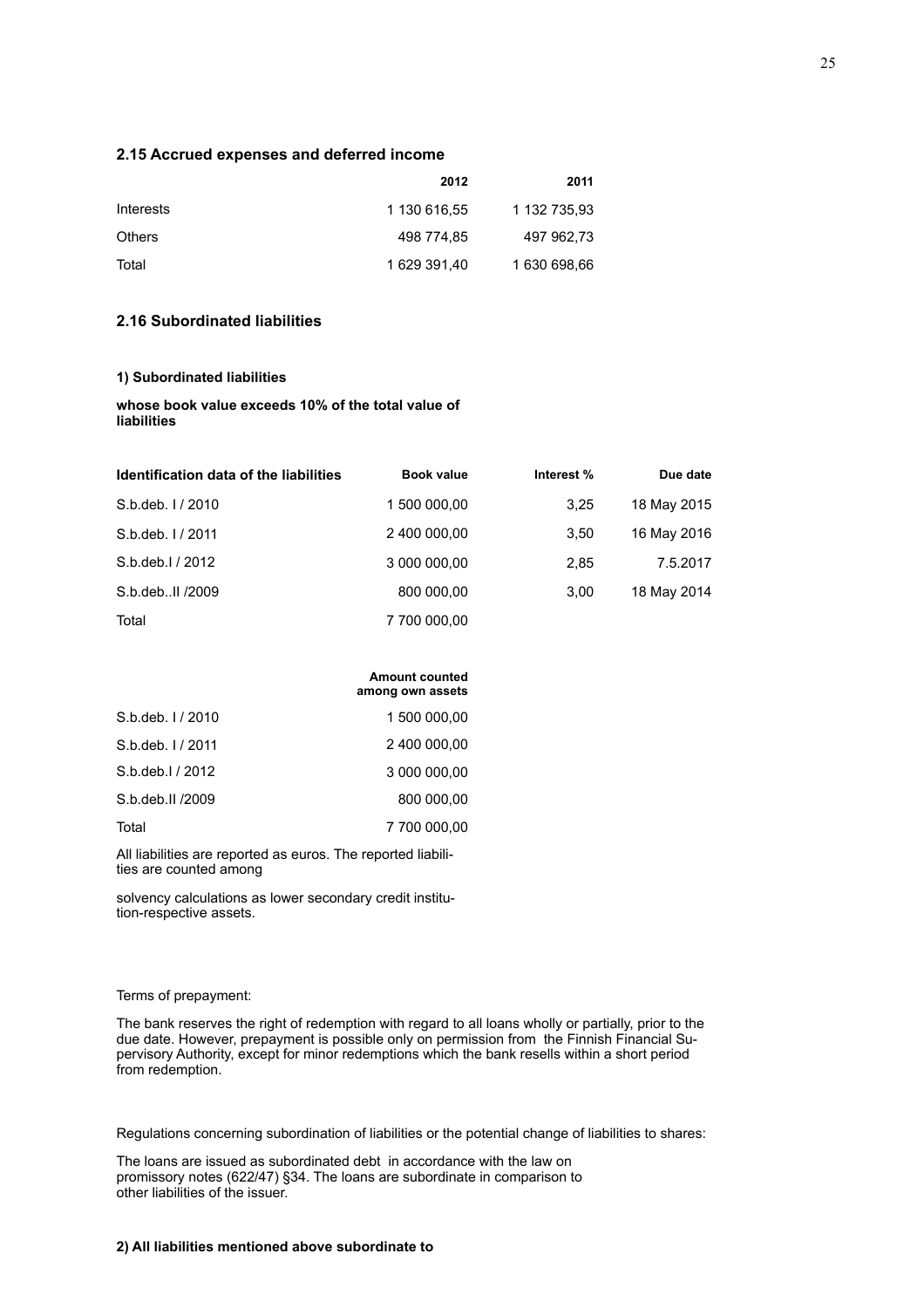#### **other liabilities of the credit institution**

|                          | Subordinate debts | <b>Total liabilities</b> |
|--------------------------|-------------------|--------------------------|
| Total sum of liabilities | 200 000.00        | 200 000.00               |

#### **2.17 Deferred tax liabilities and assets**

Deferred tax liabilities and assets are recorded on the changes in the fair value of available-for-sale financial assets recorded in the fair value reserve.

Other deferred tax liabilities and assets have not been recorded on the bank's balance sheet.

## **Deferred tax liabilities and assets**

| Valuation-based deferred tax claims           | 177 609.04 |
|-----------------------------------------------|------------|
| Valuation-based deferred tax liabili-<br>ties | 229 434.57 |

# **2.18 Maturity distribution of financial assets and liabilities**

#### **Financial assets**

| Financial assets                                                 | <b>Parent company</b> |                |               |
|------------------------------------------------------------------|-----------------------|----------------|---------------|
|                                                                  | 2012                  |                |               |
|                                                                  | Less than 3<br>months | 3 to 12 months | 1 to 5 years  |
| Debt securities eligible for refinanc-<br>ing with central banks | 0,00                  | 1 550 775,00   | 2 424 337,00  |
| Loans and advances to credit insti-<br>tutions                   | 8745015,81            | 0,00           | 0.00          |
| Loans and advances to the public<br>and general government       | 10 833 428.76         | 24 144 616.83  | 79 053 677.47 |
| Debt securities                                                  | 800 129,85            | 689 564,00     | 8 518 174,54  |
| Total                                                            | 20 378 574,42         | 26 384 955,83  | 89 996 189,01 |

|                                                                  | 2012 |                                  |               |
|------------------------------------------------------------------|------|----------------------------------|---------------|
|                                                                  |      | 5 to 10 years more than 10 years | Total         |
| Debt securities eligible for refinanc-<br>ing with central banks | 0,00 | 0.00                             | 3 975 112,00  |
| Loans and advances to credit insti-<br>tutions                   | 0.00 | 4 126 400.00                     | 12 871 415.81 |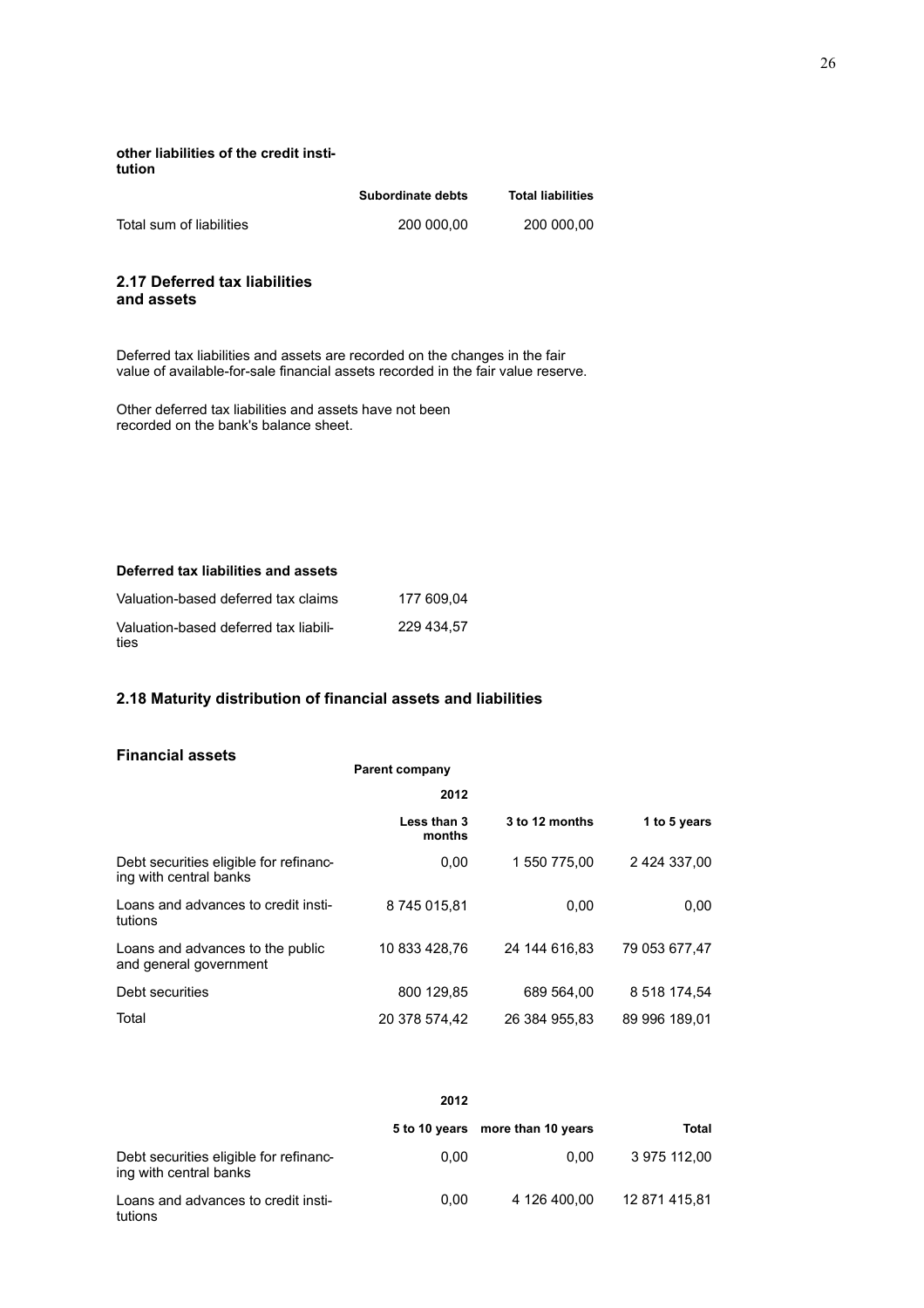| Loans and advances to the public<br>and general government | 57 287 664,31 |      | 45 470 928.56 216 790 315.93 |
|------------------------------------------------------------|---------------|------|------------------------------|
| Debt securities                                            | 1434 662.00   | 0.00 | 11 442 530.39                |
| Total                                                      | 58 722 326.31 |      | 49 597 328.56 245 079 374.13 |

# **Financial assets**

|                                                                  | 2011                  |                |               |
|------------------------------------------------------------------|-----------------------|----------------|---------------|
|                                                                  | Less than 3<br>months | 3 to 12 months | 1 to 5 years  |
| Debt securities eligible for refinanc-<br>ing with central banks | 0,00                  | 0.00           | 2 180 520.00  |
| Loans and advances to credit insti-<br>tutions                   | 17 024 844.94         | 1490400.00     | 0.00          |
| Loans and advances to the public<br>and general government       | 13 113 677.30         | 20 265 686.43  | 70 445 637.04 |
| Debt securities                                                  | 7790335.80            | 1 073 209.41   | 8 356 742.79  |
| Total                                                            | 37 928 858.04         | 22 829 295.84  | 80 982 899.83 |

# **Financial assets**

|                                                                  |               | 5 to 10 years more than 10 years | <b>Total</b>   |
|------------------------------------------------------------------|---------------|----------------------------------|----------------|
| Debt securities eligible for refinanc-<br>ing with central banks | 51 357.50     | 0.00                             | 2 231 877.50   |
| Loans and advances to credit insti-<br>tutions                   | 0,00          | 0.00                             | 18 515 244,94  |
| Loans and advances to the public<br>and general government       | 50 001 711.37 | 44 501 798.87                    | 198 328 511.01 |
| Debt securities                                                  | 369 457.50    | 0.00                             | 17 589 745.50  |
| Total                                                            | 50 422 526.37 | 44 501 798.87                    | 236 665 378.95 |

# **Financial liabilities**

**2012**

|                                                         | Less than 3<br>months | 3 to 12 months | 1 to 5 years  |
|---------------------------------------------------------|-----------------------|----------------|---------------|
| Liabilities to credit institutions and<br>central banks | 2 093 521,77          | 9408700.85     | 140 378,47    |
| Liabilities to the public and general<br>qovernment     | 151 508 370,91        | 66 453 568.13  | 7 251 499,14  |
| Subordinated liabilities                                | 0.00                  | 2 300 000,00   | 5 600 000,00  |
| Total                                                   | 153 601 892,68        | 78 162 268.98  | 12 991 877.61 |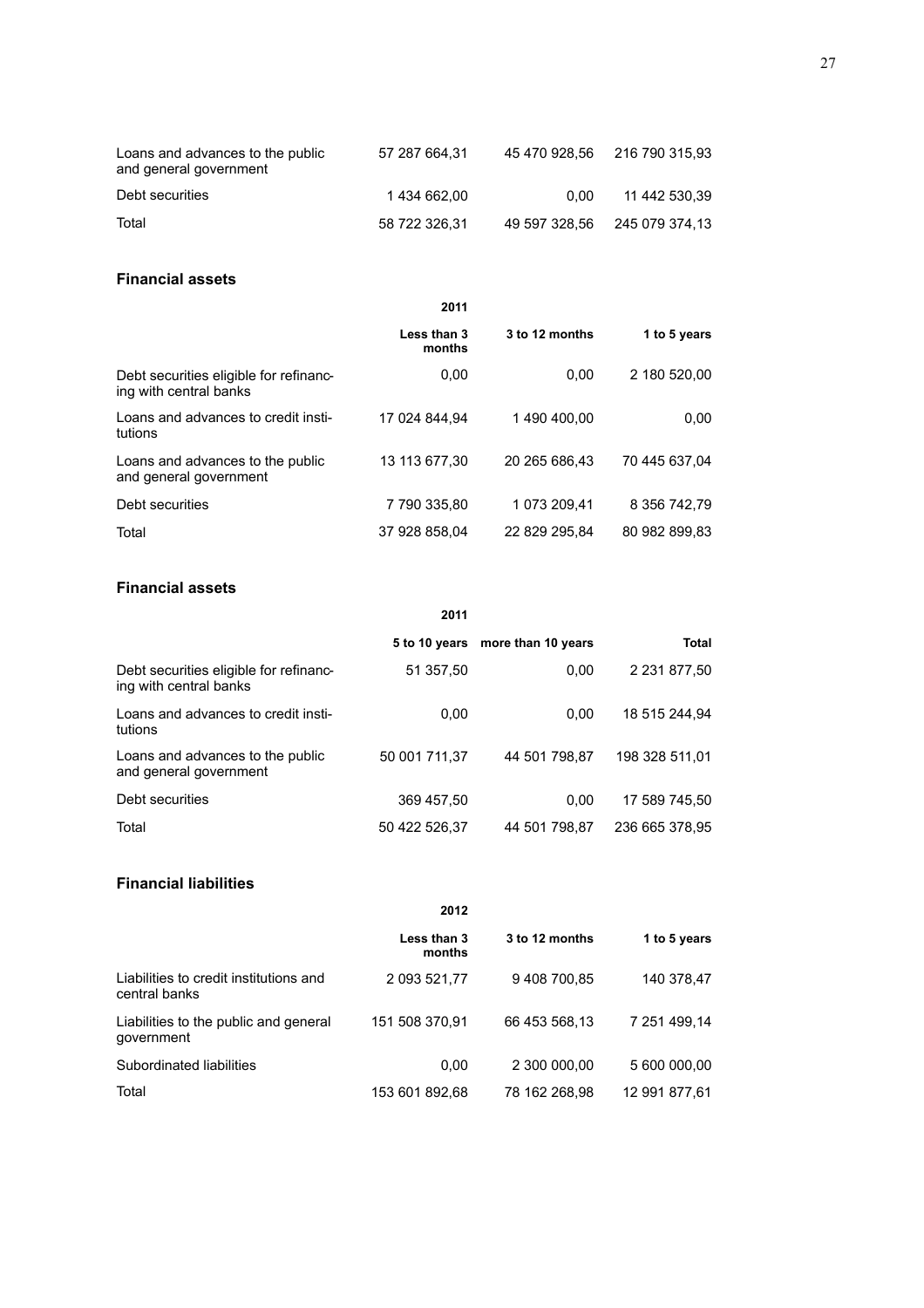# **Financial liabilities**

| 2012                                                    |               |                    |                |  |  |
|---------------------------------------------------------|---------------|--------------------|----------------|--|--|
|                                                         | 5 to 10 years | more than 10 years | Total          |  |  |
| Liabilities to credit institutions and<br>central banks | 0.00          | 0.00               | 11 642 601.09  |  |  |
| Liabilities to the public and general<br>qovernment     | 434 469.60    | 0.00               | 225 647 907.78 |  |  |
| Subordinated liabilities                                | 0.00          | 0.00               | 7 900 000,00   |  |  |
| Total                                                   | 434 469.60    | 0.00               | 245 190 508.87 |  |  |

# **Financial liabilities**

|                                                         | Less than 3<br>months | 3 to 12 months | 1 to 5 years  |
|---------------------------------------------------------|-----------------------|----------------|---------------|
| Liabilities to credit institutions and<br>central banks | 2 157 851,71          | 10 221 870,83  | 0,00          |
| Liabilities to the public and general<br>qovernment     | 148 119 355,26        | 57 331 571,56  | 9 052 852,08  |
| Subordinated liabilities                                | 0,00                  | 2 100 000,00   | 4 900 000,00  |
| Total                                                   | 150 277 206.97        | 69 653 442,39  | 13 952 852.08 |

# **Financial liabilities**

|                                                         | 2011          |                    |                |
|---------------------------------------------------------|---------------|--------------------|----------------|
|                                                         | 5 to 10 years | more than 10 years | Total          |
| Liabilities to credit institutions and<br>central banks | 0.00          | 0.00               | 12 379 722.54  |
| Liabilities to the public and general<br>qovernment     | 651 596,85    | 0.00               | 215 155 375,75 |
| Subordinated liabilities                                | 0.00          | 0.00               | 7 000 000,00   |
| Total                                                   | 651 596,85    | 0.00               | 234 535 098.29 |

Loans and advances to the public and general government repayable on demand:

Other than fixed term deposits and accounts with overdraft allowance are reported in the category less than 3 months.

#### **2.19 Classification of assets and liabilities based on domestic and foreign currency and within the same group**

| <b>Assets</b>                                                    | 2012              | 2011                    |                        |                         |
|------------------------------------------------------------------|-------------------|-------------------------|------------------------|-------------------------|
|                                                                  | Domestic currency | <b>Foreign currency</b> | Domestic curren-<br>сy | <b>Foreign currency</b> |
| Debt securities eligible for refinanc-<br>ing with central banks | 3 975 112.00      | 0.00                    | 2 231 877.50           | 0.00                    |
| Loans and advances to credit insti-<br>tutions                   | 12 871 415.81     | 0.00                    | 18 515 244.94          | 0.00                    |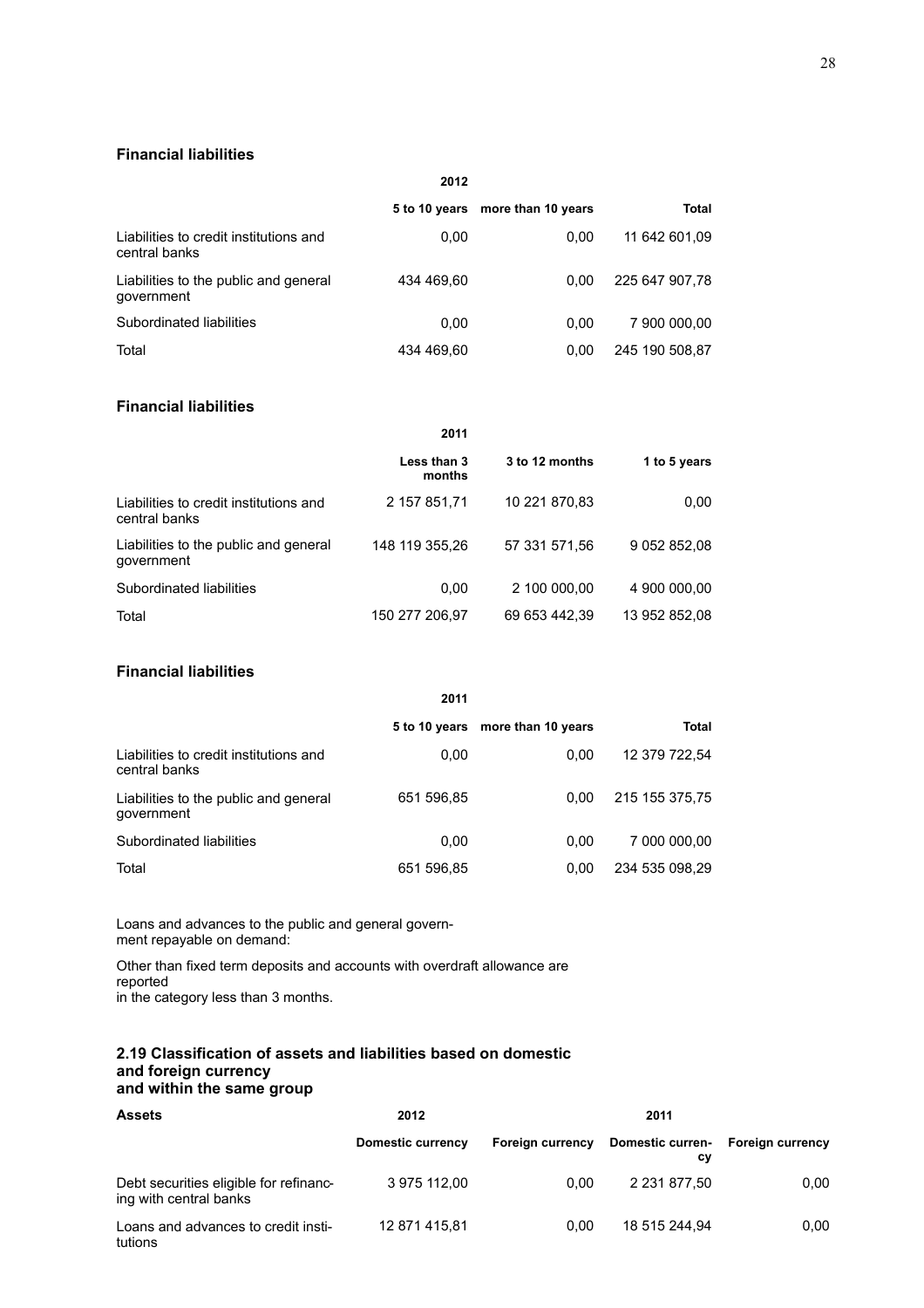| Loans and advances to the public<br>and general government | 216 790 315,93 | 0.00 | 198 328 511,01 | 0,00   |
|------------------------------------------------------------|----------------|------|----------------|--------|
| Debt securities                                            | 11 442 530,39  | 0.00 | 17 589 745.50  | 0,00   |
| Derivative contracts                                       | 3792156.17     | 0.00 | 2 031 930,60   | 0,00   |
| Other property                                             | 25 334 241.65  | 0.00 | 23 513 191.48  | 690.58 |
| Total                                                      | 274 205 771.95 | 0.00 | 262 210 501.03 | 690,58 |

# **Liabilities**

|                                                         | 2012              |                         | 2011                   |                         |  |
|---------------------------------------------------------|-------------------|-------------------------|------------------------|-------------------------|--|
|                                                         | Domestic currency | <b>Foreign currency</b> | Domestic curren-<br>сy | <b>Foreign currency</b> |  |
| Liabilities to credit institutions and<br>central banks | 11 642 601.09     | 0.00                    | 12 379 722.54          | 0,00                    |  |
| Liabilities to the public and general<br>government     | 225 647 907,78    | 0.00                    | 215 155 375,75         | 0,00                    |  |
| Derivative contracts                                    | 19 025,00         | 0,00                    | $-19743,00$            | 0,00                    |  |
| Subordinated liabilities                                | 7 900 000.00      | 0,00                    | 7 000 000.00           | 0,00                    |  |
| Other liabilities                                       | 2 649 322.65      | 0,00                    | 2 190 505,15           | 0,00                    |  |
| Accrued expenses and deferred<br>income                 | 1 629 391,40      | 0,00                    | 1 630 698.66           | 0,00                    |  |
| Total                                                   | 249 488 247,92    | 0.00                    | 238 336 559,10         | 0,00                    |  |
|                                                         |                   |                         |                        |                         |  |

# **2.20 Fair values of financial assets and liabilities**

|                                                            | 2012              |                   | 2011              |                |
|------------------------------------------------------------|-------------------|-------------------|-------------------|----------------|
| <b>Financial assets</b>                                    | <b>Book value</b> | <b>Fair value</b> | <b>Book value</b> | Fair value     |
| Cash and cash equivalents                                  | 1460 311.54       | 1460 311.54       | 1 338 386.35      | 1 338 386,35   |
| Loans and advances to credit insti-<br>tutions             | 12 871 415.81     | 12 871 415,81     | 18 515 244.94     | 18 515 244.94  |
| Loans and advances to the public<br>and general government | 216 790 315.93    | 216 790 315.93    | 198 328 511.01    | 198 328 511.01 |
| Debt securities                                            | 15 417 642,39     | 15 417 642,39     | 19 821 623,00     | 19 821 623,00  |
| Shares and interests                                       | 19 049 132.94     | 19 049 132.94     | 17 904 267.30     | 17 904 267.30  |
| Derivative contracts                                       | 3792156.17        | 3792156.17        | 2 031 930.60      | 2 031 930.60   |
| Total                                                      | 269 380 974.78    | 269 380 974.78    | 257 939 963,20    | 257 939 963.20 |

#### **Financial liabilities**

|                                                     | 2012              |                   | 2011           |                   |  |
|-----------------------------------------------------|-------------------|-------------------|----------------|-------------------|--|
|                                                     | <b>Book value</b> | <b>Fair value</b> | Book value     | <b>Fair value</b> |  |
| Liabilities to credit institutions                  | 11 642 601.09     | 11 642 601.09     | 12 379 722.54  | 12 379 722.54     |  |
| Liabilities to the public and general<br>government | 225 647 907.78    | 225 647 907.78    | 215 155 375.75 | 215 155 375.75    |  |
| Derivative instruments and other liabilities        |                   |                   |                |                   |  |
| held for trading                                    | 19 025,00         | 19 025,00         | $-19743.00$    | $-19743.00$       |  |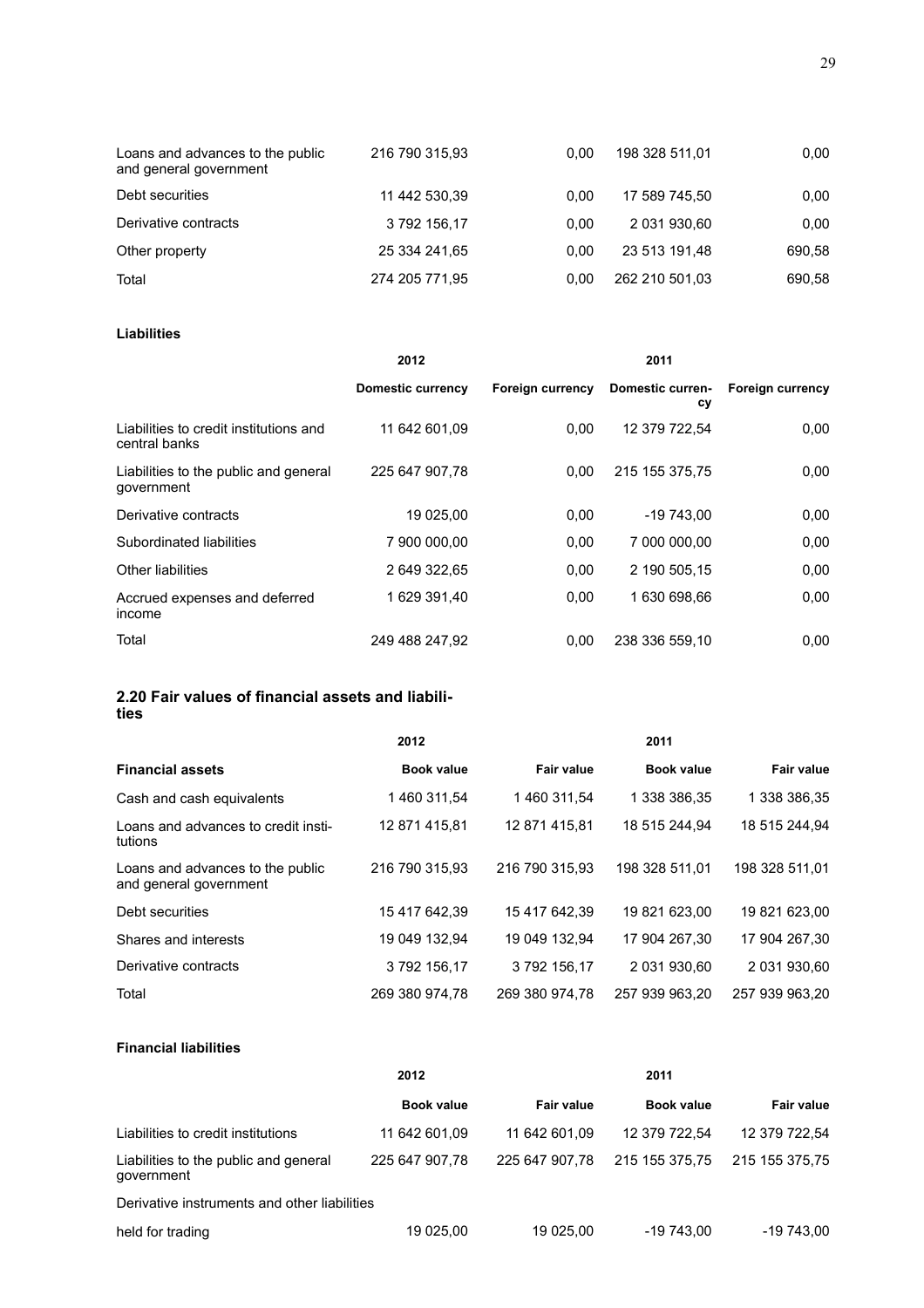| Subordinated liabilities | 7 900 000.00   | 7 900 000.00   | 7 000 000.00                  | 7 000 000.00 |
|--------------------------|----------------|----------------|-------------------------------|--------------|
| Total                    | 245 209 533.87 | 245 209 533.87 | 234 515 355.29 234 515 355.29 |              |

The fair values of financial asset have primarily been made using quoted market values. If the quoted market value has not been available, the valuation has been based on

the current value discounted with market interest rate or other commonly accepted valuation model or method. For the fair value of other financial assets, the book value has been used .

For the fair value of financial liabilities, the book value has been used.

#### **Essential financial assets evaluated to acquisition cost instead of fair value**

Shares and interests are evaluated at acquisition cost in companies considered essential for the operations, which are described in more detail in Note 5.2. Shares and interests considered essential for the operation are meant to be kept in permanent possession.

The fair value of these ownerships cannot be defined in a reliable manner.

The financial assets mentioned above have been sold to the value of EUR 3,000 during the financial period.

# **2.21 Equity increase and decrease during accounting period**

|                              | <b>Accounting period</b> | <b>Increase</b> | <b>Decrease</b> | <b>Accounting peri-</b><br>od |
|------------------------------|--------------------------|-----------------|-----------------|-------------------------------|
|                              | at the beginning         |                 |                 | at the end                    |
| Basic capital                | 3,02                     | 0,00            | 0,00            | 3,02                          |
| Other restricted reserves    | 1996 826,97              | 3 288 419,85    | -2 869 192,73   | 2 416 054,09                  |
| Legal reserve                | 2 256 346,79             | 0,00            | 0,00            | 2 256 346,79                  |
| Fair value reserve           | -259 519,82              | 3 288 419,85    | -2 869 192,73   | 159 707,30                    |
| From valuation to fair value | -259 519,82              | 3 288 419,85    | -2 869 192,73   | 159 707,30                    |
| Free reserves                | 169 712,64               | 0,00            | 0,00            | 169 712,64                    |
| Other reserves               | 169 712,64               | 0,00            | 0,00            | 169 712,64                    |
| Retained earnings            | 12 389 710,44            | 330 652,16      | 0,00            | 12 720 362,60                 |
| Profit for the period        | 380 652,16               | 98 664,40       | -380 652,16     | 98 664,40                     |
| Total equity                 | 14 936 905,23            | 3 717 736,41    | -3 249 844,89   | 15 404 796.75                 |

|                    | <b>Accounting period</b> | <b>Increase</b> | <b>Decrease</b> | <b>Accounting peri-</b><br>od |
|--------------------|--------------------------|-----------------|-----------------|-------------------------------|
|                    | at the beginning         |                 |                 | at the end                    |
| Equity instruments | -384 691,34              | 2 762 573,21    | -2 600 977.09   | -223 095,22                   |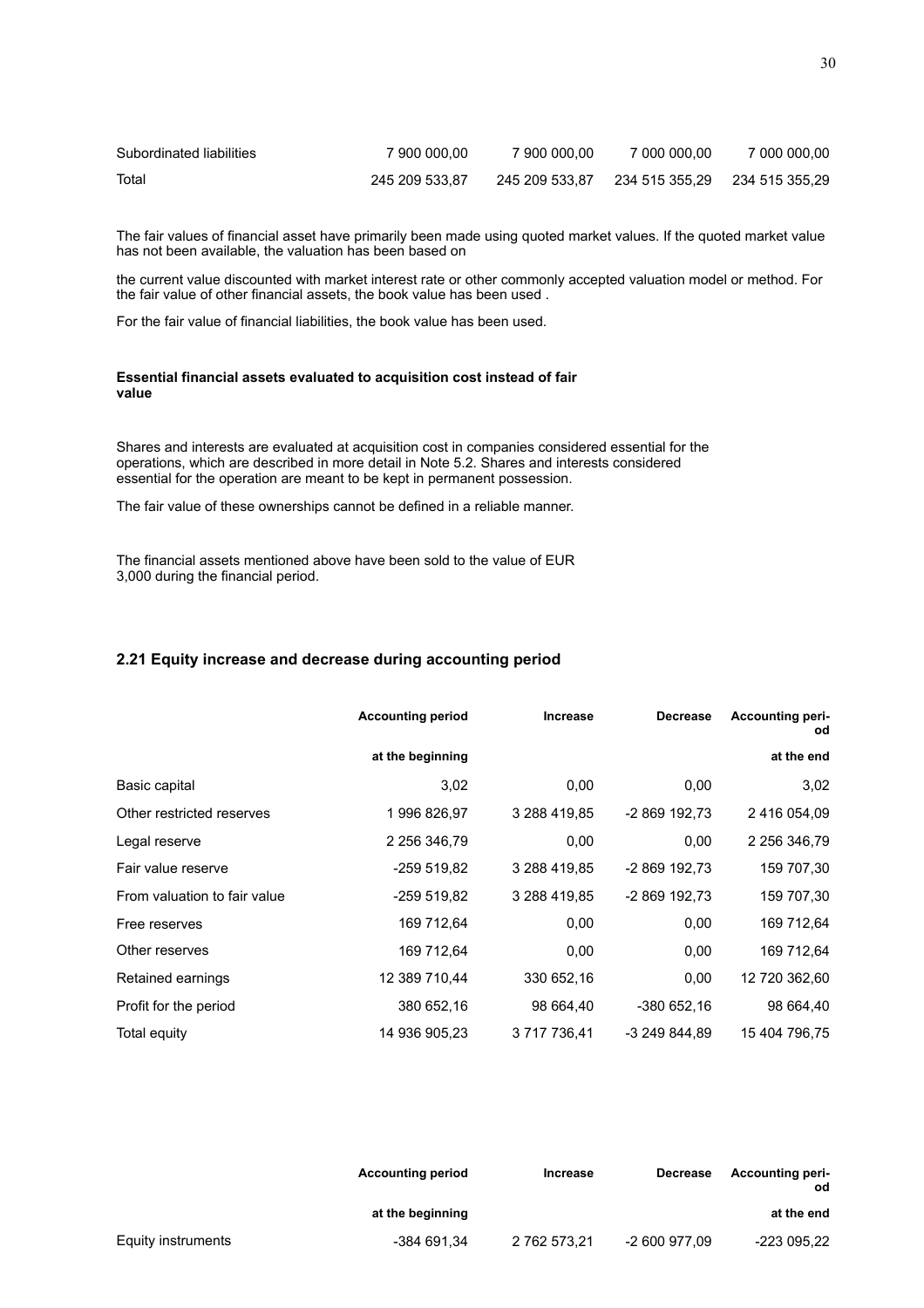| of which deferred taxes   | 124 833.61  | -896 464.15  | 844 025.68    | 72 395.14   |
|---------------------------|-------------|--------------|---------------|-------------|
| Debt securities           | 125 171.52  | 525 846,64   | -268 215.64   | 382 802.52  |
| of which deferred taxes   | -40 618.57  | -170 638,97  | 87 036.86     | -124 220,68 |
| Fair value reserve, total | -259 519,82 | 3 288 419,85 | -2 869 192,73 | 159 707,30  |

# **NOTES CONCERNING GRANTED SECURITY COLLATERALS AND CONTINGENT LIABILITIES**

# **3.1 Securities granted**

#### **Granted from own liabilities:**

| <b>Balance sheet item</b>           | <b>Pledges</b> | Mortgages | Other securities | Total        |
|-------------------------------------|----------------|-----------|------------------|--------------|
| Liabilities to credit institutions  | 0.00           | 0.00      | 3 408 700.85     | 3 408 700.85 |
| Granted from own liabilities, total | 0.00           | 0.00      | 3 408 700.85     | 3 408 700,85 |

# **3.2 Pension liabilities**

The pension security of the personnel has been arranged by Eläke-Fennia pension security company, and there is no uncovered pension security.

# **3.3 Leasing and other rent liabilities**

| Minimum rents payable on the basis<br>of |            |            |
|------------------------------------------|------------|------------|
| non-cancellable leasing                  |            |            |
|                                          | 2012       | 2011       |
| less than 1 year                         | 142 155,00 | 122 192,60 |
| 1 to 5 years                             | 216 325,72 | 306 800,80 |
| 3.4 Off-balance sheet commitments        |            |            |
|                                          |            |            |

|                                                                     | 2012          | 2011          |
|---------------------------------------------------------------------|---------------|---------------|
| Commitments given to third party on behalf of customer              |               |               |
| Guarantees                                                          | 4 930 244.63  | 4 879 670,81  |
| Other commitments given to a third<br>party on behalf of a customer | 1 250 322.15  | 999 822.15    |
| Granted to a customer                                               |               |               |
| Irrevocable engagements                                             | 7 009 796.45  | 8 603 999.58  |
| of which credit engagements                                         | 7 009 796.45  | 8 603 999,58  |
| Total engagements outside the bal-<br>ance sheet                    | 13 190 363.23 | 14 483 492.54 |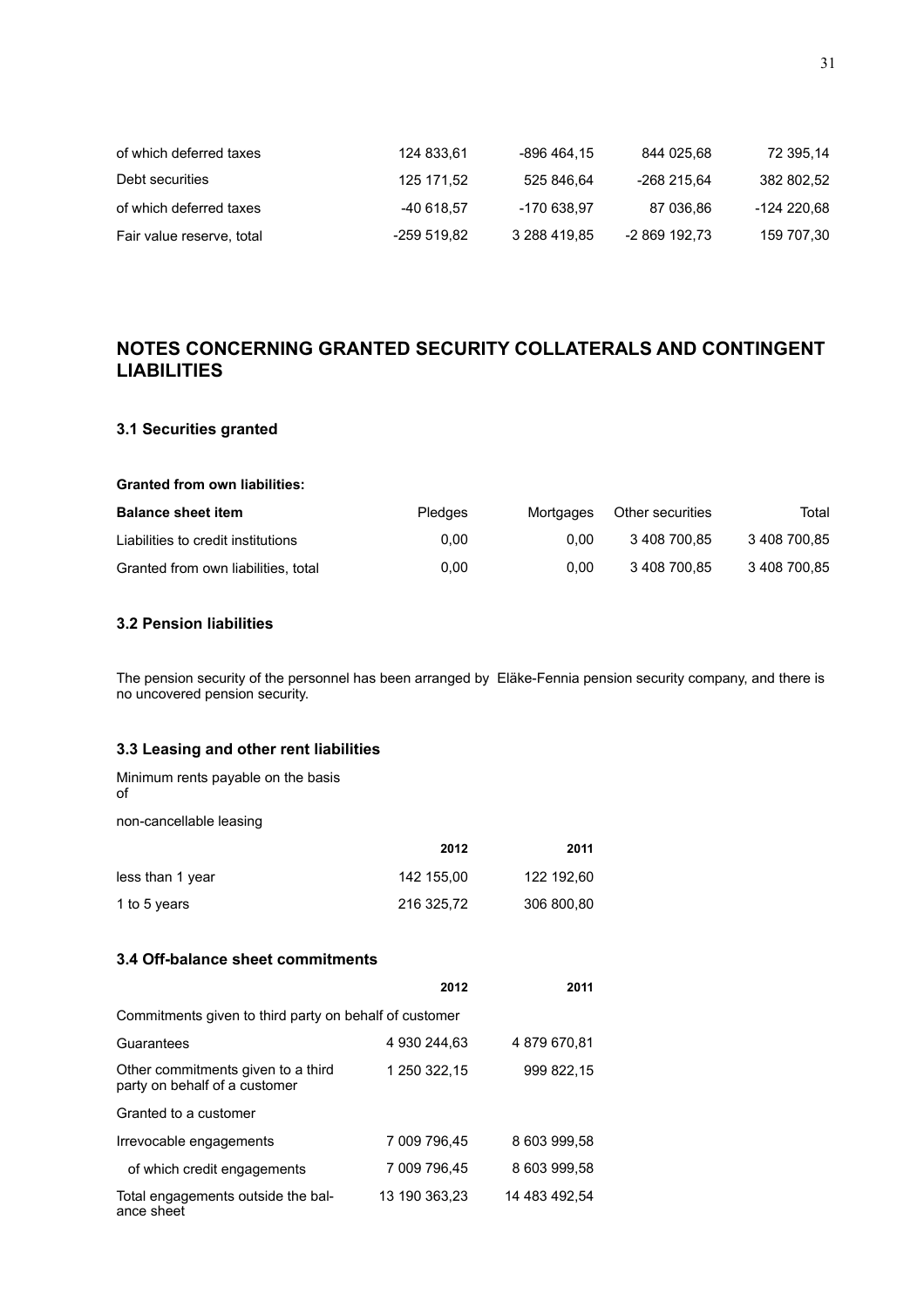The bank has issued an absolute guarantee to Aktia Real Estate Mortgage Bank plc on behalf of itself and other savings banks included in the transfer contract on the compensation of potential mortgage loan losses to Aktia Real Estate Mortgage Bank plc.

The amount of guarantee liabilities is restricted.

The bank has given an absolute guarantee to Aktia Bank p.l.c. to the benefit of all other savings banks who have signed an identical payment transactions account contract with Aktia Bank p.l.c. The guarantee concerns the receivables that may be generated to Aktia Bank p.l.c. by breaching the terms and conditions of the payment transactions account agreement.

The amount of guarantee liabilities is restricted.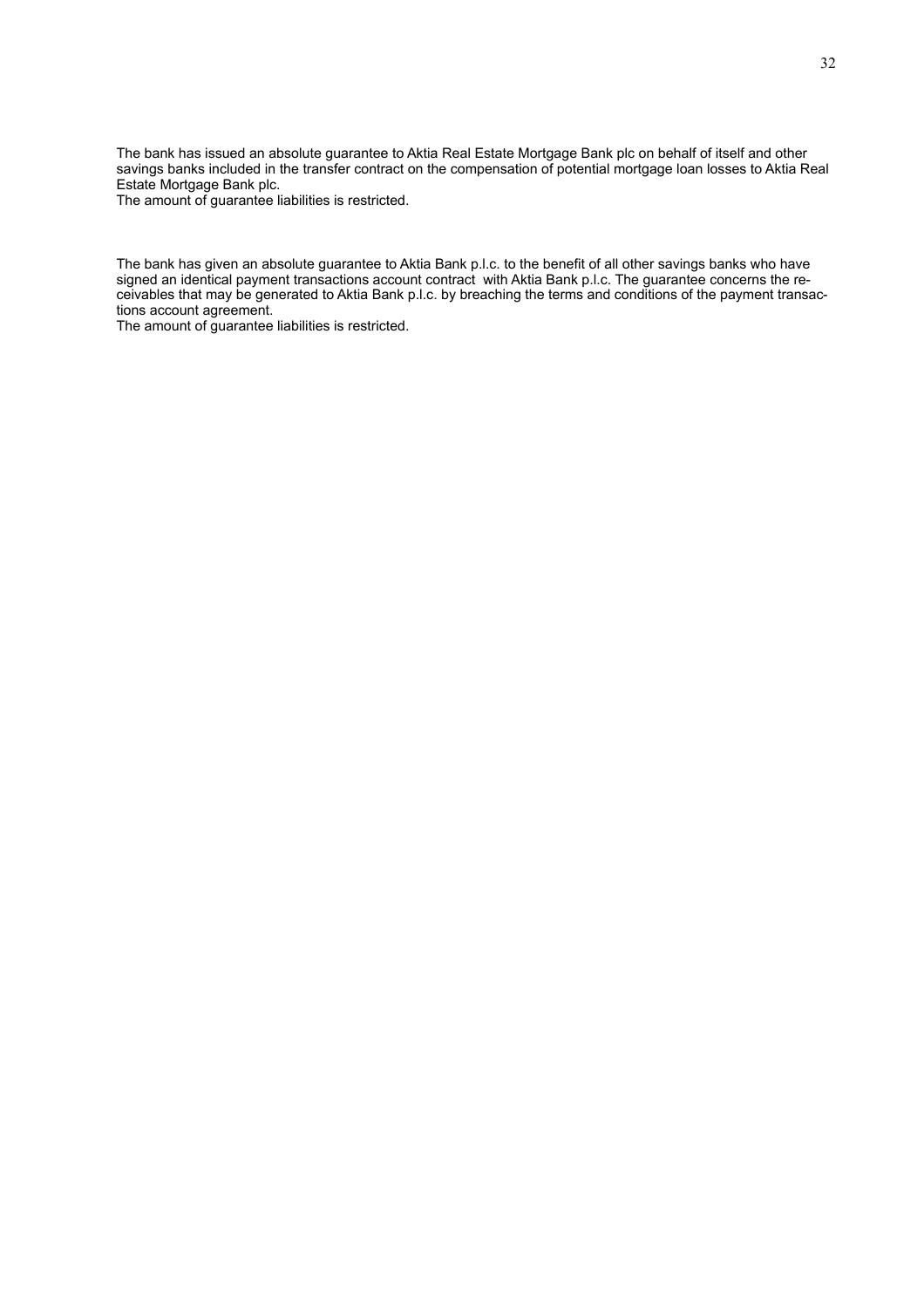#### **3.5 Other off-balance sheet arrangements**

The bank belongs to the VAT group of Oy Samlink Ab.

Common liabilities related to the group VAT registration 884 897,32 561 633,42

The Finnish Savings Banks Association represents the savings banks to Visa Europe. With the transfer of Luottokunta's business operations to Luottokunta Oy (today Nets Oy) on 1 April 2012, and with the membership type of Luottokunta Oy changing to Principal Member membership, the membership of the Finnish Savings Banks Association changed to Associate Member membership.

The Finnish Savings Banks Association as a member of Visa Europe is principally responsible for any damage generated in the card business and for following the membership agreement and Visa's rules. Based on the membership agreement, Visa Europe may impose on the Association compensation claims for breaching the contract and the rules.

Since the savings banks are responsible for all business operations related to Visa cards, they are also eventually responsible for any compensation to Visa Europe.

# **NOTES ON PERSONNEL AND MANAGEMENT**

#### **4.1 Number of personnel 31 Dec**

|                                                                              | 2012       | 2011       |
|------------------------------------------------------------------------------|------------|------------|
| Permanent full-time personnel                                                | 46         | 48         |
| Permanent part-time personnel                                                | 1          | 1          |
| Fixed-term personnel                                                         | 3          | 5          |
| Total                                                                        | 50         | 54         |
| 4.2 Wages and fees of the<br>management                                      |            |            |
|                                                                              | 2012       | 2011       |
| Board members and deputies as<br>well as managing director and his<br>deputy | 296 352,00 | 300 030,27 |
| Total                                                                        | 296 352,00 | 300 030,27 |
| Pension commitments                                                          |            |            |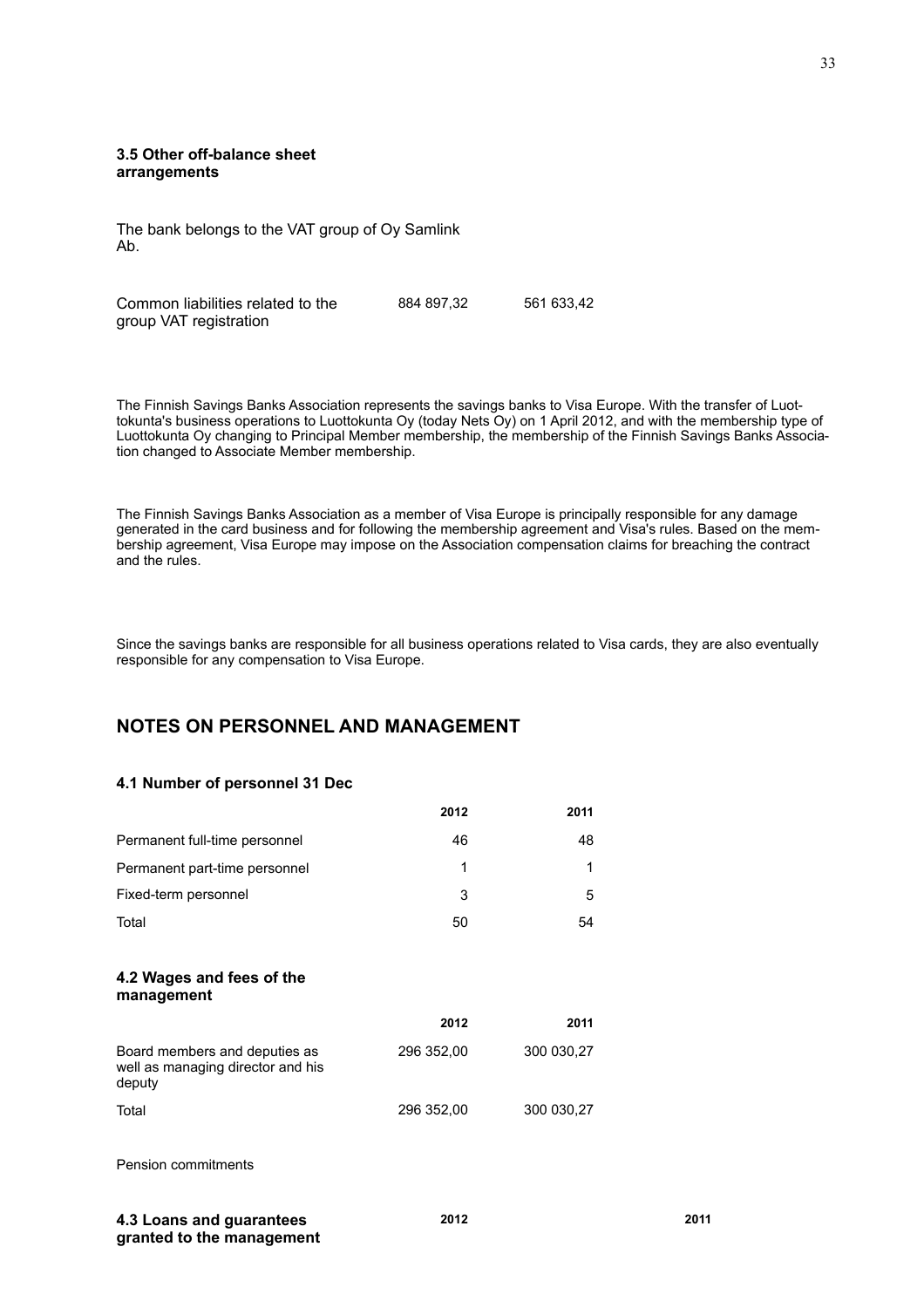|                                                                              | Loans        | Guarantees | Loans      | <b>Guarantees</b> |
|------------------------------------------------------------------------------|--------------|------------|------------|-------------------|
| Board members and deputies as<br>well as managing director and his<br>deputy | 1 006 397,27 | 153 000,00 | 385 279.78 | 65 000,00         |
| Total                                                                        | 1 006 397,27 | 153 000,00 | 385 279,78 | 65 000,00         |
| Increase                                                                     | 621 117,49   | 88 000,00  |            |                   |

Loans and guarantees have been granted in terms similar to customers.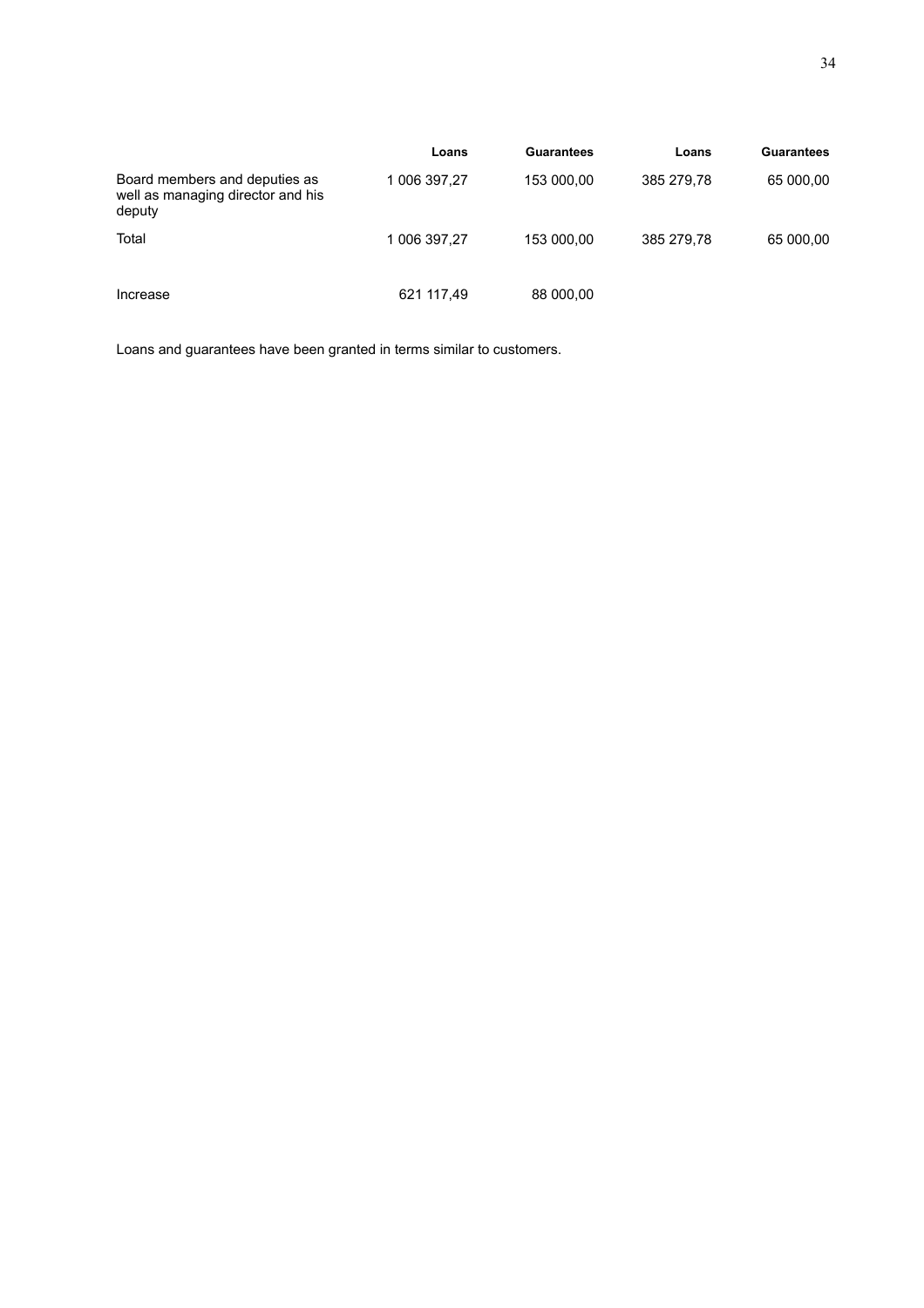# **4.4 Notes on associated par-**

**ties**

|                                                   | 2012                                                    |                    |              |                           |
|---------------------------------------------------|---------------------------------------------------------|--------------------|--------------|---------------------------|
| Criterion of belonging to associ-<br>ated parties | Loans to the pub-<br>lic and<br>general govern-<br>ment | <b>Investments</b> | Other assets | Guarantees/<br>securities |
| Relationship                                      | 124 436,37                                              | 0.00               | 0.00         | 0,00                      |
| Authority                                         | 2788916,29                                              | 0.00               | 0.00         | 207 810,00                |
| Total                                             | 2913295,57                                              | 0.00               | 0.00         | 207 810,00                |

|                                                   | 2011                                                    |                    |              |                           |
|---------------------------------------------------|---------------------------------------------------------|--------------------|--------------|---------------------------|
| Criterion of belonging to associ-<br>ated parties | Loans to the pub-<br>lic and<br>general govern-<br>ment | <b>Investments</b> | Other assets | Guarantees/<br>securities |
| Relationship                                      | 158 586,02                                              | 0.00               | 0.00         | 10 000,00                 |
| Authority                                         | 514 104,91                                              | 0.00               | 0.00         | 187 810,00                |
| Total                                             | 672 690,93                                              | 0,00               | 0.00         | 197 810,00                |

\*) Loans and guarantees granted to the management are presented in note 4.3.

Loans and guarantees have been granted in terms similar to customers.

# **OWNERSHIP IN OTHER COMPANIES**

#### **5.1 Small daughter and partner companies left out of the group level balance sheet**

| Daughter companies                        | <b>Pcs</b>                 | <b>Book values</b> |                                  |
|-------------------------------------------|----------------------------|--------------------|----------------------------------|
| Housing and real estate companies         | 1                          | 84 857,40          |                                  |
| <b>Associates</b>                         | <b>Pcs</b>                 | <b>Book values</b> |                                  |
| Housing and real estate companies         | 4                          | 1 914 163,75       |                                  |
| 5.2 Ownership in other com-<br>panies     |                            |                    |                                  |
| Name and residence of the com-<br>pany    | Share of owner-<br>ship, % | <b>Equity</b>      | <b>Profit for the</b><br>period* |
| Aktia Hypoteekkipankki Oyj, Hel-<br>sinki | 1,08                       | 115 241 195,90     | 1 962 595,93                     |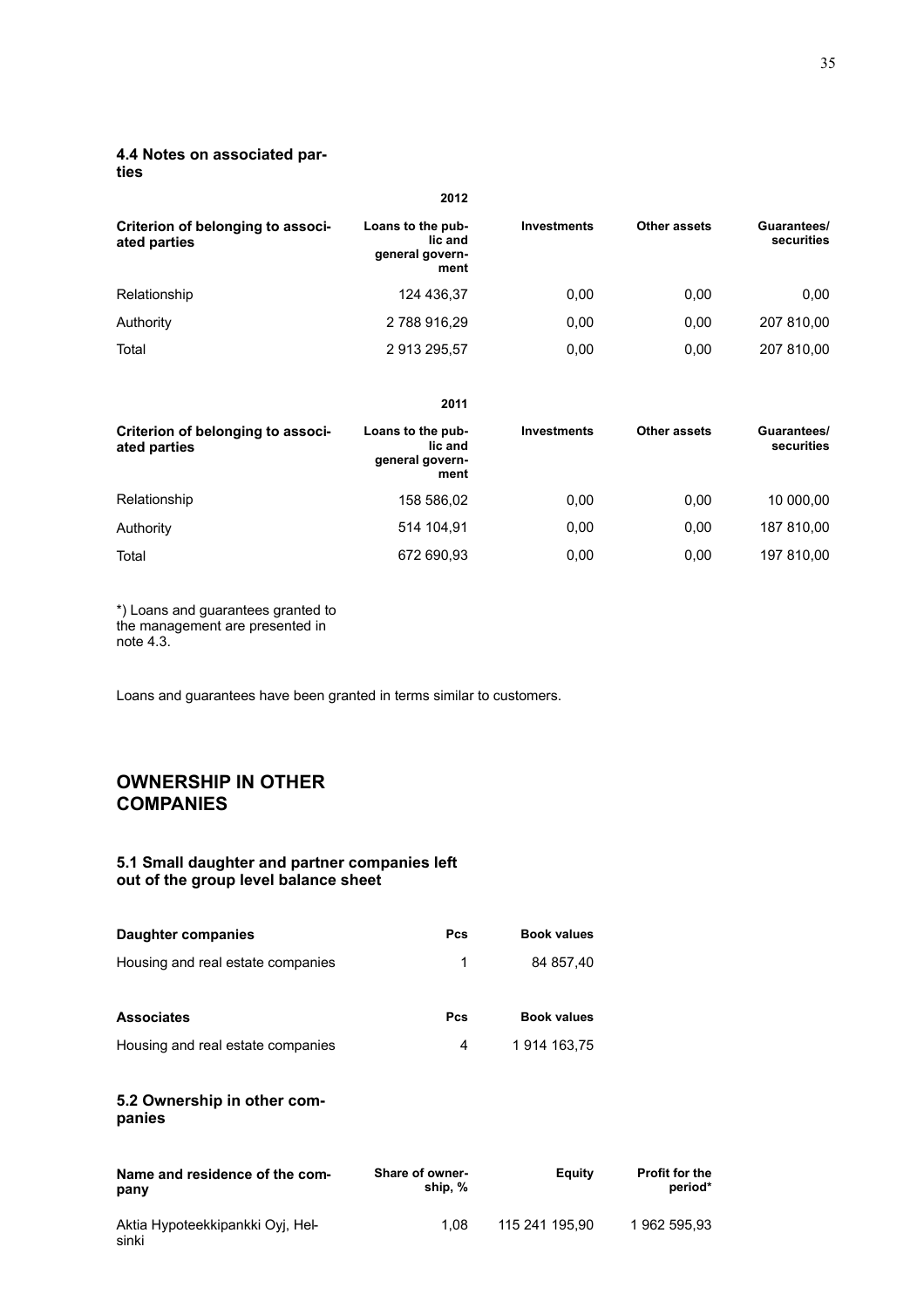| Hankivakuutusosakeyhtiö Duo, Es-<br>poo | 1.51  | 18 181 438.52  | -6 773 372.64 |
|-----------------------------------------|-------|----------------|---------------|
| Nooa Säästöpankki Oy, Helsinki          | 3,86  | 35 109 079.23  | 718 772,40    |
| Oy Samlink Ab, Espoo                    | 1,70  | 11 797 512.83  | 280 379,31    |
| Sp Taustataiturit Oy, Somero            | 20,00 | 32 939,47      | $-29505.41$   |
| Sp-Koti Oy, Espoo                       | 3,33  | 1 060 466,14   | -377 373,86   |
| Sp-Rahastoyhtiö Oy, Helsinki            | 2,93  | 2 316 720,79   | 90 013,01     |
| Säästöpankkien Holding Oy, Espoo        | 3.02  | 1 351 131.96   | 128,62        |
| Total                                   |       | 185 090 484.84 | -4 128 362.64 |
| * Profit for the 2011 financial period  |       |                |               |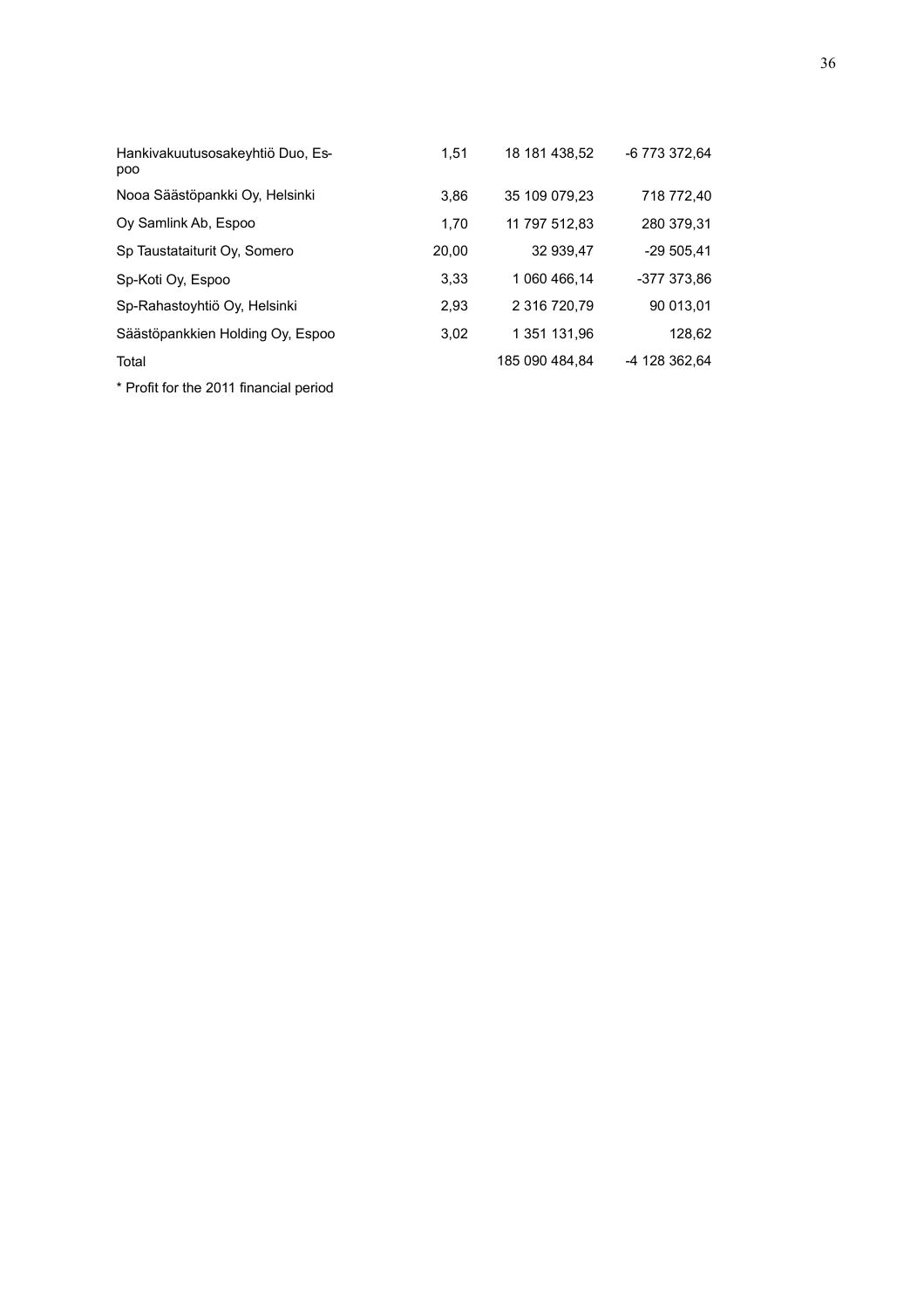# **OTHER NOTES**

#### **6.1 Trustee operations provided by the credit institution**

Property management services provided by the credit institution

The bank provides services in accordance with those referred to in section 5 of the law on investment service companies, such as

realisation and transfer of assignments, to deal for its own account, property management, investment consultation, safekeeping and management of financial instruments as defined in Section 15, as well as safety deposit and related services.

The bank does not provide so-called full-service property management.

# **7 NOTES ON SOLVENCY (PILLAR III)**

#### **7.1 Classification of own assets**

| <b>Primary own assets</b>               | 2012          | 2011          |
|-----------------------------------------|---------------|---------------|
| Paid equity                             | 3,02          | 3,02          |
| Reserves                                | 22 276 195,53 | 21 944 406,13 |
| - Planned profit distribution           | 0,00          | $-5000000$    |
| - Immaterial goods                      | $-68933.13$   | -55 297,42    |
| - Investments in financial institutions | -333 704,08   | $-600560,33$  |
| Total primary own assets                | 21 873 561,34 | 21 238 551,40 |
|                                         |               |               |
| Secondary own assets                    |               |               |
| Upper secondary own assets              | 159 707,30    | -259 519,82   |
| Lower secondary own assets              | 7 900 000,00  | 7 000 000,00  |
| - Investments in financial institutions | -333 704,07   | $-600560.33$  |
| Total secondary own assets              | 7 726 003,23  | 6 139 919,85  |
|                                         |               |               |
| <b>Total own assets</b>                 | 29 599 564,57 | 27 378 471,25 |

#### **7.2 Minimum amount of own assets**

|                 | 2012                            | 2011                            |
|-----------------|---------------------------------|---------------------------------|
| Liability group | Minimum amount of<br>own assets | Minimum amount of<br>own assets |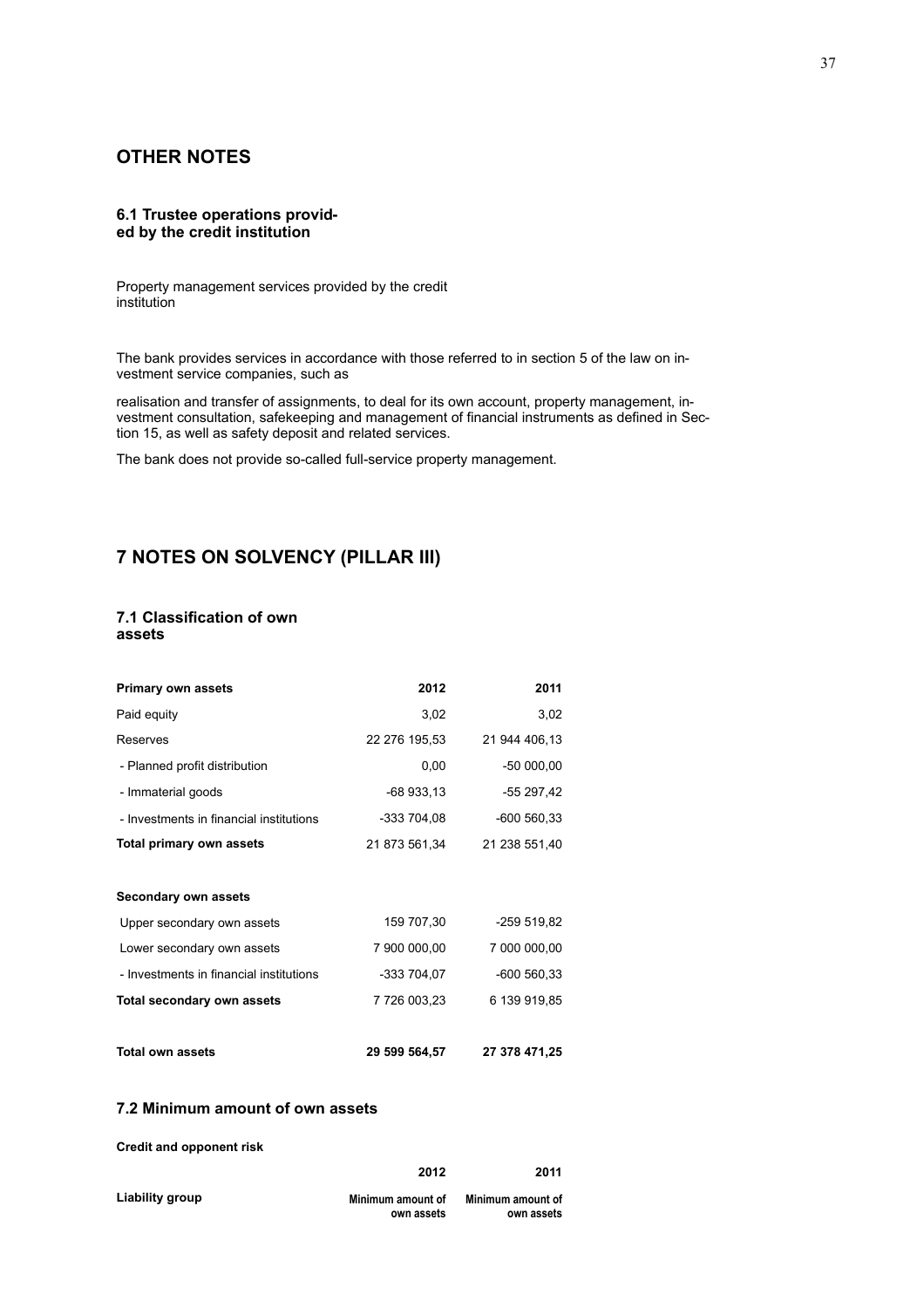| Loans and advances to credit institu-<br>tions and investment service compa-<br>nies | 419 942,33    | 423 714,70    |
|--------------------------------------------------------------------------------------|---------------|---------------|
| Claims from companies                                                                | 2 176 052,05  | 2 589 230 18  |
| Retail claims                                                                        | 4 042 678,84  | 3794486,50    |
| Real estate security claims                                                          | 3 619 312,84  | 3 227 929,80  |
| Maturity claims                                                                      | 121 284,13    | 118 750,55    |
| Investments in investment funds                                                      | 936 667,41    | 722 046,21    |
| Other items                                                                          | 700 683,96    | 541 977,10    |
| <b>Total credit risk</b>                                                             | 12 016 621,56 | 11 418 135,04 |
|                                                                                      |               |               |
| Market risk (currency risk)                                                          | 313 741,15    | 241 717,61    |
| Operative risk                                                                       | 950 609,68    | 961 738,93    |
|                                                                                      |               |               |
| Total minimum amount of own<br>assets                                                | 13 280 972,39 | 12 621 591,58 |
| 7.3 Total liabilities with risk<br>weights                                           |               |               |
| <b>Credit and opponent risk</b>                                                      |               |               |

| Risk weight (%) | 2012           | 2011           |
|-----------------|----------------|----------------|
| 0               | 13 761 785.77  | 13 983 777.66  |
| 20              | 21 394 359.29  | 26 154 756 18  |
| 35              | 129 803 589.99 | 115 124 651.79 |
| 50              | 388 819.83     | 1 238 330.24   |
| 75              | 71 564 048.46  | 68 082 130,25  |
| 100             | 49 577 400.13  | 51 036 492.64  |
| 150             | 1 381 954.56   | 290 301.96     |
| <b>Total</b>    | 287 871 958.03 | 275 910 440.72 |

#### **7.4 Average value of total liabilities by liability group during the accounting period**

| Liability group                                                                      | 2012           | 2011           |
|--------------------------------------------------------------------------------------|----------------|----------------|
| Claims from governments and central<br>banks                                         | 7 088 353,80   | 5 368 483,75   |
| Claims from regional administration<br>and local authorities                         | 1 435 994 14   | 1 627 549,71   |
| Claims from the general government<br>and public institutions                        | 1 024 994,88   | 992 580,20     |
| Loans and advances to credit institu-<br>tions and investment service compa-<br>nies | 22 255 563,90  | 20 351 452,86  |
| Claims from companies                                                                | 32 062 703,60  | 31 088 293,81  |
| Retail claims                                                                        | 71 555 682,36  | 67 092 168,81  |
| Real estate security claims                                                          | 123 607 471,88 | 114 226 109,55 |
| Maturity claims                                                                      | 1 590 208,44   | 1 465 415,23   |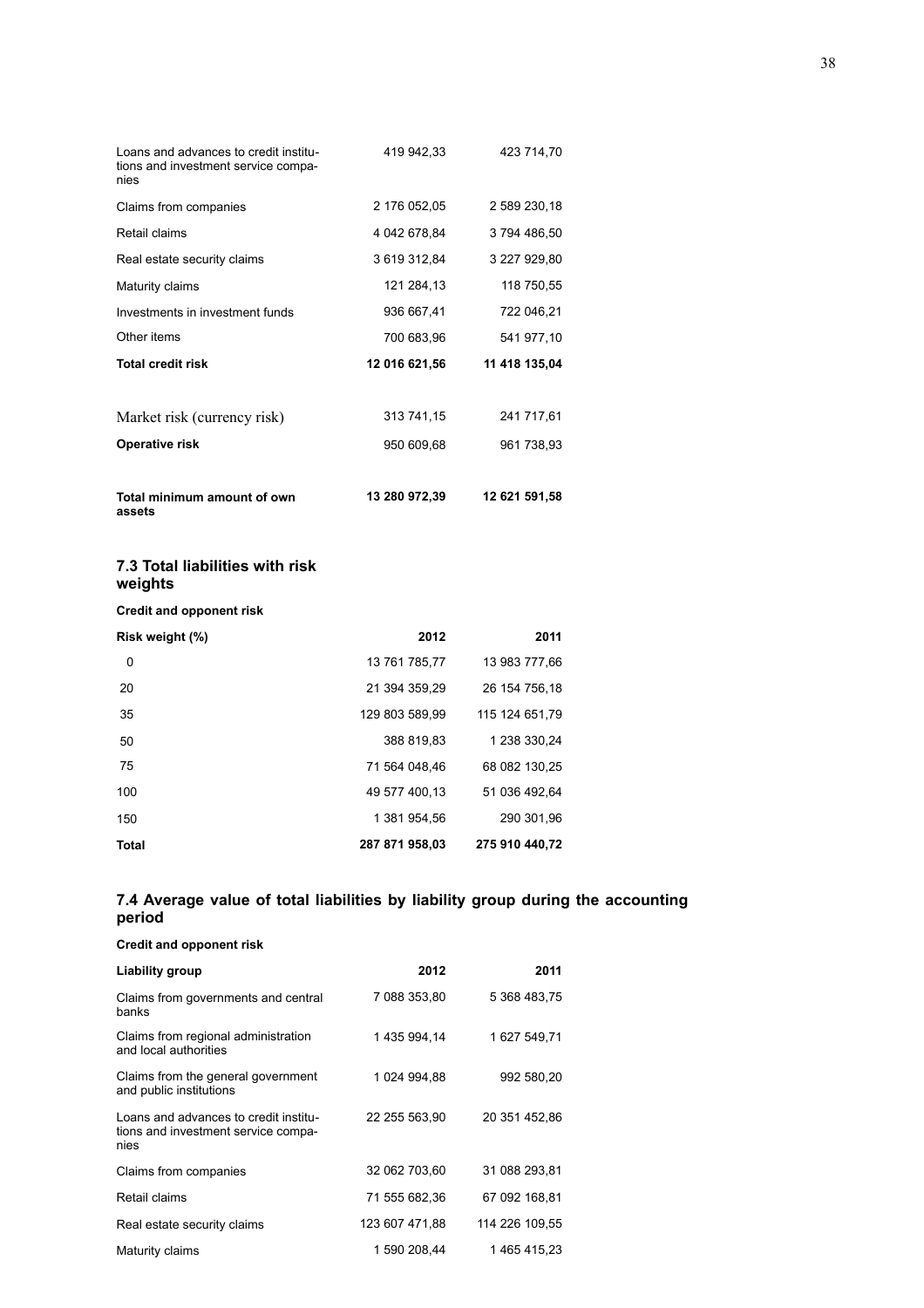| Total                                                       | 282 218 807,73 | 259 773 169,03 |
|-------------------------------------------------------------|----------------|----------------|
| Other items                                                 | 10 163 017.86  | 8 124 822.80   |
| Investments in investment funds                             | 11 434 816.87  | 9 402 965.11   |
| Items which according to authorities<br>contain a high risk | 0.00           | 33 327,20      |

# **7.5 Total liabilities according to maturity analysis per liability group \*)**

# **Credit and opponent risk**

| <b>Total</b>   | less than 3 months | 3 to 12 months     |
|----------------|--------------------|--------------------|
| 130 443 671,52 | 3702002,61         | 3 875 254,91       |
| 71 564 048,46  | 1 578 004,68       | 2705 592,83        |
| 28 251 057,36  | 2 059 137,10       | 1625 159,88        |
| 22 766 458,35  | 8745872,36         | 0,00               |
| 33 605 361,79  | 2 066 272,06       | 1 188 320,50       |
| 1 241 360,55   | 550 627,97         | 5455,20            |
| 287 871 958,03 | 18 701 916,78      | 9 399 783,32       |
|                |                    |                    |
| 1 to 5 years   | 5 to 10 years      | more than 10 years |
| 16 325 923,38  | 27 265 524,80      | 79 274 965,82      |
| 13 303 062,66  | 19 479 122,20      | 34 498 266,09      |
| 9808767.78     | 4 951 818,33       | 9 806 174,27       |
| 2 113 426,37   | 643 396,30         | 11 263 763,32      |
| 1 519 700,11   | 1 389 949,46       | 27 441 119,66      |
| 273 129,27     | 180 204,16         | 231 943 95         |
| 43 344 009,57  | 53 910 015,25      | 162 516 233.11     |
|                | 2012               |                    |

|                                                                                      | 2011           |                    |                |
|--------------------------------------------------------------------------------------|----------------|--------------------|----------------|
| Liability group                                                                      | Total          | less than 3 months | 3 to 12 months |
| Real estate security claims                                                          | 115 776 896.79 | 2 045 912.26       | 4 637 682.05   |
| Retail claims                                                                        | 68 082 130.26  | 3 480 867,51       | 2 089 903.39   |
| Claims from companies                                                                | 34 396 182,17  | 2 074 135.46       | 1 437 852,46   |
| Loans and advances to credit institu-<br>tions and investment service compa-<br>nies | 27 320 414.50  | 14 726 861.68      | 1 228,20       |
| Total other liability groups                                                         | 28 995 586.15  | 2 205 112.17       | 137 958.60     |
| Maturity claims                                                                      | 1 339 230,85   | 576 428.58         | 1 287,66       |
| Total                                                                                | 275 910 440,72 | 25 109 317,66      | 8 305 912,36   |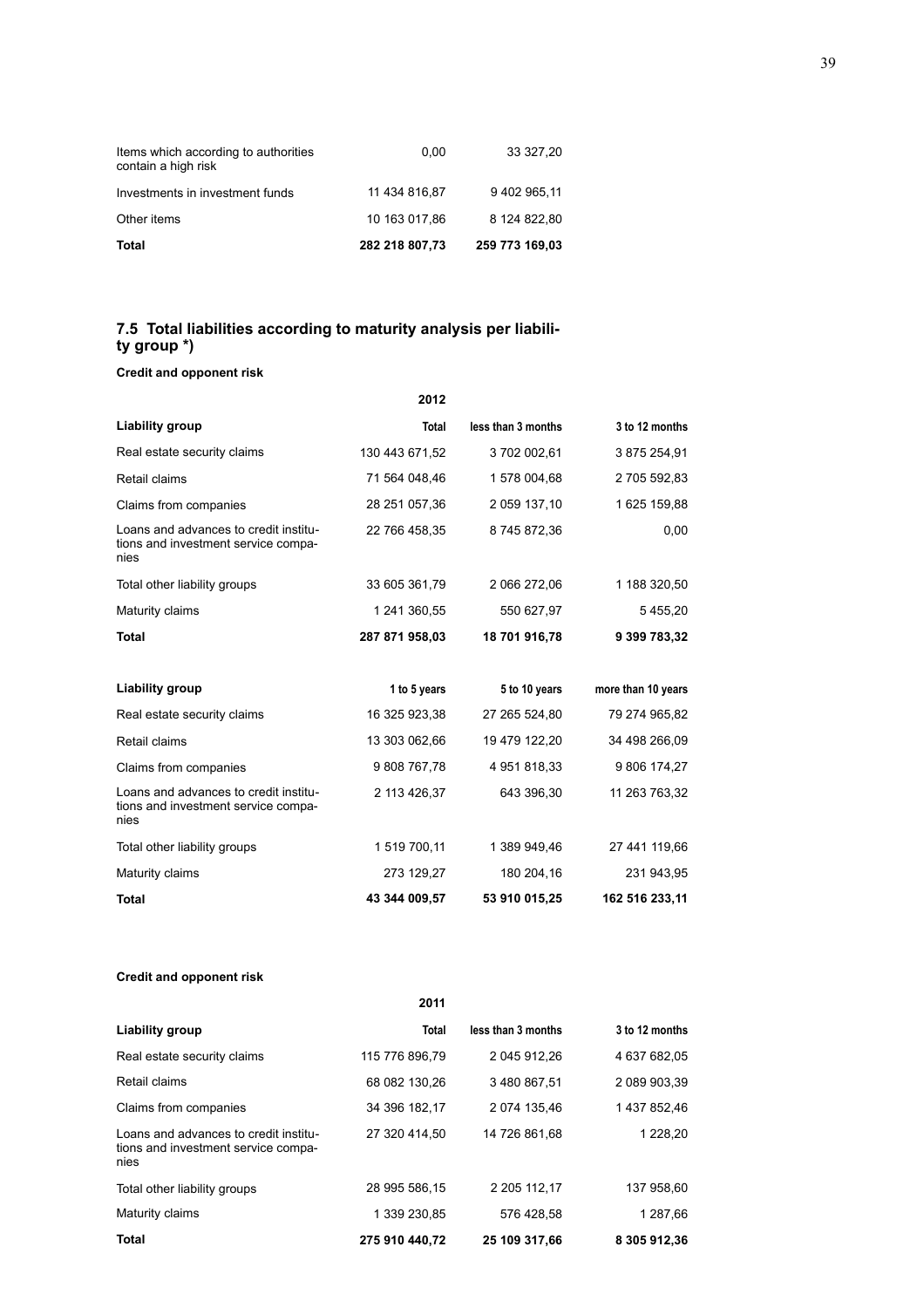| Liability group                                                                      | 1 to 5 years  | 5 to 10 years | more than 10 years |
|--------------------------------------------------------------------------------------|---------------|---------------|--------------------|
| Real estate security claims                                                          | 14 033 636.73 | 23 575 014.90 | 71 484 650.85      |
| Retail claims                                                                        | 11 336 266.92 | 17 807 195.08 | 33 367 897.36      |
| Claims from companies                                                                | 9 864 407.56  | 3 278 228.55  | 17 741 558 14      |
| Loans and advances to credit institu-<br>tions and investment service compa-<br>nies | 2923043.75    | 358 302.22    | 9 310 978,65       |
| Total other liability groups                                                         | 1584 096.74   | 1 525 601.02  | 23 542 817.62      |
| Maturity claims                                                                      | 141 984.03    | 150 646.40    | 468 884.18         |
| <b>Total</b>                                                                         | 39 883 435.73 | 46 694 988.17 | 155 916 786.80     |

\*) The table shows the four largest liability groups and maturity claims; other liability groups are summed up in one unit, Total other liability groups.

# **7.6 Total liabilities grouped by opposing parties \*)**

#### **Credit and opponent risk**

|                                                                                      | 2012           |                   |                    |                  |                   |
|--------------------------------------------------------------------------------------|----------------|-------------------|--------------------|------------------|-------------------|
| Liability group                                                                      | Total          | Private           | <b>Agriculture</b> | <b>Companies</b> | <b>Others</b>     |
| Real estate security claims                                                          | 130 443 671,52 | 93 767 877,13     | 9 0 0 9<br>679,87  | 23 273 302,18    | 4 392 812,34      |
| Retail claims                                                                        | 71 564 048.46  | 31 836 723,38     | 11 829 072,86      | 27 240<br>919,41 | 657 332,81        |
| Claims from companies                                                                | 28 251 057,36  | 2 023 804,28      | 2 412 911,60       | 20 395<br>755,18 | 3418586,30        |
| Loans and advances to credit institu-<br>tions and investment service compa-<br>nies | 22 766 458,35  | 0,00              | 0,00               | 4 137,82         | 22 7 62<br>320,53 |
| Total other liability groups                                                         | 33 605 361,79  | 3793519.85        | 456 290.14         | 4 839 081.40     | 24 5 16<br>470,40 |
| Maturity claims                                                                      | 1 241 360.55   | 608 017.80        | 277 754.55         | 344 483.39       | 11 104,81         |
| Total                                                                                | 287 871 958,03 | 132 029<br>942,44 | 23 985 709,02      | 76 097<br>679,38 | 55 758<br>627,19  |

|                                                                                      | 2011           |               |               |                  |                   |
|--------------------------------------------------------------------------------------|----------------|---------------|---------------|------------------|-------------------|
| Liability group                                                                      | <b>Total</b>   | Private       | Agriculture   | Companies        | <b>Others</b>     |
| Real estate security claims                                                          | 115 776 896.79 | 80 007 511.73 | 8 615 066 62  | 22 545<br>471,78 | 4 608 846.66      |
| Retail claims                                                                        | 68 082 130.26  | 31 205 466.22 | 11 561 793.96 | 24 631<br>248,57 | 683 621,51        |
| Claims from companies                                                                | 34 396 182.17  | 2 371 473.98  | 2723343.86    | 26 284<br>167,80 | 3 017 196.53      |
| Loans and advances to credit institu-<br>tions and investment service compa-<br>nies | 27 320 414.50  | 1 228.20      | 0,00          | 0,00             | 27 319<br>186,30  |
| Total other liability groups                                                         | 28 995 586,16  | 2712263,00    | 642 775.28    | 4 217 555,36     | 21 4 22<br>992,52 |
| Maturity claims                                                                      | 1 339 230.85   | 682 385.50    | 350 066.12    | 301 874,94       | 4 904,29          |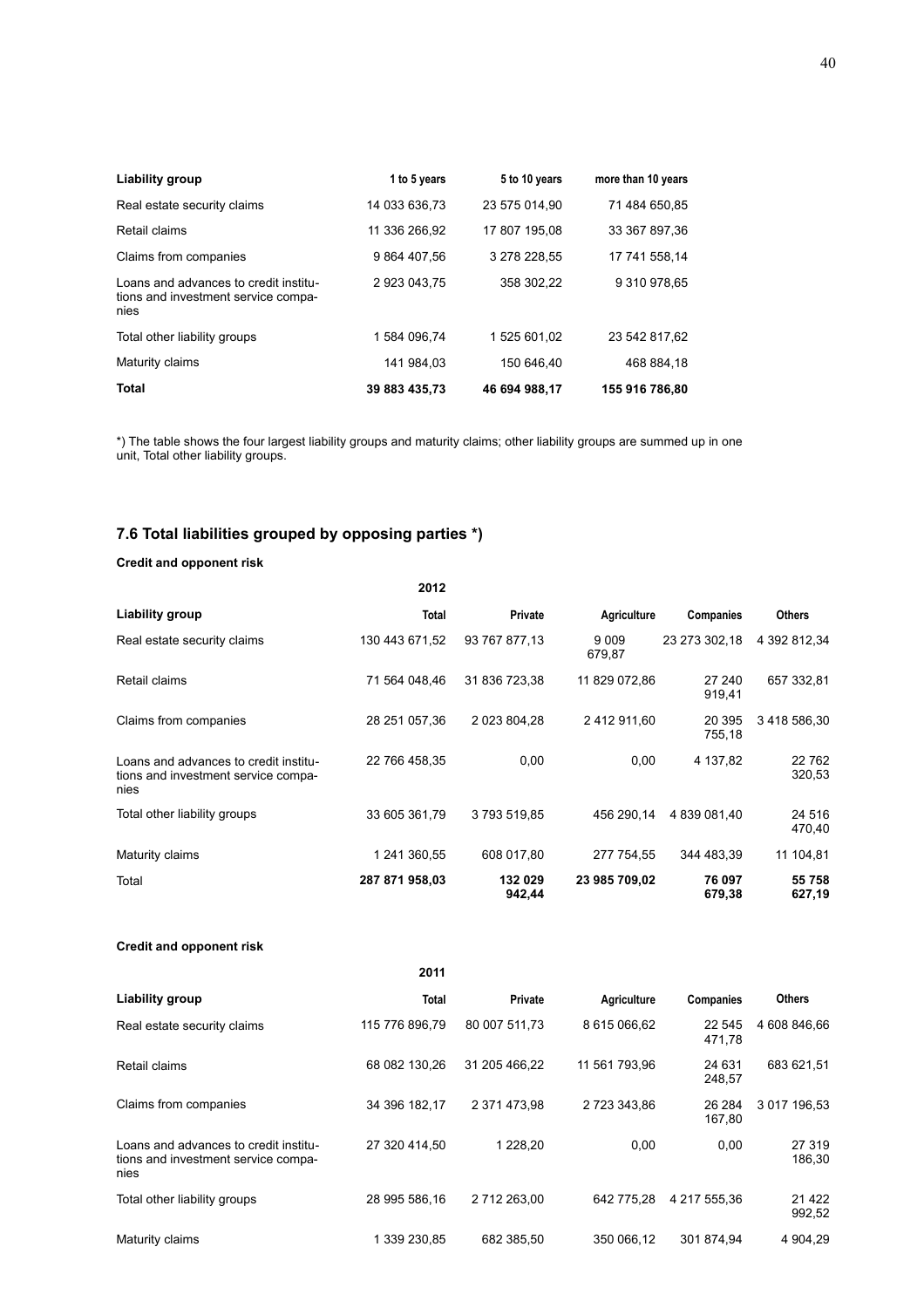\*) The table shows the four largest liability groups and maturity claims; other liability groups are summed up in one unit, Total other liability groups.

### **7.7 Imputed operative risk**

|                    | <b>Parent</b> |              |              |                                           |
|--------------------|---------------|--------------|--------------|-------------------------------------------|
|                    | 2012          | 2011         | 2010         | <b>Minimum</b><br>amount<br>of own assets |
| Total gross income | 6 114 909,16  | 6773305.06   | 6 123 979,31 |                                           |
| Income indicator   | 917 236,37    | 1015 995,76  | 918 596,90   | 950 609,68                                |
|                    | 2011          | 2010         | 2009         | <b>Minimum</b><br>amount<br>of own assets |
| Total gross income | 6773 305,06   | 6 123 979.31 | 6 337 494,27 |                                           |
| Income indicator   | 1 015 995,76  | 918 596.90   | 950 624,14   | 961 738,93                                |

The income indicator is calculated according to the basic method presented in standard 4.3i of the Financial Supervisory Authority.

Minimum amount of own assets = sum of positive annual income indicators divided by the number of years with a positive indicator.

Operative risks refer to the risk of loss potentially caused by inadequate or insufficient internal processes, personnel, systems or external factors.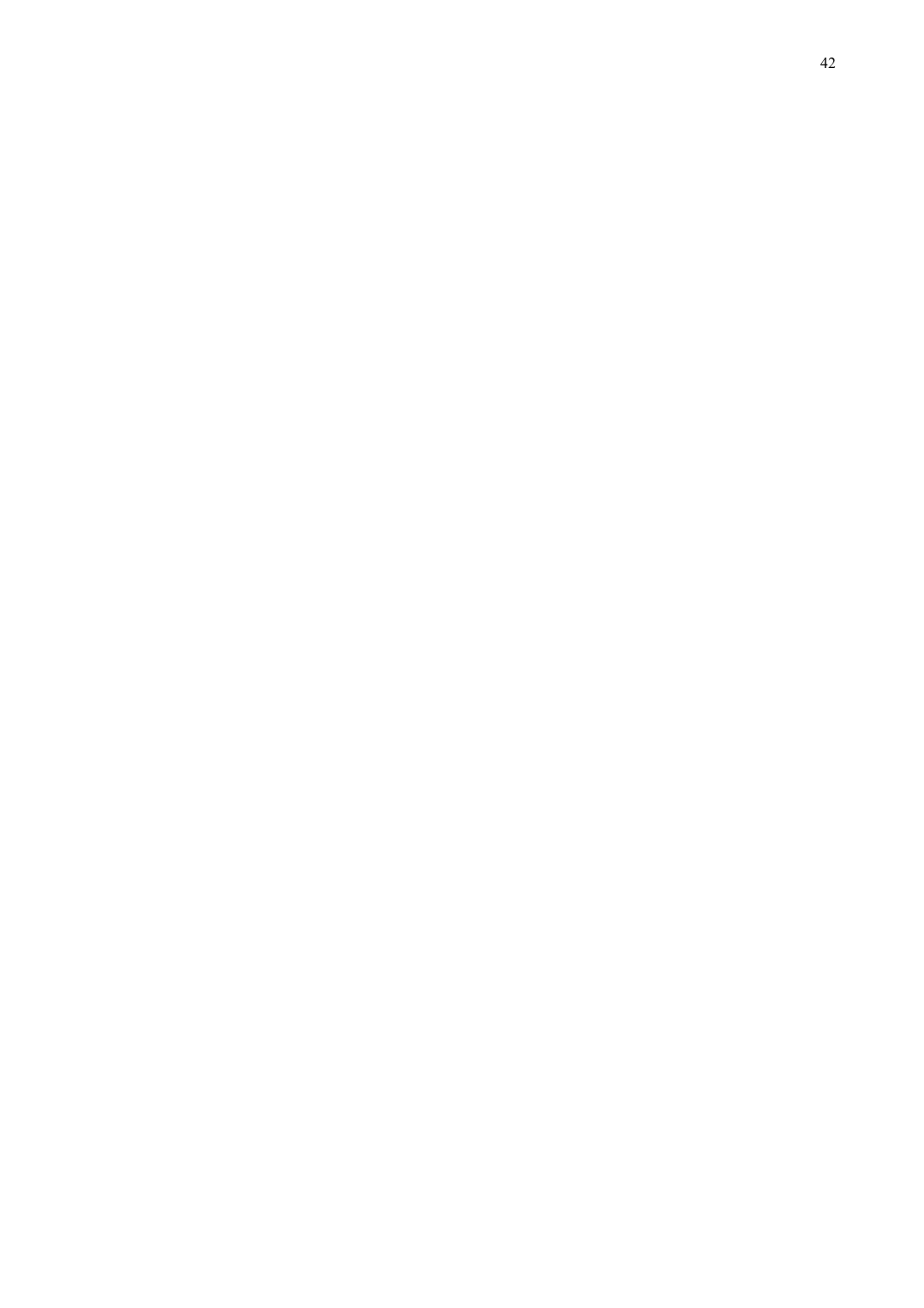# Tilinpäätöksen ja toimintakertomuksen allekirjoitus

Parkano 20. päivänä helmikuuta 2013

Parkanon Säästöpankin hallitus

15 Kai Tammela

Aki Jaskar

J, Karvanen

tuhani Koivisto

Mailk Martti Kangasniemi

no €

Riitta Koivunen

Tuomo Kemppainen toimitusjohtaja

# Tilinpäätösmerkintä

Suoritetusta tilintarkastuksesta on tänään annettu kertomus.

Parkano 28.päivänä helmikuuta 2013

Petri Kettunen, KHT

45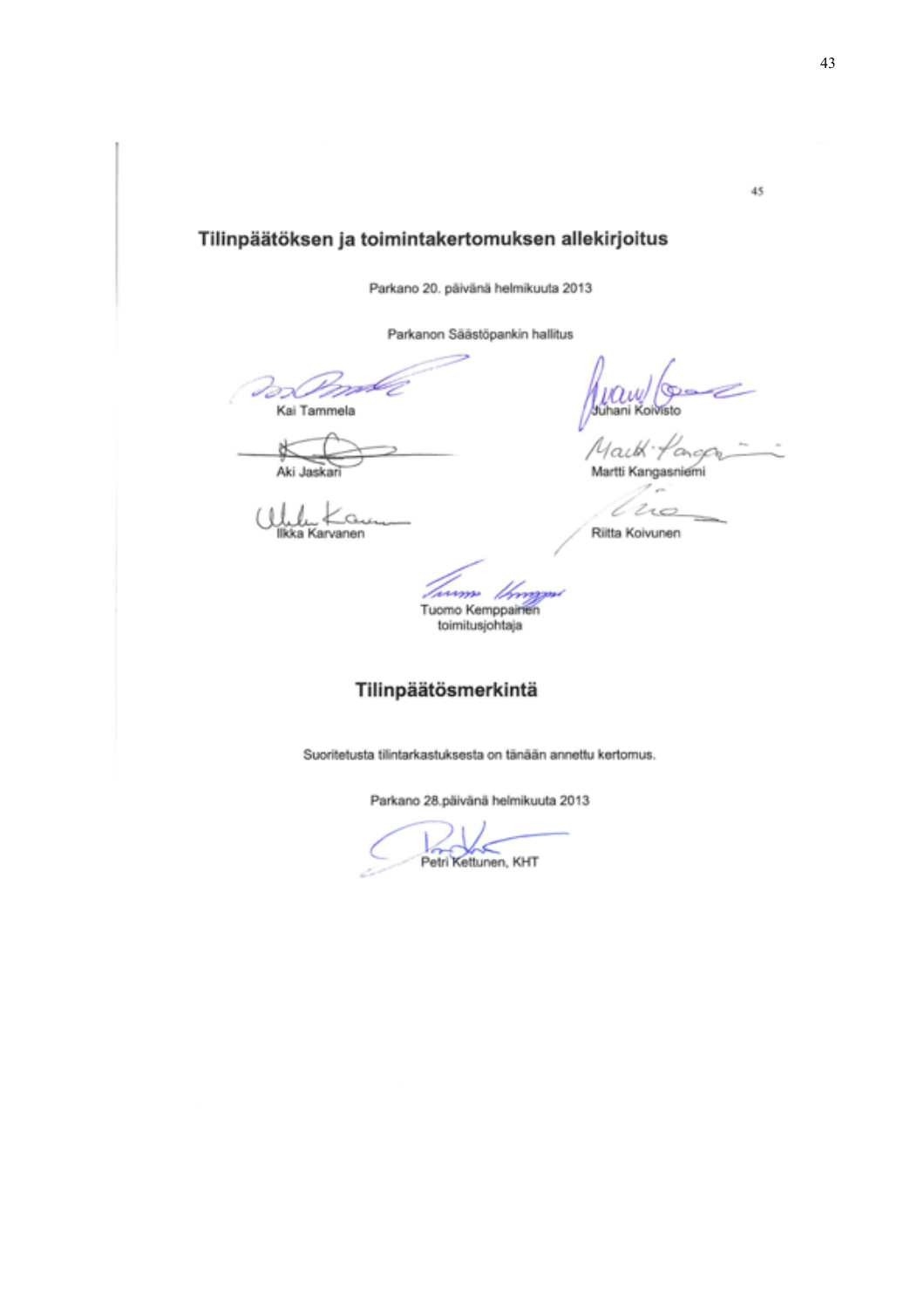Signing of the financial statements and annual report Parkano 20 February 2013 Board of Directors of Parkanon Säästöpankki Kai Tammela Martti Kangasniemi Ilkka Karvanen Juhani Koivisto Riitta Koivunen Aki Jaskari Tuomo Kemppäinen Managing director

Adoption of the financial statements A report of the performed audit has been issued today. Parkano 28 February 2013

Petri Kettunen, APA

# **List of accounting books and types of receipts used during the financial period**

# Accounting books **Form of archiving**

General ledger/journal Electronic archive, cassette Balance sheet Bound book Receipts **Paper print-out** 

Factoring

| Sales ledger (automated) Electronic archive |
|---------------------------------------------|
| Electronic archive                          |
| Electronic archive                          |
| Paper receipt                               |
| Electronic print-out                        |
| Electronic print-out                        |
| Electronic archive                          |
| Electronic archive                          |
| <b>Excel file</b>                           |
| <b>Excel file</b>                           |
|                                             |

# **Types of receipts**

- 10 Payment transactions in account statement
- 20 Purchase invoices
- 21 Managing Director's expenses
- 22 Personnel expenses
- 25 Purchase invoice settlements
- 26 Direct debiting (Samlink)
- 28 Direct debiting (PP-Laskenta)
- 30 Purchase invoices, eOffice banks, invoices circulating outside the bank
- 51 Portfolio bookkeeping
- 53 Deposits funding, Payment transactions interest
- 54 Foreign cash, agios
- 56 Machine-language entries from other factoring, transactions entered at QS cash
- 58 Machine-language transactions between cost centres
- 60 Internal accounting receipts
- 61 Machine-language data transmission of internal accounting
- 70 Memorandum receipts